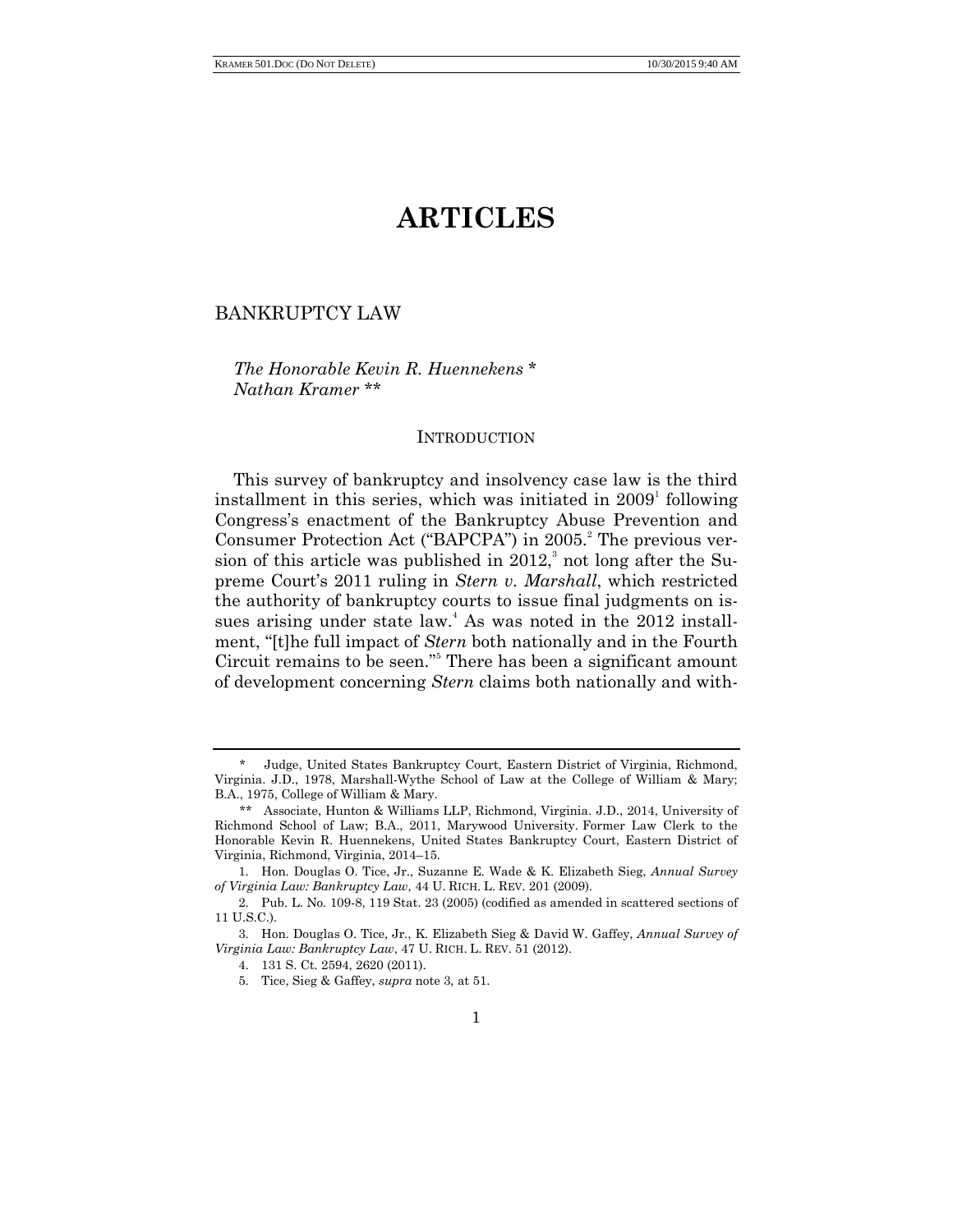in the Fourth Circuit in the past three years.<sup>6</sup> It is fitting that this installment should come on the heels of the Supreme Court's decision in *Wellness International Network, Ltd. v. Sharif*, which has resolved many of the issues posed by *Stern*, at least for the time being.<sup>7</sup> More generally, the Supreme Court has decided an abnormally large number of bankruptcy cases in the past few years.

This article will cover both consumer and business bankruptcy issues, and is limited primarily to decisions by courts within the Fourth Circuit since mid-2012. Despite these general parameters, because bankruptcy is federal law, there are some cases outside the Fourth Circuit that are included due to their influential and instructive nature. The intention of this update is to provide bankruptcy practitioners in Virginia with concise, yet comprehensive, case summaries that will prove to be a valuable research tool.

This article begins with a discussion of the *Stern* developments over the past three years, and how *Wellness* has resolved many of the questions posed by *Stern*. Next, the article provides summaries of cases within a number of different topic areas, including: property of the estate, the automatic stay, asset sales, discharge, avoidance powers, standing, and issues related to plan confirmation and res judicata.

# I. *STERN* AND *WELLNESS*

In 2011, the Supreme Court addressed the constitutionality of the structure of the bankruptcy judiciary for the first time in thirty years.<sup>8</sup> Following the Supreme Court's decision in *Northern* 

<sup>6.</sup> ―‗*Stern* claims' are those claims designated core claims by the Bankruptcy Statute, but prohibited from final resolution by bankruptcy courts as a constitutional matter by *Stern*.‖ Shaunna D. Jones & Paul V. Shalhoub, *Supreme Court Provides Guidance to Bankruptcy Courts in Addressing "*Stern *Claims" and Holds That "*Stern *Claims" May Proceed as Non-Core Claims*, WILLKIE FARR & GALLAGHER LLP 2 (June 18, 2014), http:// www.willkie.com/~/media/Files/Publications/2014/06/Supreme\_Court\_Provides\_Guidance\_ \_to\_Bankruptcy\_Courts\_in\_Addressing\_Stern\_Claims.pdf.

<sup>7.</sup> 135 S. Ct. 1932 (2015).

<sup>8.</sup> *Stern* has received a plethora of scholarly attention since it was decided. Because of this wealth of existing analysis, this article presents only a brief discussion of *Stern*'s actual holding. For greater discussion of *Stern*'s background, see Katie Drell Grissel, Stern v. Marshall*—Digging for Gold and Shaking the Foundation of Bankruptcy Courts (or Not)*, 72 LA. L. REV. 647, 648 (2012).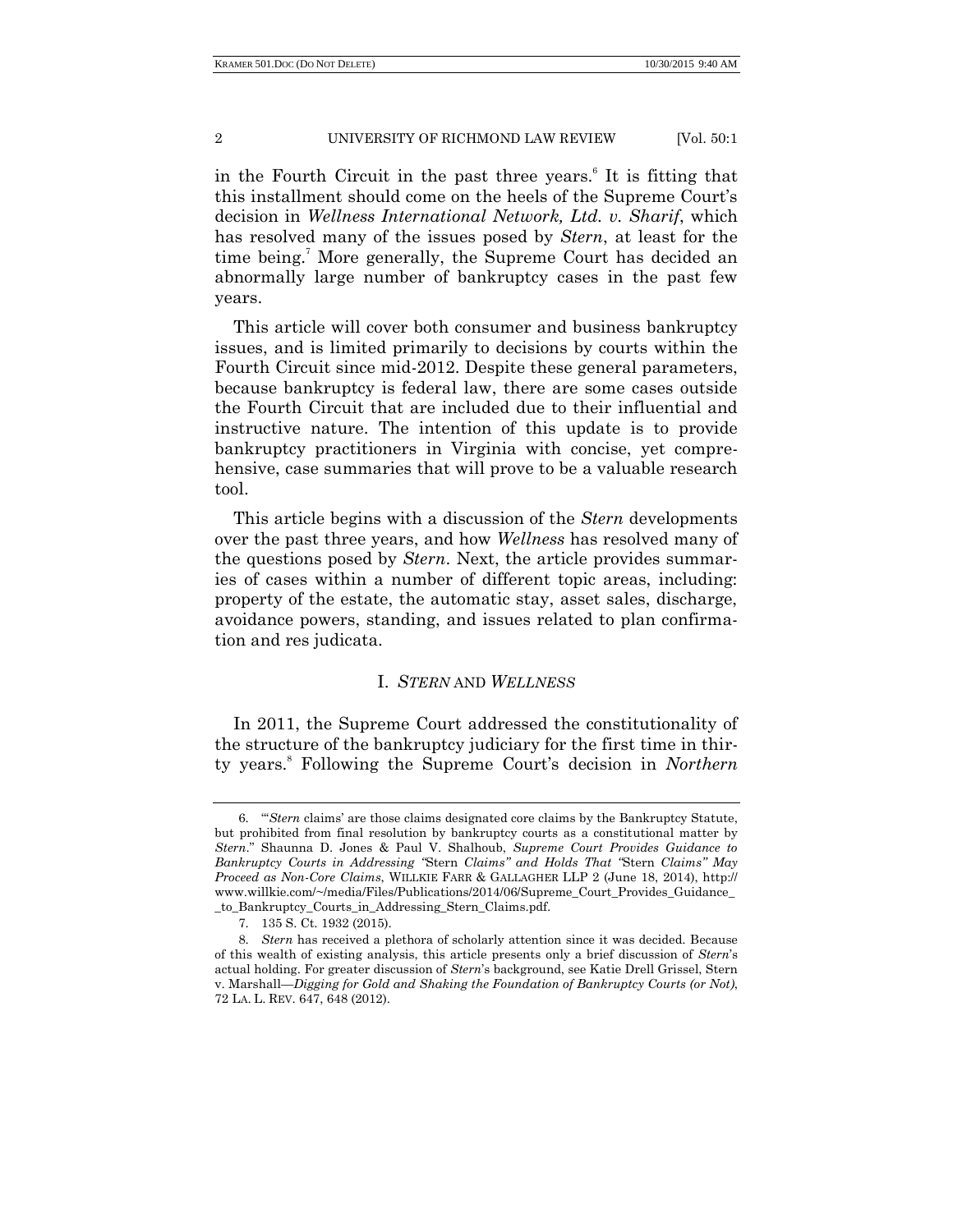*Pipeline Construction v. Marathon Pipe Line Co.*, which held that the power granted to bankruptcy courts by the Bankruptcy Act of 1978 violated Article III of the Constitution,<sup>9</sup> Congress enacted the Bankruptcy Amendments and Federal Judgeship Act of 1984 (the "1984 Act") in an attempt to comply with the *Marathon* decision.<sup>10</sup> Essentially, the 1984 Act altered the manner in which judges were named and how higher federal courts reviewed the rulings of the bankruptcy courts.<sup>11</sup> Despite these changes, *Stern* ultimately determined that the 1984 Act still violated Article III by giving bankruptcy courts the final authority to decide claims based solely on state law.<sup>12</sup> The Court based its decision on separation-of-powers principles, finding that because bankruptcy judges are not Article III judges, and as the Constitution "provides that the judicial power of the United States may be vested only in courts whose judges enjoy the protections set forth in that Article," Congress exceeded this limitation in the 1984 Act by allowing non-Article III judges to decide issues exclusively based on state law.<sup>13</sup>

Following *Stern*, there was a great deal of uncertainty at the bankruptcy, district, and circuit court levels regarding how to comply with the Supreme Court's decision.<sup>14</sup> Ultimately, one primary way of coping with *Stern* emerged in the lower courts consent.

For example, the United States District Court for the Eastern District of Virginia addressed this issue in *Corliss Moore & Associates, LLC v. Credit Control Services, Inc*. <sup>15</sup> In *Corliss*, the liquidating trustee under the debtors' Chapter 11 plan brought an adversary proceeding against a company that the debtor retained pre-confirmation, seeking collection of customer accounts and alleging breach of contract and indemnification against a subcon-

<sup>9.</sup> N. Pipeline Constr. Co. v. Marathon Pipe Line Co., 458 U.S. 50, 87 (1982).

<sup>10.</sup> Pub. L. No. 98-353, 98 Stat. 333 (codified in scattered sections of 11 U.S.C. and 28 U.S.C.).

<sup>11.</sup> *See* Med. Educ. & Health Servs., Inc. v. Indep. Municipality of Mayaguez (*In re* Med. Educ. & Health Servs., Inc.), 459 B.R. 527, 548 (Bankr. D.P.R. 2011).

<sup>12.</sup> Stern v. Marshall, 131 S. Ct. 2594, 2620 (2011).

<sup>13.</sup> *Id.* at 2620.

<sup>14.</sup> *See, e.g.*, Tice, Sieg & Gaffey, *supra* note 3, at 92 ("Bankruptcy, district, and circuit courts continue to grapple with *Stern*'s impact, and clear consensus on *Stern*'s reach has not yet emerged.‖).

<sup>15.</sup> 497 B.R. 219 (E.D. Va. 2013).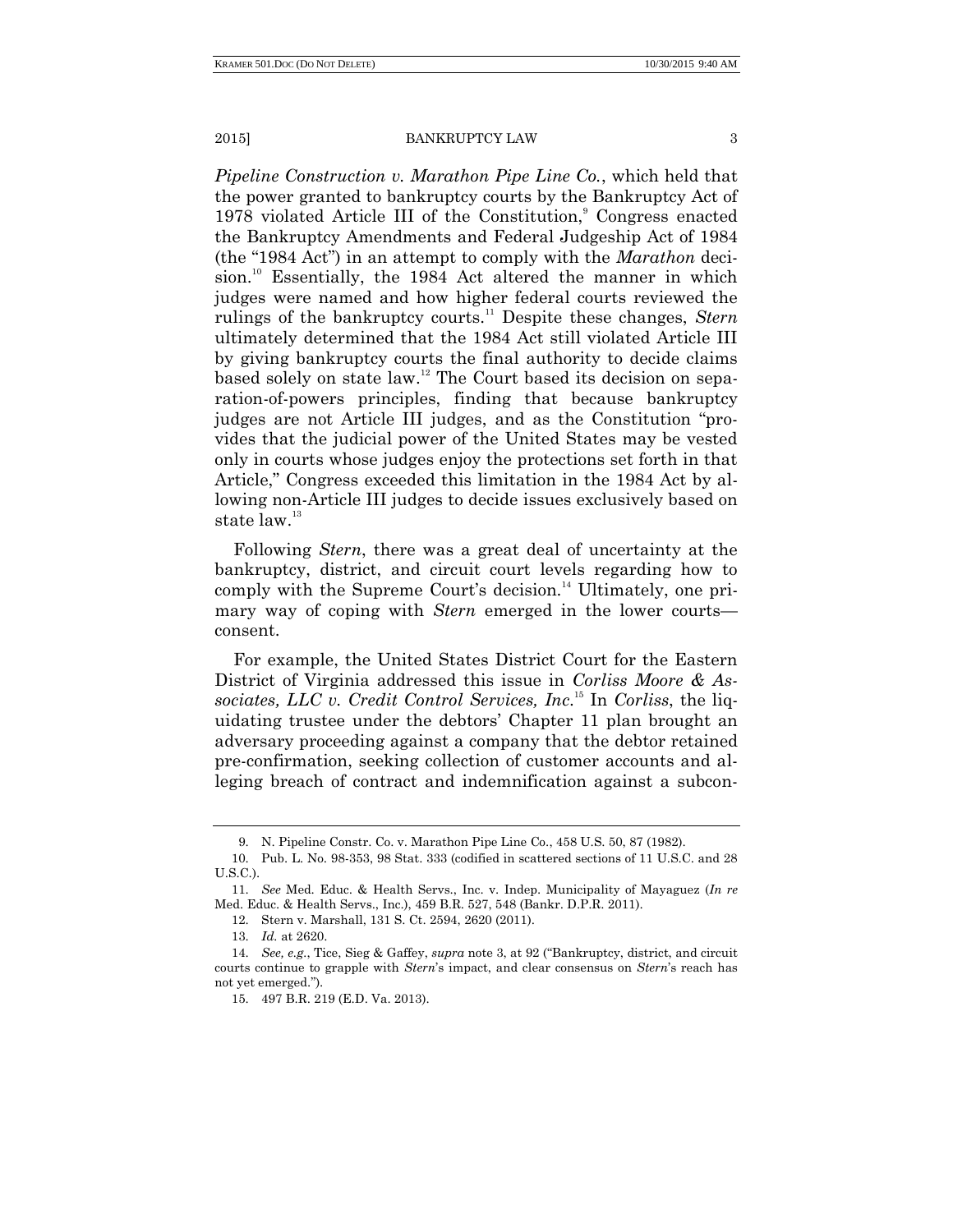tractor of the company.<sup>16</sup> After the parties engaged in unsuccessful mediation, the defendant filed a motion to dismiss and sought discovery from the liquidating trustee, at which point the company sought to withdraw the district court's reference to the bankruptcy court.<sup>17</sup> Ultimately, Judge Spencer held that the defendant company had impliedly consented to the bankruptcy court's jurisdiction over this non-core matter by entering into a post-petition contract with the debtors and by filing motions and seeking discovery. <sup>18</sup> Therefore, withdrawal of the reference was not warranted.<sup>19</sup> Thus, post-*Stern*, within the Eastern District of Virginia, bankruptcy courts continued to issue final decisions on *Stern* claims, so long as each party consented.

In the summer of 2014, the Supreme Court shed additional light on its *Stern* decision in *Executive Benefits Insurance Agency v. Arkison*, where it held that bankruptcy courts could rule on core *Stern* claims so long as the court treated the claim as a noncore claim and submitted proposed findings of fact and conclusions of law that the district court would review de novo.<sup>20</sup> Despite this holding, the Court still left unanswered whether bankruptcy courts could issue final decisions on *Stern* claims with the consent of both parties. It was not until late May 2015 that the Supreme Court finally addressed this issue.

The facts of *Wellness* are relatively intricate, but can be summarized as follows. Following the entry of a judgment in excess of \$650,000 in the United States District Court for the Northern District of Texas against defendant Sharif for discovery abuses, Sharif was arrested and held in civil contempt. $^{21}$  Upon his release, Sharif filed for Chapter 7 bankruptcy in the Northern District of Illinois.<sup>22</sup> The judgment creditor, Wellness International Network, Ltd. promptly filed an adversary proceeding in the bankruptcy court. <sup>23</sup> The first four counts of Wellness's complaint sought to ob-

<sup>16.</sup> *Id.* at 222.

<sup>17.</sup> *Id.* at 222–23.

<sup>18.</sup> *Id*. at 228–29.

<sup>19.</sup> *Id.* at 229.

<sup>20.</sup> Exec. Benefits Ins. Agency v. Arkison, 134 S. Ct. 2165, 2174 (2014).

<sup>21.</sup> Wellness Int'l Network, Ltd. v. Sharif, 727 F.3d 751, 756 (7th Cir. 2013).

<sup>22.</sup> *Id.* at 754.

<sup>23.</sup> *Id*. at 757.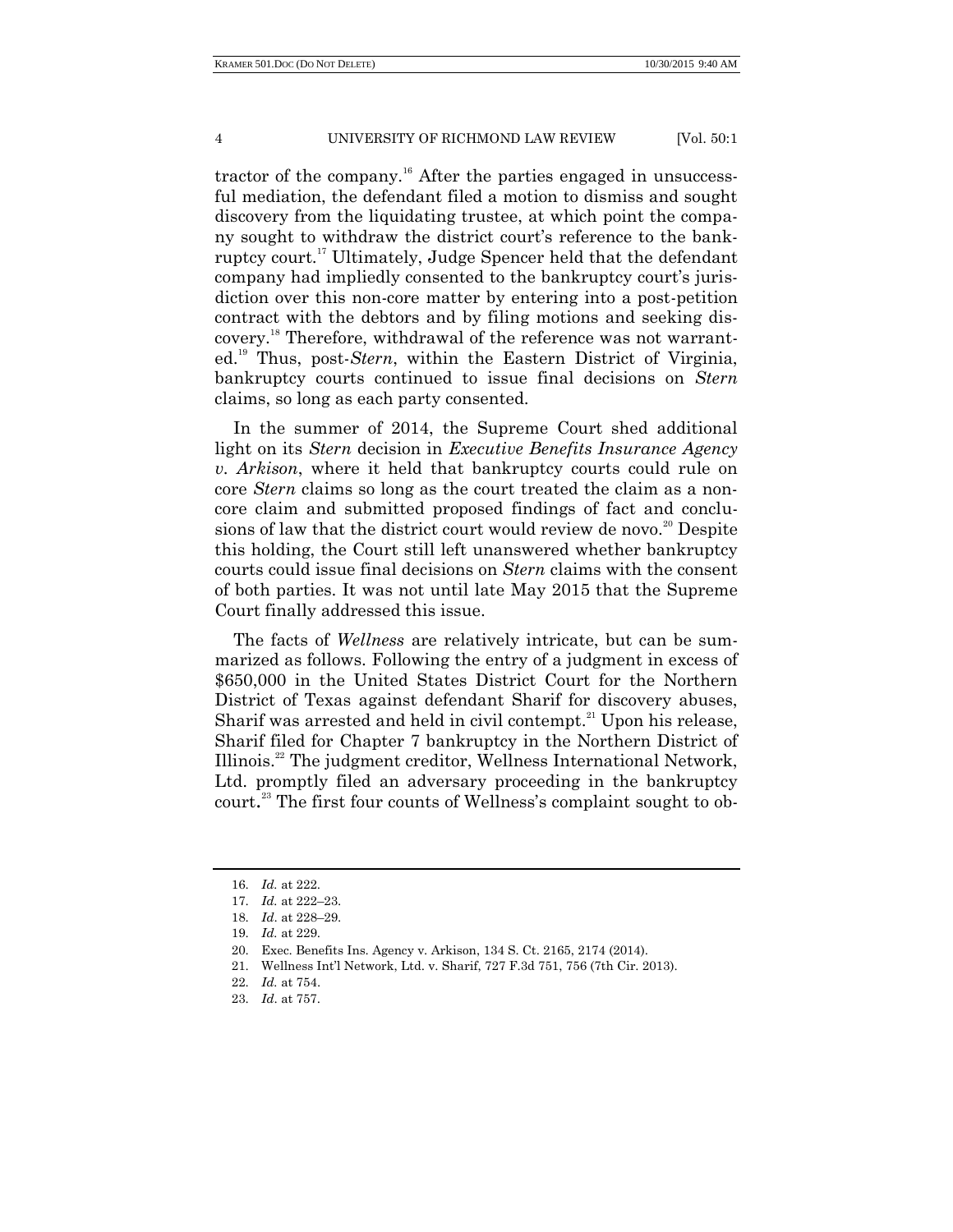ject to the debtor's discharge under Bankruptcy Code  $\S 727.^{24}$  The fifth count of the complaint sought a declaration that a trust, of which the debtor was the trustee, was in fact the debtor's alter ego and that the assets of the trust should be treated as part of the bankruptcy estate.<sup>25</sup>

The United States Court of Appeals for the Seventh Circuit held that the bankruptcy court lacked constitutional authority to enter a final judgment on count five because the alter ego claim was a state law claim entirely independent of federal bankruptcy law.<sup>26</sup> The court further held that a litigant cannot waive an Article III, constitutional objection to the bankruptcy court's authority to enter a final judgment on a core proceeding.<sup>27</sup> Previously, the Ninth Circuit held in *In re Bellingham Insurance Agency, Inc.*, that litigants may consent to the bankruptcy court's jurisdiction.<sup>28</sup> while the Sixth Circuit held in *Waldman v. Stone* that *Stern* objections cannot be waived.<sup>29</sup> Because of this circuit split, the Supreme Court granted certiorari in *Wellness* to answer whether Article III permits the exercise of judicial power by the bankruptcy court on the basis of litigant consent.<sup>30</sup>

The Supreme Court ultimately ruled, in a 6-3 decision authored by Justice Sotomayor, to which Chief Justice Roberts and Justices Scalia and Thomas dissented, that Article III permits bankruptcy judges to adjudicate *Stern* claims based on the parties' consent.<sup>31</sup> The Court relied on language from *Commodity Futures Trading Commission v. Schor*, which held that "[t]he entitlement to an Article III adjudicator is 'a personal right' and thus ordinarily 'subject to waiver."<sup>32</sup> The crux of the Court's analysis is essentially that "allowing Article I adjudicators to decide claims" submitted to them by consent does not offend the separation of powers so long as Article III courts retain supervisory authority

<sup>24.</sup> *Id.* All further references to the Bankruptcy Code are to the Bankruptcy Code as codified at 11 U.S.C. §§ 101–1532 (2012).

<sup>25.</sup> *Id.*

<sup>26.</sup> *Id.* at 775–76.

<sup>27.</sup> *Id.* at 773.

<sup>28.</sup> 702 F.3d 553, 566–70 (9th Cir. 2012).

<sup>29.</sup> 698 F.3d 910, 917–18 (6th Cir. 2012).

<sup>30.</sup> Wellness Int'l Network, Ltd. v. Sharif, 135 S. Ct. 1932, 1942, 1944 (2015).

<sup>31.</sup> *Id.* at 1944–45.

<sup>32.</sup> *Id.* at 1944 (quoting Commodity Futures Trading Comm'n v. Schor, 478 U.S. 833, 848 (1986)).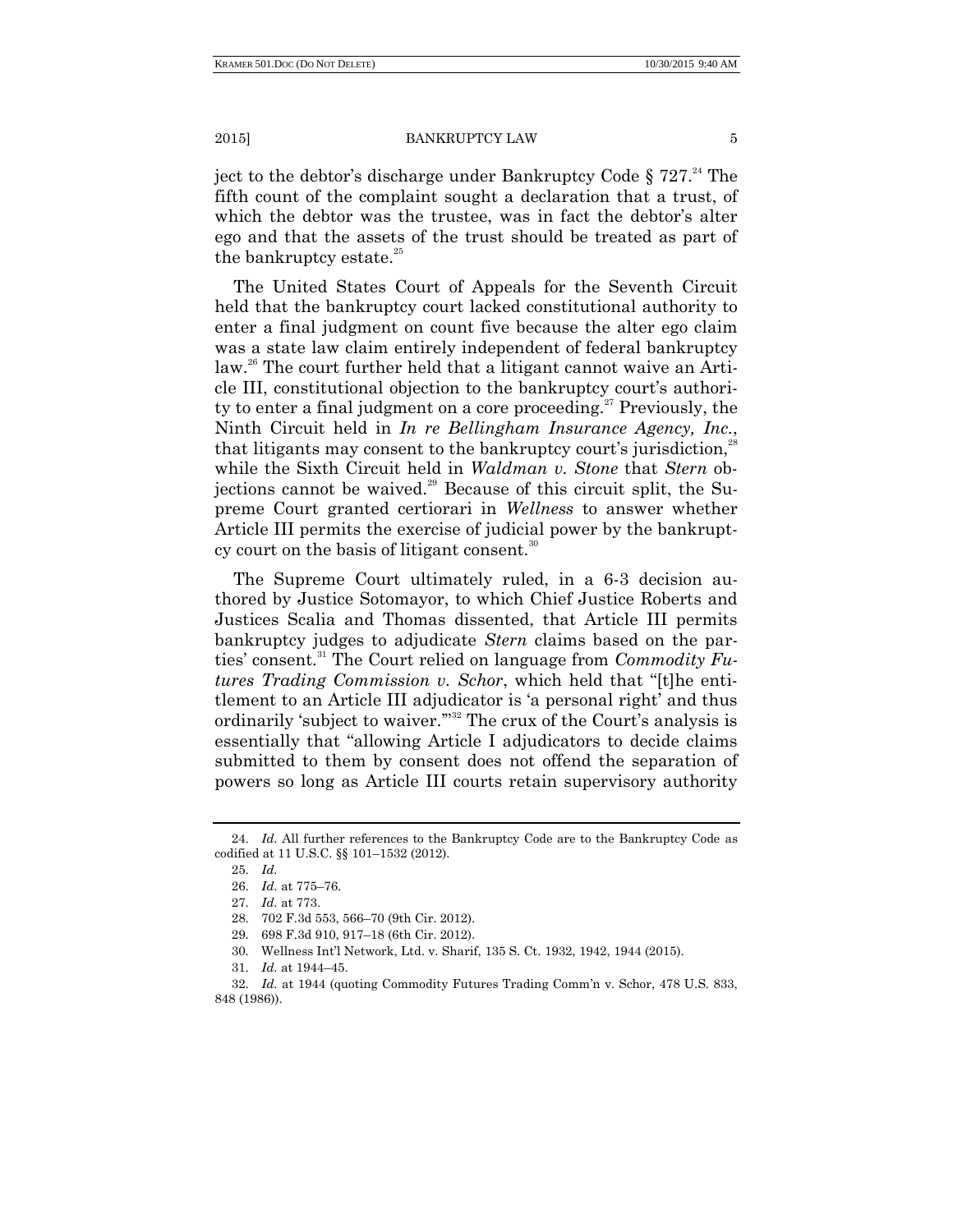over the process."<sup>33</sup> The Court placed emphasis on the practical effects of finding the bankruptcy judicial system unconstitutional, noting that whether the integrity of the judicial branch is threatened is "decided not by 'formalistic and unbending rules,' but ‗with an eye to the practical effect that the' practice ‗will have on the constitutionally assigned role of the federal judiciary. $\mathbb{S}^{34}$  The Court then proceeded to hold that allowing parties to consent to the bankruptcy court's jurisdiction does not threaten the integrity of Article III because bankruptcy judges are subject to removal by Article III judges, serve as officers of the district court, constitute a unit of the district court, and hear matters solely as a result of the district court's reference, which it may revoke sua sponte or by request of any party.<sup>35</sup>

The practical considerations of the Supreme Court holding otherwise would likely have been substantial. A contrary ruling would have had the potential to unsettle the entire bankruptcy judicial system, disrupt the utilization of magistrate judges, and require district court judges to adjudicate an extremely large number of matters currently handled by other courts. Such a decision, however, would not have been entirely shocking, as the Supreme Court has not been reluctant to shake up the bankruptcy system in the past, for example as it did in *Marathon*. 36

The Court in *Wellness* noted that consent does not need to be express. <sup>37</sup> In the United States Bankruptcy Court for the Eastern District of Virginia, the pretrial orders of most of the judges contain language providing that any party that does not consent to the entry of a final order by the bankruptcy judge must make a motion to withdraw the reference or request other appropriate relief within thirty days of the entry of the pretrial order, or the

<sup>33.</sup> *Id.* at 1944.

<sup>34.</sup> *Id.* (quoting *Schor*, 478 U.S. at 851).

<sup>35.</sup> *Id*. at 1944–45.

<sup>36.</sup> *See* N. Pipeline Constr. Co. v. Marathon Pipe Line Co., 458 U.S. 50, 87 (1982).

<sup>37.</sup> *Wellness*, 135 S. Ct. at 1947 ("Nothing in the Constitution requires that consent to adjudication by a bankruptcy court be express. Nor does the relevant statute, 28 U.S.C. § 157, mandate express consent; it states only that a bankruptcy court must obtain ‗the consent'—consent *simpliciter*—'of all parties to the proceeding' before hearing and determining a non-core claim.").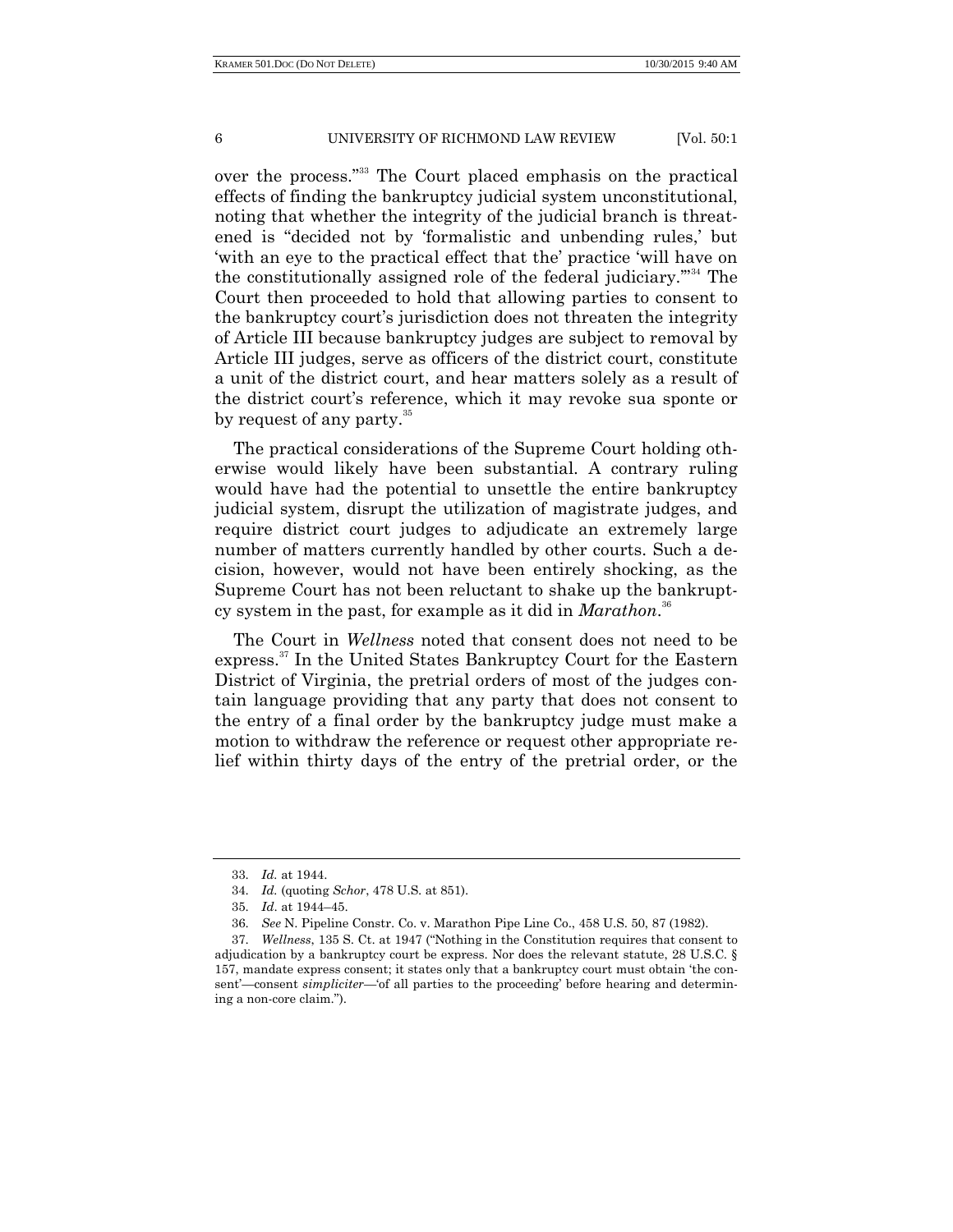party is deemed to have consented to the entry of final orders by the bankruptcy judge.<sup>38</sup>

In the previous installment of this article, the authors noted that they believed "most matters of bankruptcy administration will continue to be carried out by the bankruptcy courts with little impact from *Stern*."<sup>39</sup> Following *Wellness*, it appears that this prediction will likely remain accurate. Although, any practitioners that do not wish to have a *Stern* claim adjudicated by the bankruptcy court must be cautious not to take action in the bankruptcy court that will rise to the level of implied consent.

# II. PROPERTY OF THE ESTATE

There have been a number of noteworthy cases related to property of the estate that have been decided by the Supreme Court and within the Fourth Circuit over the past several years. In the 2014 Supreme Court case *Clark v. Rameker*, the debtor's mother established an individual retirement account ("IRA") in  $2000$ .<sup>40</sup> The debtor's mother subsequently passed away in 2001, at which point the IRA passed to the debtor and became an inherited IRA.<sup>41</sup> The debtor filed for bankruptcy in 2010.<sup>42</sup> The debtor listed the inherited IRA as exempt under Bankruptcy Code § 522(b)  $(3)(C)$ <sup>43</sup>. The Chapter 7 trustee objected to the claimed exemption, arguing that the funds in the inherited IRA did not qualify as "retirement funds" within the meaning of the statute. $44$ 

The bankruptcy court agreed with the trustee's argument and disallowed the debtor's exemption.<sup>45</sup> The district court reversed, holding that the exemption covers accounts containing funds that were "originally' 'accumulated for retirement purposes."<sup>46</sup> The Seventh Circuit then reversed the district court, finding that because inherited IRAs are available for current consumption they

<sup>38.</sup> *See, e.g.*, Pretrial Order at 3–4, Terry v. Evans (*In re* Evans), 527 B.R. 228 (Bankr. E.D. Va. 2015).

<sup>39.</sup> Tice, Sieg & Gaffey, *supra* note 3, at 51.

<sup>40.</sup> 134 S. Ct. 2242, 2245 (2014).

<sup>41.</sup> *Id.*

<sup>42.</sup> *Id.*

<sup>43.</sup> 11 U.S.C. § 522(b)(3)(C) (2012); *Clark*, 134 S. Ct. at 2245.

<sup>44.</sup> *Clark*, 134 S. Ct. at 2245.

<sup>45.</sup> *Id.* at 2246.

<sup>46.</sup> *Id.* (quoting Clark v. Rameker (*In re* Clark), 466 B.R. 135, 139 (W.D. Wis. 2012)).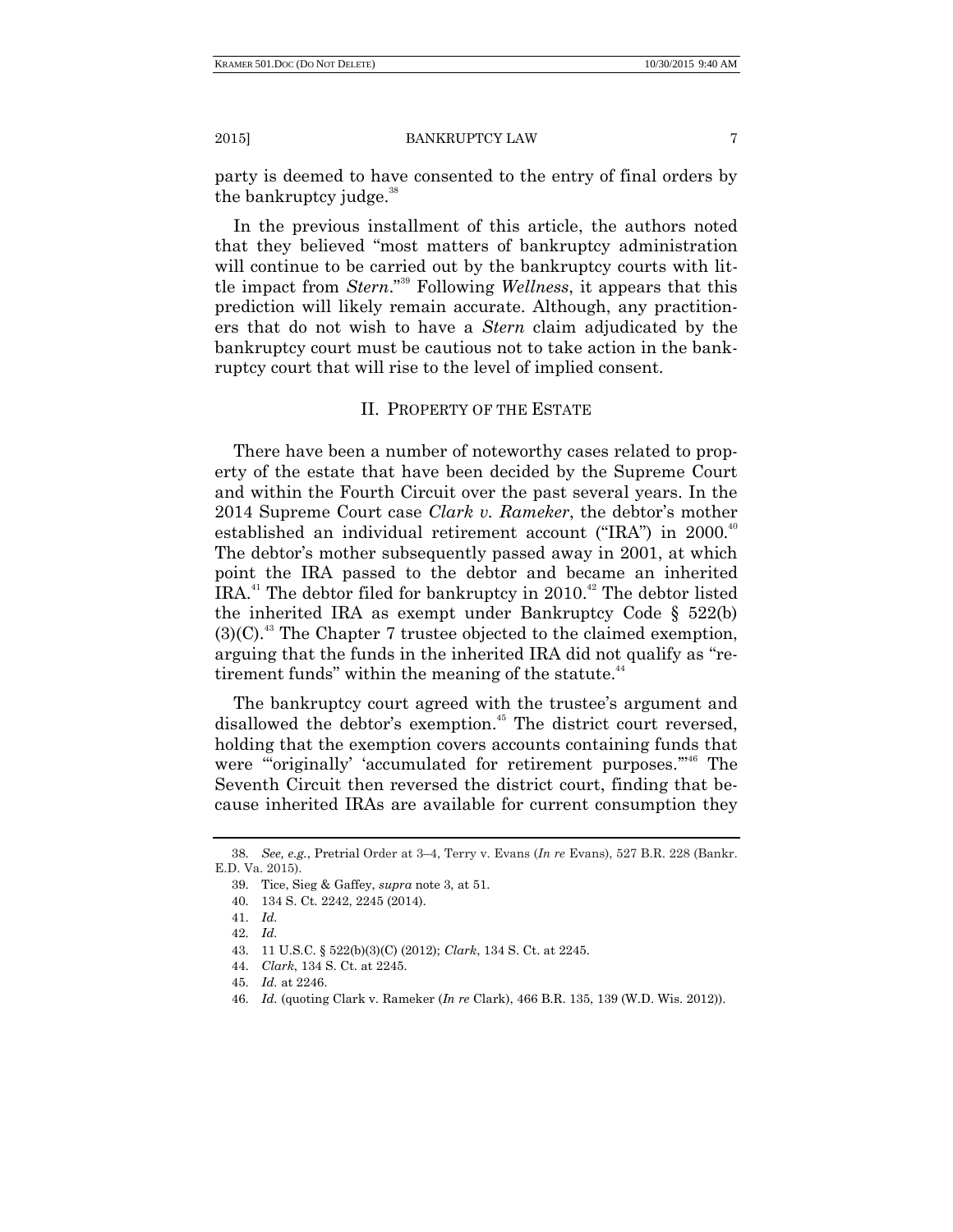are not a form of retirement savings.<sup>47</sup> The debtor appealed to the Supreme Court, which affirmed the Seventh Circuit's decision.<sup>48</sup>

The Court distinguished traditional IRAs from inherited IRAs, noting that the traditional variety imposes a 10% penalty on any funds withdrawn from the account prior to the holder reaching the age of fifty-nine and one-half.<sup>49</sup> The holder of an inherited IRA, on the other hand, is permitted to withdraw funds at any time without incurring a penalty (and is in fact required to do so within five years after the original owner's death or take minimum distributions annually).<sup>50</sup> The additional penalty imposed by the Internal Revenue Code helps ensure that the traditional IRA is "used for retirement purposes and not as general taxadvantaged savings vehicles  $\dots$ ."<sup>51</sup>

While the Bankruptcy Code does not define "retirement funds," the Court found the ordinary meaning of the phrase, "sums of money set aside for the day an individual stops working," instructive.<sup>52</sup> The Court then imposed an objective test, whereby the court must examine "the legal characteristics of the account in which the funds are held, asking whether . . . the account is one set aside for the day when an individual stops working."<sup>53</sup> The Supreme Court held that inherited funds were not exempt and, as a result, debtors are now prohibited from claiming an exemption in inherited IRAs.<sup>54</sup>

In another case dealing with inherited funds, the Fourth Circuit held in *Carroll v. Logan* that the debtor's Chapter 13 bankruptcy estate includes an inheritance obtained more than 180 days after the limit imposed by Bankruptcy Code §  $541.^{55}$  The

<sup>47.</sup> *Id.* at 2246.

<sup>48.</sup> *Id.* The Supreme Court granted certiorari to resolve the circuit split between the Seventh and Fifth Circuit, which held in *In re Chilton*, that funds contained in an inherited IRA constituted "retirement funds" within the meaning of 11 U.S.C.  $\S$  522 and were therefore exempt from the bankruptcy estate. 674 F.3d 486, 489 (5th Cir. 2012).

<sup>49.</sup> 26 U.S.C. § 72(q)(1)–(2) (2012); *Clark*, 134 S. Ct. at 2247–48.

<sup>50.</sup> *Clark*, 134 S. Ct. at 2247.

<sup>51.</sup> 26 U.S.C. § 72(q)(1)–(2) (2012); *Clark*, 134 S. Ct. at 2245.

<sup>52.</sup> *Clark*, 134 S. Ct. at 2246.

<sup>53.</sup> *Id.*

<sup>54.</sup> *Id*. at 2249–50.

<sup>55.</sup> 735 F.3d 147, 152 (4th Cir. 2013); *see also* 11 U.S.C. § 541(a)(5) (2012) (providing that property of the estate includes "property that would have been property of the estate if such interest had been an interest of the debtor on the date of the filing of the petition, and that the debtor acquires or becomes entitled to acquire within 180 days after such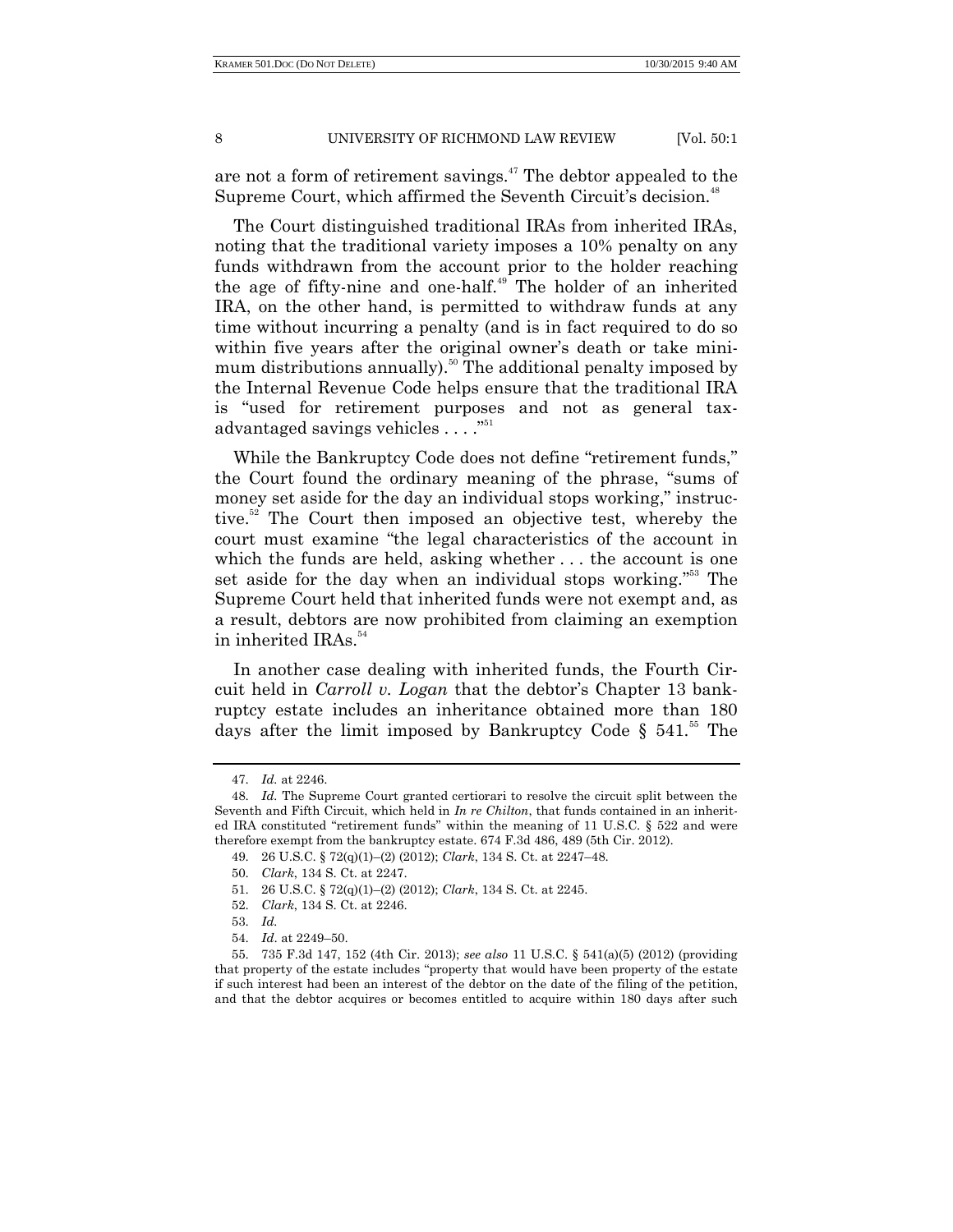Carrolls filed a voluntary petition under Chapter 13 of the Bankruptcy Code in February 2009 and the court confirmed the debtors' plan in August 2009.<sup>56</sup> In August 2012, the debtors notified the bankruptcy court that Mr. Carroll expected to receive an inheritance of \$100,000 because of the death of his mother.<sup>57</sup> The Chapter 13 trustee moved to modify the debtors' estate to include an amount of the inheritance sufficient to pay all unsecured creditors in full.<sup>58</sup> The bankruptcy court held that the inheritance was property of the estate, over the debtors' objection.<sup>59</sup> The bankruptcy court noted a direct appeal to the Fourth Circuit. $60$ 

The Carrolls' argument on appeal was that the bankruptcy court incorrectly included the inheritance in their estate because Bankruptcy Code § 541 imposes a 180-day time limit for identifying property that must be included in the bankruptcy estate.<sup>61</sup> The Fourth Circuit disagreed, reading § 541 in conjunction with § 1306(a).<sup>62</sup> While § 541 generally imposes a 180-day limitation, § 1306(a) operates to expand the scope of  $\S$  541 to also include "all property of the kind specified in [§ 541] that the debtor acquires after the commencement of the case but before the case is closed, dismissed, or converted ... whichever occurs first."<sup>63</sup> Thus, these two sections create the following formula for calculating property of the estate in Chapter 13 bankruptcy cases: (1) all property described in  $\S$  541; plus (2) "[t]he kind of property (e.g., inheritances) described in Section 541 and acquired before the Chapter 13 case is closed, dismissed, or converted."<sup>64</sup>

- 62. *Id*.
- 63. 11 U.S.C. §§ 541(a)(5), 1306(a)(1) (2012).

64. *Carroll*, 735 F.3d at 151. This decision places the Fourth Circuit in agreement with a number of bankruptcy courts in other circuits that have addressed this issue. *See, e.g.*, *In re* Brensing, 337 B.R. 376, 383 (Bankr. D. Kan. 2006); *In re* Johnson, 335 B.R. 805, 806 (Bankr. W.D. Tenn. 2006); *In re* Drew, 325 B.R. 765, 770 (Bankr. N.D. Ill. 2005); *In re* Solis, 137 B.R. 121, 126 (Bankr. S.D.N.Y. 1992). In 2000, the United States Bankruptcy Court for the Eastern District of Virginia decided a substantially similar issue. In *Montclair Property Owners Ass'n. v. Reynard (In re Reynard), Judge Mayer held that "the* estate continues and assets set out in § 1306(a) acquired after confirmation become property of the chapter 13 estate when acquired." 250 B.R. 241, 246 (Bankr. E.D. Va. 2000).

date—(A) by bequest, devise, or inheritance  $\dots$  .").

<sup>56.</sup> *Carroll*, 735 F.3d at 149.

<sup>57.</sup> *Id.*

<sup>58.</sup> *Id.*

<sup>59.</sup> *Id.*

<sup>60.</sup> *Id.* at 149–50.

<sup>61.</sup> *Id.* at 150.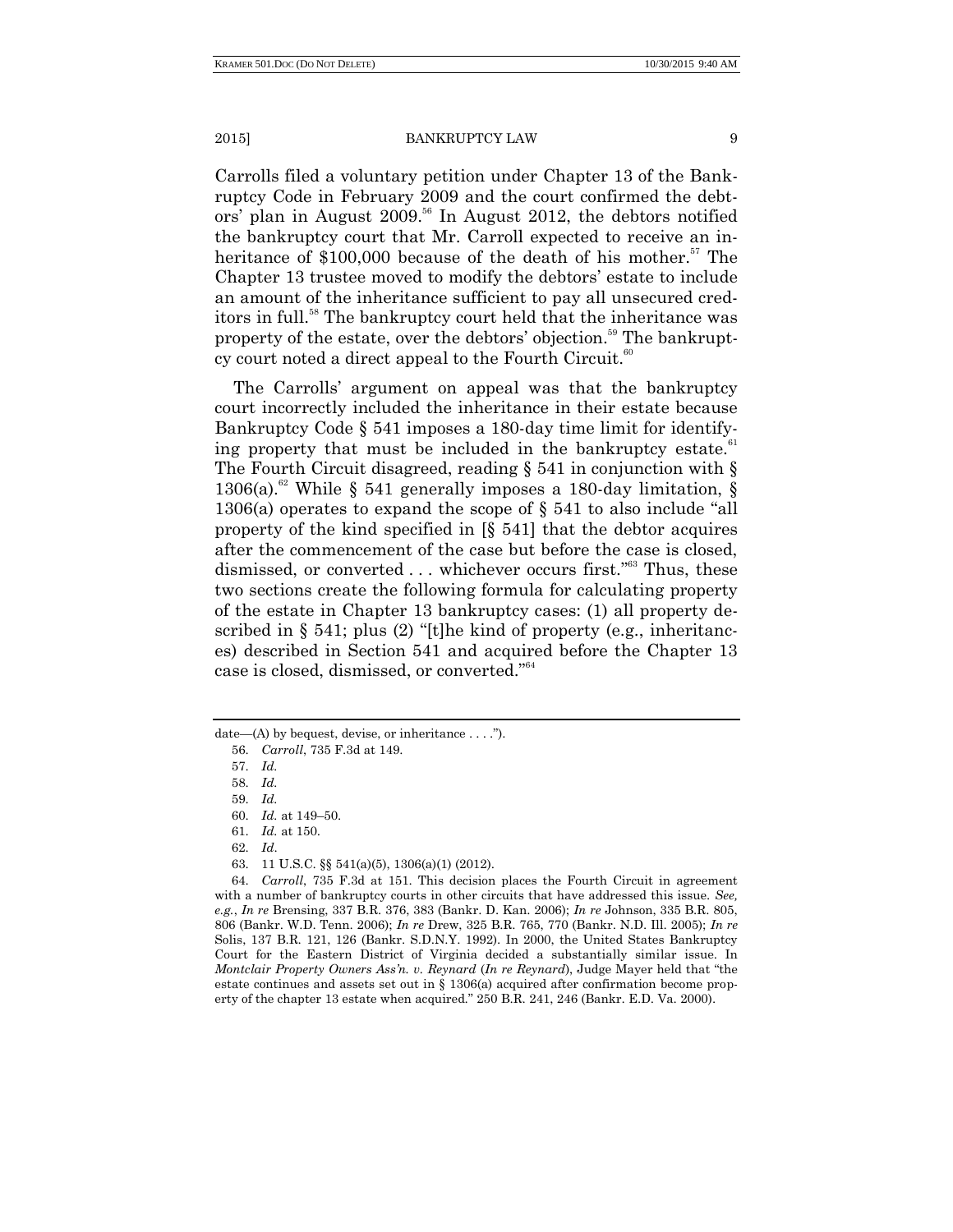The Supreme Court also dealt with property of the estate in the case of *Law v. Siegel*. In *Siegel*, the debtor filed for Chapter 7 and Siegel was appointed the trustee in the case.<sup>65</sup> The debtor's estate was essentially comprised of a single asset—the debtor's house valued at  $$363,348$ .<sup>66</sup> The debtor claimed that  $$75,000$  of the home's value was exempt under California's homestead exemption, and disclosed two liens on the home—one note for  $$147,156.52$ , and another for  $$156,929.04$ .<sup>67</sup> Therefore, the property had no equity.<sup>68</sup> Siegel brought an adversary proceeding to strip off the second mortgage alleging that it was fraudulent.<sup>69</sup> After extensive litigation, the bankruptcy court ultimately determined that "the loan was a fiction, meant to preserve [Law's] equity in his residence beyond what he was entitled to exempt' by perpetrating 'a fraud on his creditors and the court."<sup>70</sup> Siegel incurred more than \$500,000 in legal fees "overcoming Law's fraudulent misrepresentations. [The bankruptcy court] therefore granted Siegel's motion to 'surcharge' the entirety of Law's \$75,000 homestead exemption, making those funds available to defray Siegel's attorney's fees."<sup>71</sup>

The Supreme Court ruled that the Bankruptcy Code did not authorize such a "surcharge."<sup>72</sup> While § 105(a) does provide the bankruptcy court with the power "necessary or appropriate to carry out the provisions of this title," the Court noted that the statutory provision does not allow the bankruptcy court to ignore specific mandates in the Code.<sup>73</sup> The Court held that the "surcharge" violated express provisions of Bankruptcy Code  $\S$  522 by ordering an amount protected by the debtor's homestead exemption to be used to reimburse the trustee for attorney's fees, which is an administrative expense. $74$ 

<sup>65.</sup> 134 S. Ct. 1188, 1193 (2014).

<sup>66.</sup> *Id.*

<sup>67.</sup> *Id.*

<sup>68.</sup> *Id*.

<sup>69.</sup> *Id.*

<sup>70.</sup> *Id.* (quoting *In re* Law, 401 B.R. 447, 453 (Bankr. C.D. Cal. 2009)).

<sup>71.</sup> *Id.*

<sup>72.</sup> *Id.* at 1195.

<sup>73.</sup> 11 U.S.C. § 105(a) (2012); *Siegel*, 134 S. Ct. at 1194.

<sup>74.</sup> *Siegel*, 134 S. Ct. at 1195.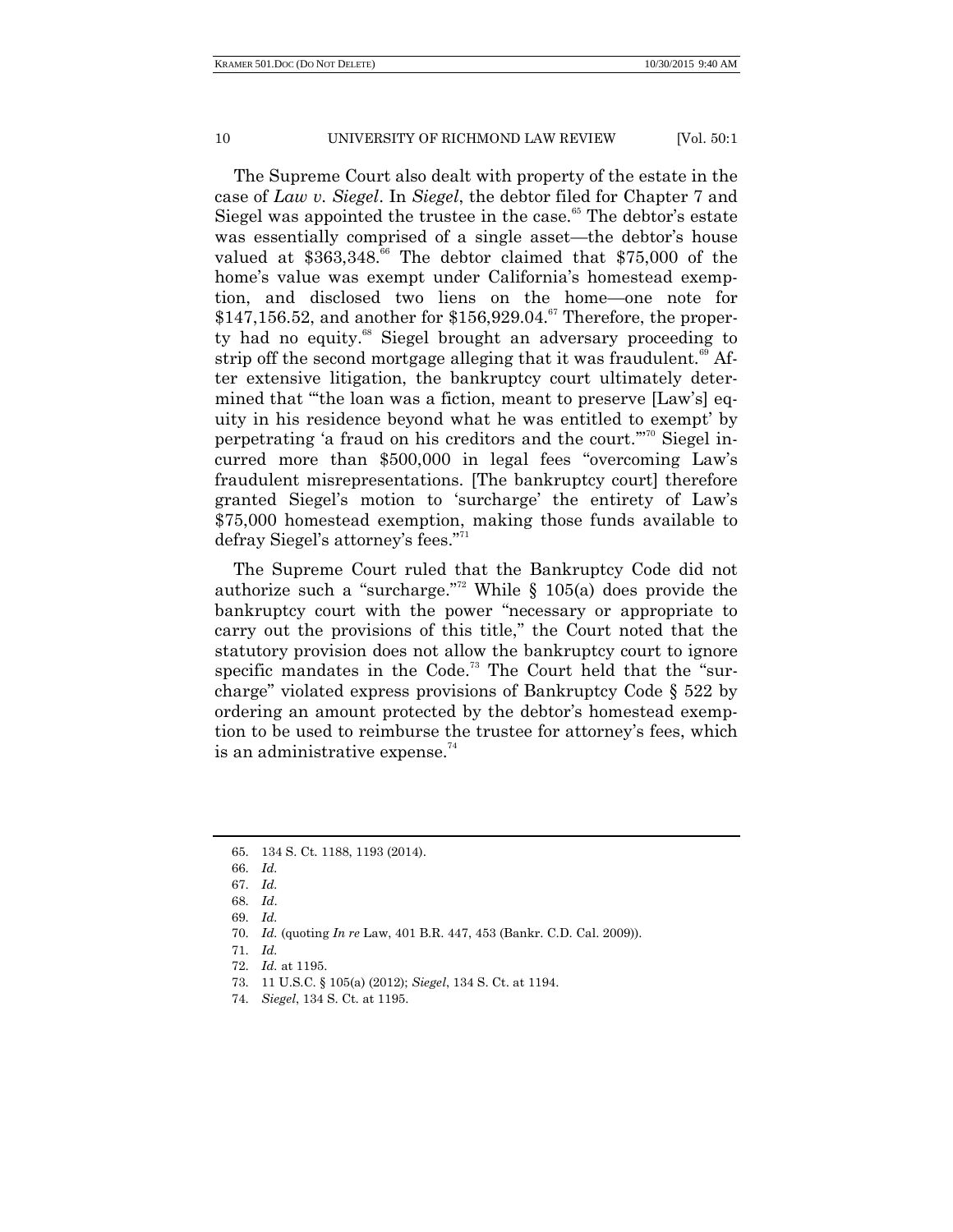The Supreme Court also addressed the topic of legal fees in its decision *Baker Botts L.L.P. v. Asarco LLC*. <sup>75</sup> This case involved Bankruptcy Code § 330(a), which applies to professional fees for all professionals employed in a bankruptcy case. <sup>76</sup> In this case, the reorganized debtor challenged its bankruptcy counsel's request for compensation, despite the fact that bankruptcy counsel successfully helped reorganize the debtor in a manner that ultimately paid all creditors in full.<sup> $77$ </sup> After extensive discovery and a sixday trial on attorney's fees, the bankruptcy court overruled the reorganized debtor's objections, awarded professional fees, and also awarded the law firm over \$5 million in fees for the time expended defending the fee applications.<sup>78</sup>

The Supreme Court held that the Bankruptcy Code does not permit bankruptcy courts to award additional attorney fees to professionals employed by the estate for expenses incurred defending fee applications filed with the court.<sup>79</sup> In essence, the Court found that  $\S$  330(a)(1), which provides that fees may be awarded for "reasonable compensation for actual, necessary services rendered' neither specifically nor explicitly authorizes courts to shift the costs of adversarial litigation from one side to the other—in this case, from the attorneys seeking fees to the administrator of the estate—as most statutes that displace the American Rule do."<sup>80</sup>

The Supreme Court also resolved a relatively narrow issue dealing with property of the estate in *Harris v. Viegelahn*. <sup>81</sup> There the Court considered what happens to the funds that the Chapter 13 trustee has collected from the debtor's wages and is holding to distribute to creditors when the Chapter 13 debtor converts his case to Chapter  $7.^{82}$  The Court found that Bankruptcy Code § 348(f) "makes one thing clear: A debtor's postpetition wages, including undisbursed funds in the hands of a trustee, ordinarily do not become part of the Chapter 7 estate created by conversion."<sup>83</sup>

<sup>75.</sup> 135 S. Ct. 2158, 2162 (2015).

<sup>76.</sup> *Id.* at 2162–63.

<sup>77.</sup> *Id.* at 2163.

<sup>78.</sup> *Id.*

<sup>79.</sup> *Id.* at 2165.

<sup>80.</sup> *Id.* (quoting 11 U.S.C. § 330(a)(1)(A) (2012)).

<sup>81.</sup> 135 S. Ct. 1829, 1834 (2015).

<sup>82.</sup> *Id*. at 1834–35.

<sup>83.</sup> *Id.* at 1837; *see also* 11 U.S.C. § 348(f) (2012).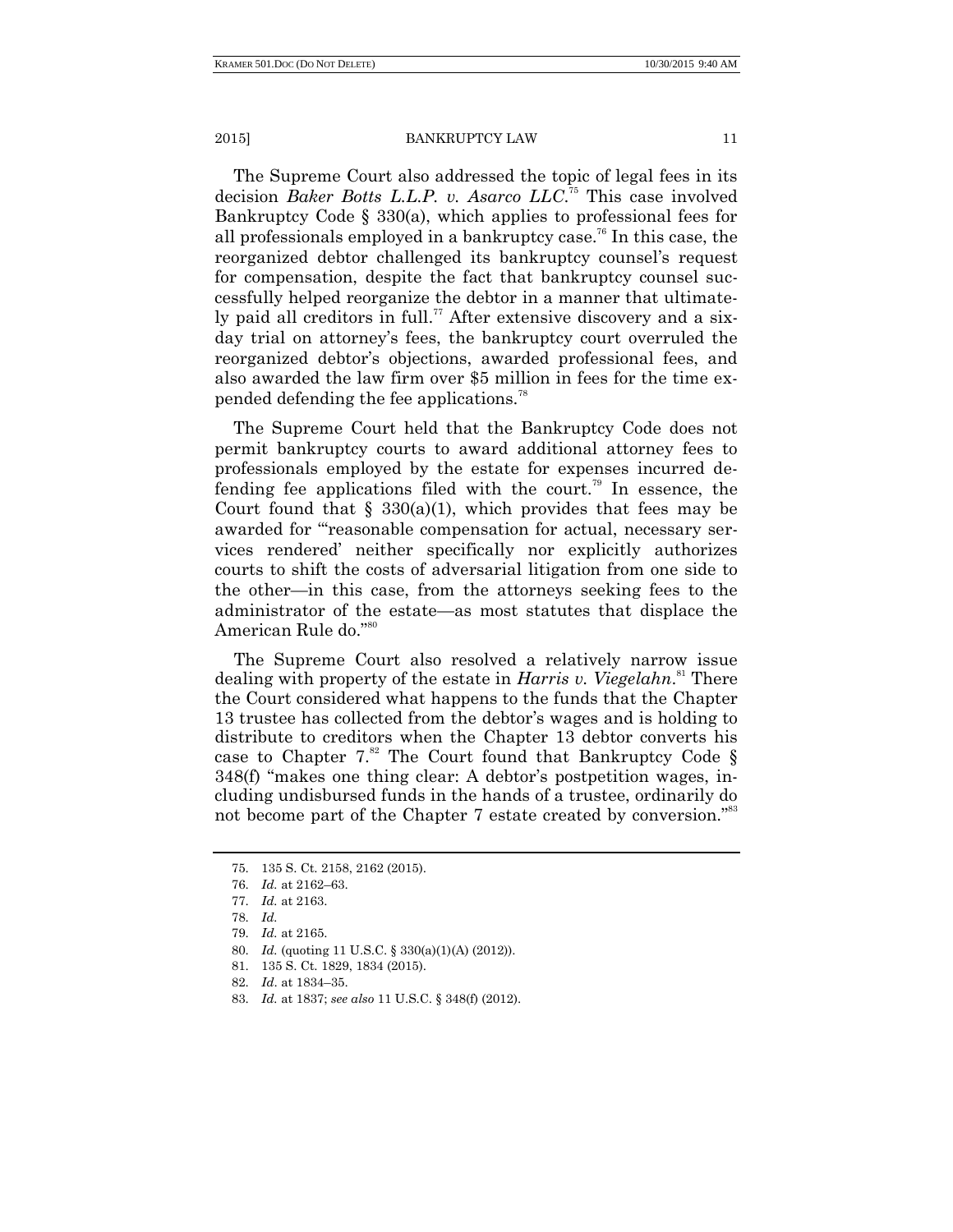While this provision is unclear on what should happen to those funds following conversion, the Court decided that it would not be compatible with the Code if those funds were to be distributed to creditors upon conversion.<sup>84</sup> Therefore, the Court held that undistributed plan payments made by the debtor from his or her wages that are being held by the Chapter 13 trustee at the time the debtor converts to Chapter 7 must be returned to the debtor.<sup>85</sup>

The final noteworthy decision on the topic of property of the estate comes from the United States Bankruptcy Court for the Western District of Virginia. In *Official Committee of Unsecured Creditors v. Virginia Broadband, LLC* (*In re Virginia Broadband, LLC*), one of the managing members of the debtor-LLC filed a personal Chapter 13 petition, which was quickly dismissed twenty days after it was filed.<sup>86</sup> Virginia law provides that a membership interest in an LLC constitutes personal property<sup>87</sup> and that upon an LLC member filing for bankruptcy the member retains his economic interest in the LLC, but loses all management authority over the LLC.<sup>88</sup> While the individual Chapter 13 case was still pending, the debtor-member participated in an action that replaced two other members of the debtor-LLC.<sup>89</sup> After the debtormember's individual Chapter 13 case was dismissed, the debtormember and other managers ratified and re-authorized the prior action that replaced two other members of the debtor-LLC and ultimately authorized the LLC to file for Chapter 11 bankruptcy.<sup>90</sup> The unsecured creditor's committee objected to the LLC's bankruptcy filing, arguing that under Virginia law the debtor-member lost all non-economic rights in the LLC upon his own bankruptcy filing. $91$  If the debtor-member's vote was removed from the prior actions that ultimately resulted in the debtor-LLC filing for bankruptcy, no majority vote existed and those actions are of no  $effect.<sup>92</sup>$ 

<sup>84.</sup> *Harris*, 135 S. Ct. at 1837.

<sup>85.</sup> *Id.*

<sup>86.</sup> 498 B.R. 90, 92 (Bankr. W.D. Va. 2013).

<sup>87.</sup> *Id.* at 94; *see also* VA. CODE ANN. § 13.1-1038 (Repl. Vol. 2011).

<sup>88.</sup> *In re Virginia Broadband, LLC*, 498 B.R. at 93–94; *see also* VA. CODE ANN. § 13.1- 1040.1(6)(a) (Repl. Vol. 2011 & Cum. Supp. 2015).

<sup>89.</sup> *In re Virginia Broadband*, *LLC*, 498 B.R. at 92.

<sup>90.</sup> *Id.* at 92–93.

<sup>91.</sup> *Id*. at 93.

<sup>92.</sup> *Id.*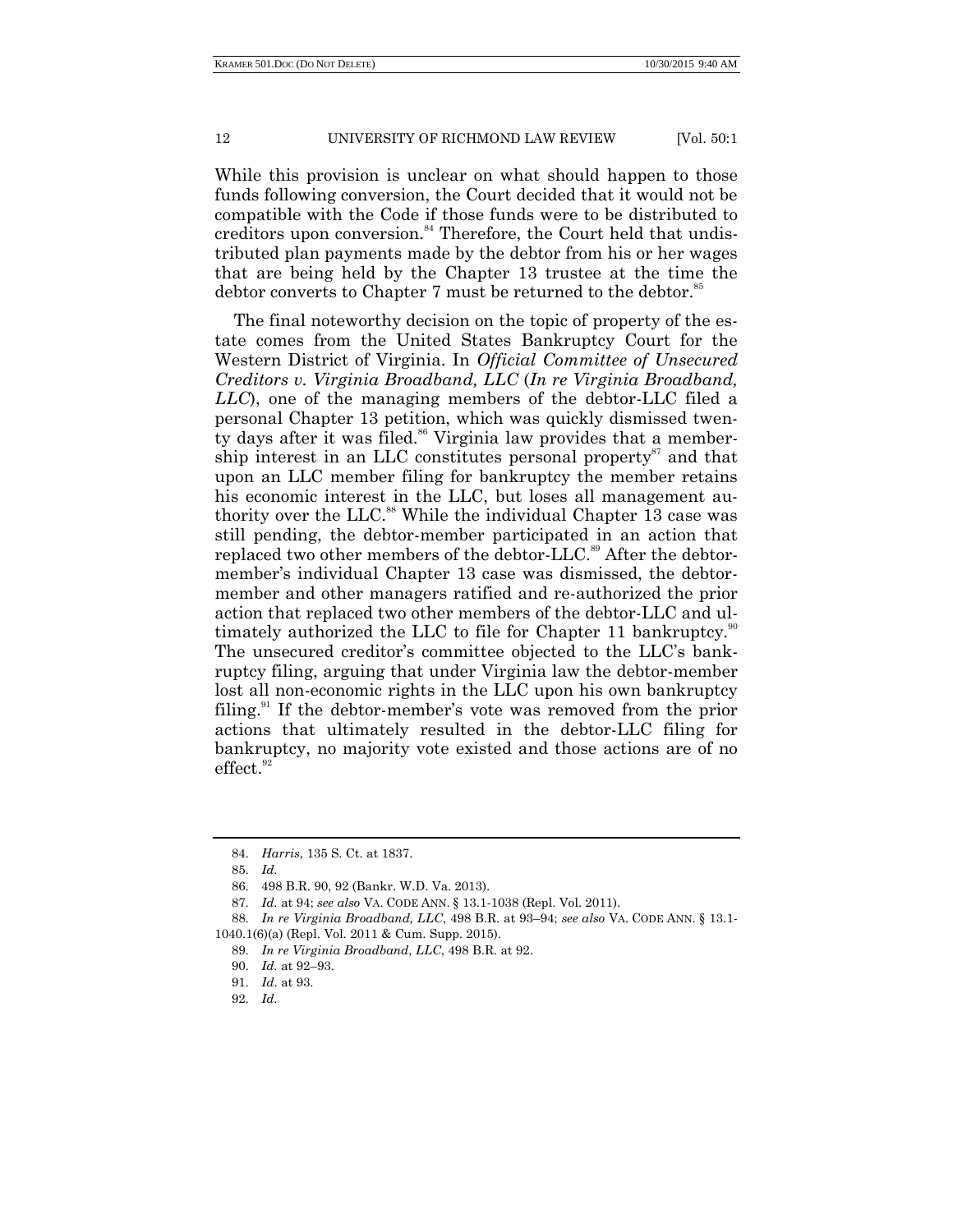The court determined that Bankruptcy Code § 541(c) overrides the Virginia law restriction on transfer of property of the estate.<sup>93</sup> Despite the debtor-member's personal bankruptcy filing, his entire interest in the LLC became property of his personal bankruptcy estate under §  $541(a)$ .<sup>94</sup> Bankruptcy Code § 349(b)(3) provides that upon dismissal of a case, property of the estate is revested "in the entity in which such property was vested immediately before the commencement of the case under this title."<sup>95</sup> This provision reverses the effects of the debtor-member's filing and restores property to its position prior to the case.<sup>96</sup> Dismissal re-vested the debtor-member with the entirety of his pre-petition management authority, thus providing him with the authority to ratify the prior members' action.<sup>97</sup>

# III. AUTOMATIC STAY

The first noteworthy case that considered the effect of the automatic stay comes from the United States Bankruptcy Court for the Western District of Virginia. In *Sexton v. IRS* (*In re Sexton*), the debtor filed for Chapter 7 bankruptcy and listed her anticipated 2012 tax refund as an asset, which she exempted by filing a homestead deed.<sup>98</sup> The debtor scheduled a debt owed to the United States Department of Agriculture ("DOA") as one of her liabilities.<sup>99</sup> This debt arose out of a pre-petition secured loan on which the debtor defaulted.<sup>100</sup> After a foreclosure sale insufficient to satisfy the debt, the DOA held that the deficiency claim was unsecured. <sup>101</sup> The Chapter 7 trustee certified that there were no assets available for distribution to creditors, and the debtor received a discharge, including a discharge of the DOA debt.<sup>102</sup> Prior to the discharge, the DOA and IRS notified the debtor that the government was withholding the debtor's 2012 tax return and applying

<sup>93.</sup> *Id.* at 97.

<sup>94.</sup> *Id.* at 94–96; *see also* 11 U.S.C. § 541(a) (2012).

<sup>95.</sup> 11 U.S.C. § 349(b)(3) (2012).

<sup>96.</sup> *In re Virginia Broadband*, *LLC*, 498 B.R. at 97.

<sup>97.</sup> *Id.*

<sup>98.</sup> 508 B.R. 646, 650 (Bankr. W.D. Va. 2014); *see also* VA. CODE ANN. §§ 34-4 (Repl. Vol. 2014 & Supp. 2015), 34-13 (Repl. Vol. 2014).

<sup>99.</sup> *In re Sexton*, 508 B.R. at 650.

<sup>100.</sup> *Id*.

<sup>101.</sup> *Id.*

<sup>102.</sup> *Id.*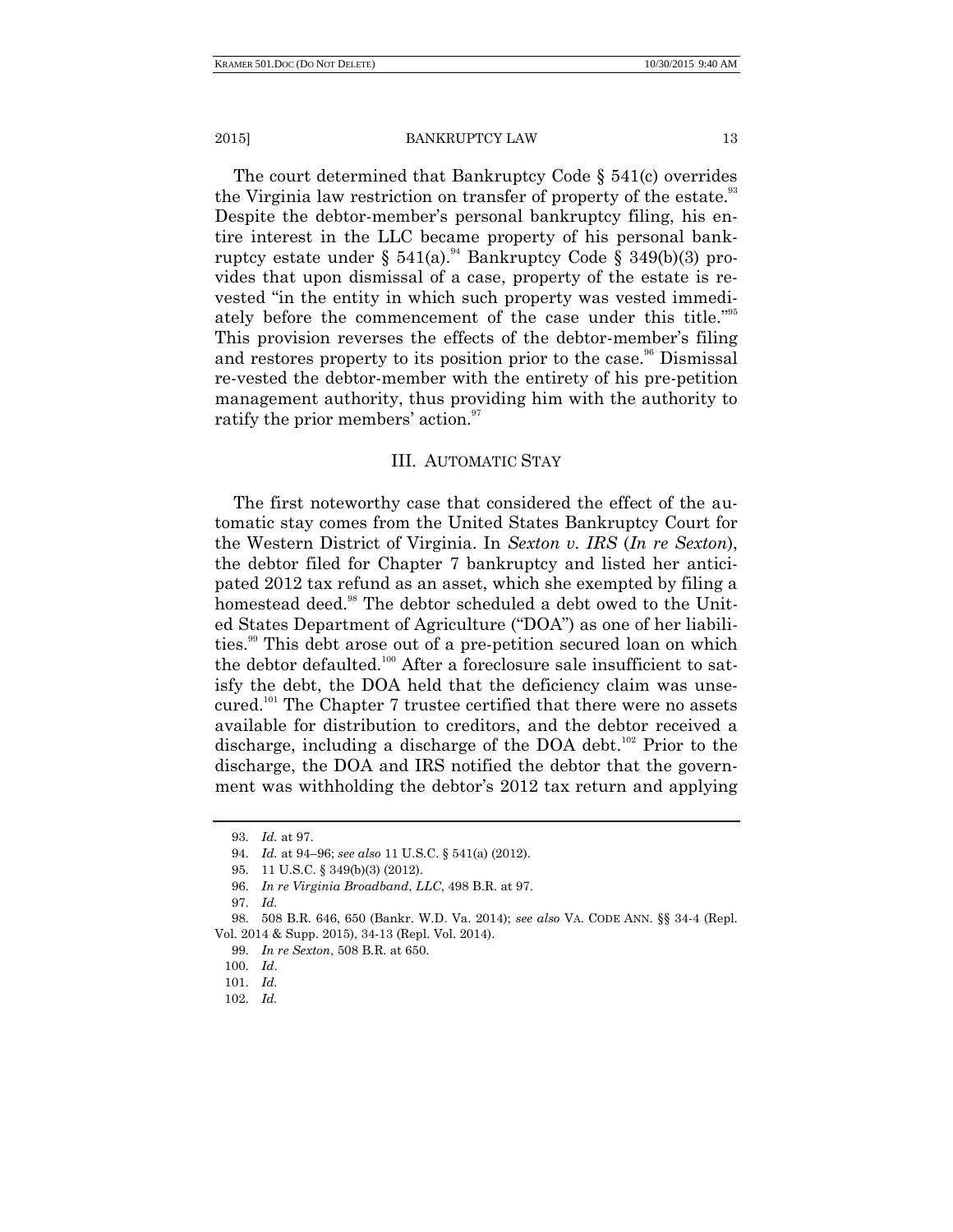those funds to the DOA debt.<sup>103</sup> The debtor objected to the government's offset but the IRS and DOA failed to respond.<sup>104</sup> The debtor subsequently moved to reopen her bankruptcy case in order to challenge the offset.<sup>105</sup> The debtor filed an adversary proceeding against the IRS and DOA, alleging that the government violated the automatic stay by offsetting, post-petition, the debtor's pre-petition debt to the DOA with her 2012 tax return.<sup>106</sup>

The government, relying on the decision of the United States Court of Appeals for the Fifth Circuit in *IRS v. Luongo* (*In re Luongo*), <sup>107</sup> argued that the tax refund was contingent and that the debtor was not entitled to receive any funds until "[a]fter the Secretary of the Treasury complies with the provisions of 26 U.S.C. § 6402(d) and applies the tax overpayment to satisfy [the debtor's] preexisting debt to the DOA  $\dots$ ."

The court declined to follow the reasoning in *In re Luongo* and held that the government willfully committed a violation of the automatic stay.<sup>109</sup> But the court found that the government's conduct was insufficient to warrant the imposition of punitive damages under Fourth Circuit precedent.<sup>110</sup> The court ordered the IRS to remit the tax refund to the debtor, and it also required the government to bear the debtor's attorney's fees and costs.<sup>111</sup>

In *Branch Banking & Trust Co. v. Construction Supervision Services, Inc.* (*In re Construction Supervision Services, Inc.*), the issue before the Fourth Circuit Court of Appeals was "whether construction subcontractors entitled to a lien on funds under

111. *In re Sexton*, 508 B.R. at 667. The government subsequently appealed this decision to the district court, which held that "[t]he USDA failed to timely note its appeal, and the court [did] not have jurisdiction to that hear it. Accordingly, the court [affirmed] the bankruptcy court's . . . order and [dismissed] the USDA's appeal . . . . " U.S. Dep't of Agric. v. Sexton, 529 B.R. 667, 675 (W.D. Va. 2015).

<sup>103.</sup> *Id.* at 650–51.

<sup>104.</sup> *Id.* at 651.

<sup>105.</sup> *Id*.

<sup>106.</sup> *Id.*

<sup>107.</sup> 259 F.3d 323, 336 (5th Cir. 2001) (allowing the IRS to set off the debtor's tax return for the pre-petition taxable year against a tax liability for a previous pre-petition taxable year that had been discharged).

<sup>108.</sup> *In re Sexton*, 508 B.R. at 653.

<sup>109.</sup> *Id*. at 662.

<sup>110.</sup> *Id.* at 667; *see also* Citizens Bank of Md. v. Strumpf (*In re* Strumpf ), 37 F.3d 155, 159 (4th Cir. 1994) ("To constitute a willful act, the creditor need not act with specific intent but must only commit an intentional act with knowledge of the automatic stay.").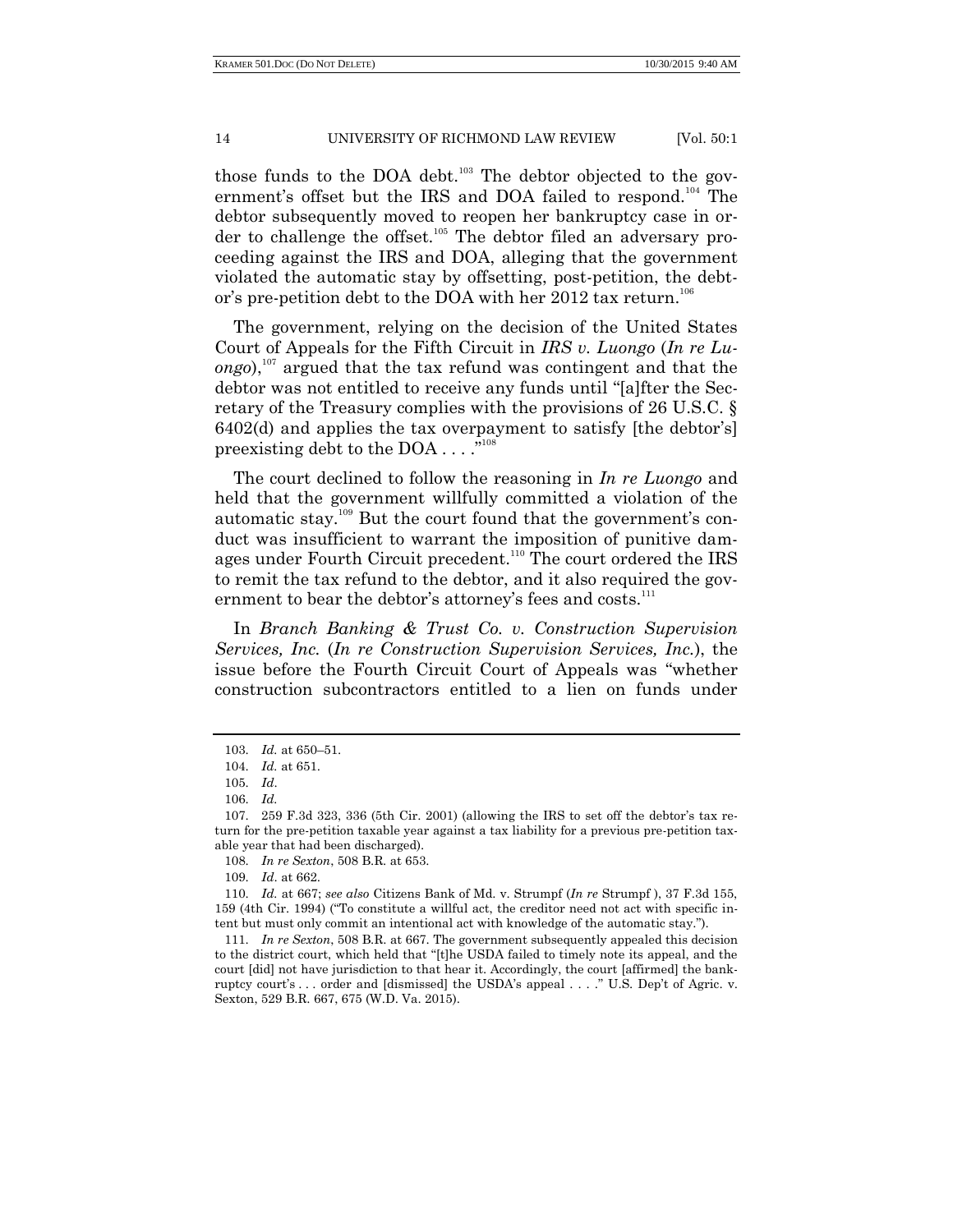North Carolina law had an interest in property when the debtor contractor filed for bankruptcy, by which time the subcontractors had not yet served notice of, and thereby perfected, their liens."<sup>112</sup> The facts of the case are straightforward. The debtor served as a general contractor and hired various subcontractors that furnished materials for projects.<sup>113</sup> Once the general contractor filed for bankruptcy, the subcontractors sought to serve notice of and perfect liens on funds that others owed to the general contrac $tor.<sup>114</sup>$  Additionally, the subcontractors "asked the bankruptcy court to clarify the extent of the stay to determine whether their post-petition notice and perfection would fall within the stay's ambit," essentially asking the court whether the subcontractors could properly perfect these pre-petition liens.<sup>115</sup>

The court considered Bankruptcy Code § 362(b)(3), holding that it permits the post-petition perfection of an interest in property that arose pre-petition in certain limited instances.<sup>116</sup> Section  $362(b)(3)$  provides an exception to the automatic stay for "any act" to perfect, or to maintain or continue the perfection of, an interest in property to the extent that the trustee's rights and powers are subject to such perfection under section  $546(b) \ldots$ ."<sup>117</sup> An exception exists for those that hold an unperfected interest in property that predates the bankruptcy filing if "the perfected interest" would be effective against a third party acquiring rights prior to that perfection" in the absence of bankruptcy.<sup>118</sup> Following this determination, the court examined the applicable North Carolina law, finding that upon delivery of materials to a general contractor, subcontractors are entitled to "a lien upon funds that are owed to the contractor . . . that arise out of the improvement on which the first tier subcontractor worked or furnished materials."<sup>119</sup> Because the subcontractors in the case delivered materials prior to the petition date, the subcontractors had an interest in

<sup>112.</sup> 753 F.3d 124, 126 (4th Cir. 2014).

<sup>113.</sup> *Id.*

<sup>114.</sup> *Id.*

<sup>115.</sup> *Id.*

<sup>116.</sup> *Id.* at 132.

<sup>117.</sup> 11 U.S.C. § 362(b)(3) (2012); *see also id*. § 546(b)(1)(A) (2012) (subjecting the bankruptcy trustee's rights and powers to laws permitting the perfection of a security interest ―to be effective against an entity that acquires rights in such property before the date of perfection").

<sup>118.</sup> *In re Constr*. *Supervision Servs.*, *Inc*., 753 F.3d at 126.

<sup>119.</sup> N.C. GEN. STAT. § 44A-18(a) (2014).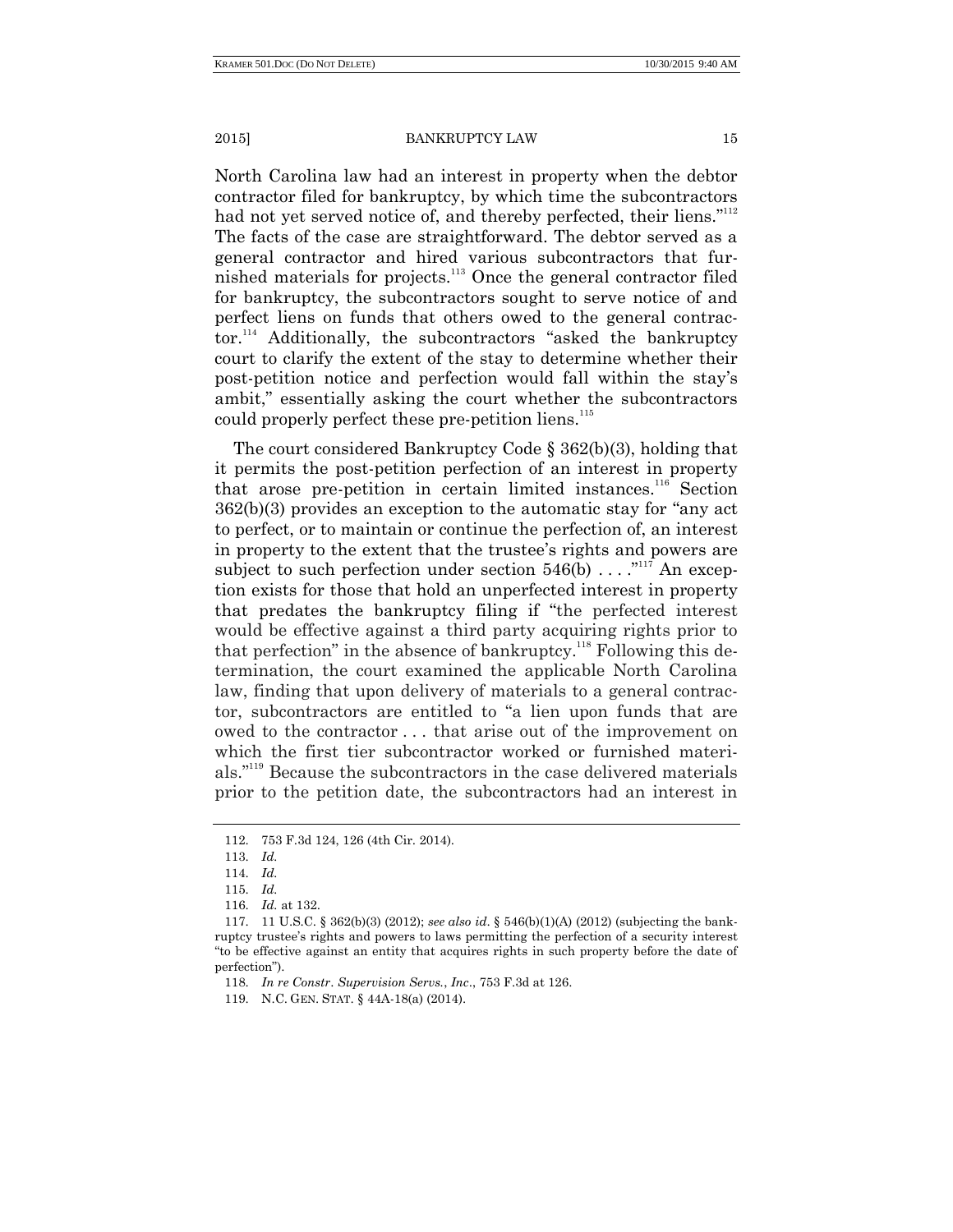the property as of the date the materials were delivered.<sup>120</sup> Therefore, the exception in Bankruptcy Code § 362(b)(3) applied and the subcontractors could perfect post-petition.<sup>121</sup>

# IV. ASSET SALES

# A. *Credit Bidding*

One bankruptcy topic that drew significant attention within the past several years concerns the rights of secured creditors to credit bid. This issue not only was considered by the Supreme Court but it also produced a widely discussed case from the Bankruptcy Court for the Eastern District of Virginia.

First, in *RadLAX Gateway Hotel, LLC v. Amalgamated Bank*, the Supreme Court held that a Chapter 11 "cram down" plan<sup>122</sup> that proposes sale of collateral may not deprive a secured creditor of the right to credit bid its claim.<sup>123</sup> The lender in this case held a lien on substantially all of the debtor's assets. The assets had a value that was less than the amount of the lender's claim.<sup>124</sup> The debtor proposed a plan that would result in a sale of substantially all of the debtor's assets, with the sale proceeds going to the secured lender. $125$  The sale and bidding procedures prohibited the secured lender from credit bidding its secured claim.<sup>126</sup> The secured lender objected to this treatment under the debtor's pro-

<sup>120.</sup> *In re Constr. Supervision Servs.*, *Inc*., 753 F.3d at 131–32.

<sup>121.</sup> *Id.* at 132. One final, relatively minor, point of law worth referencing before concluding this section is the United States District Court for the Eastern District of Virginia's decision in *Sanders v. Farina*. In this case the Alexandria Division held that the automatic stay of  $\S 362(a)(1)$ , which stays

the commencement or continuation, including the issuance or employment of process, of a judicial, administrative, or other action or proceeding against the debtor that was or could have been commenced before the commencement of the case under this title, or to recover a claim against the debtor that arose before the commencement of the case under this title

does not prevent the district court from remanding a case to state court. 11 U.S.C. § 362(a)(1) (2012); Sanders v. Farina, 67 F. Supp. 3d 727, 729 (E.D. Va. 2014).

<sup>122.</sup> *See* 11 U.S.C. § 1129(b) (2012).

<sup>123.</sup> 132 S. Ct. 2065, 2070 (2012).

<sup>124.</sup> *Id.* at 2068–69.

<sup>125.</sup> *Id.* at 2069.

<sup>126.</sup> *Id.* Credit bidding is the process whereby a secured lender can use the debt it is owed as an offset against the purchase price. *See id.*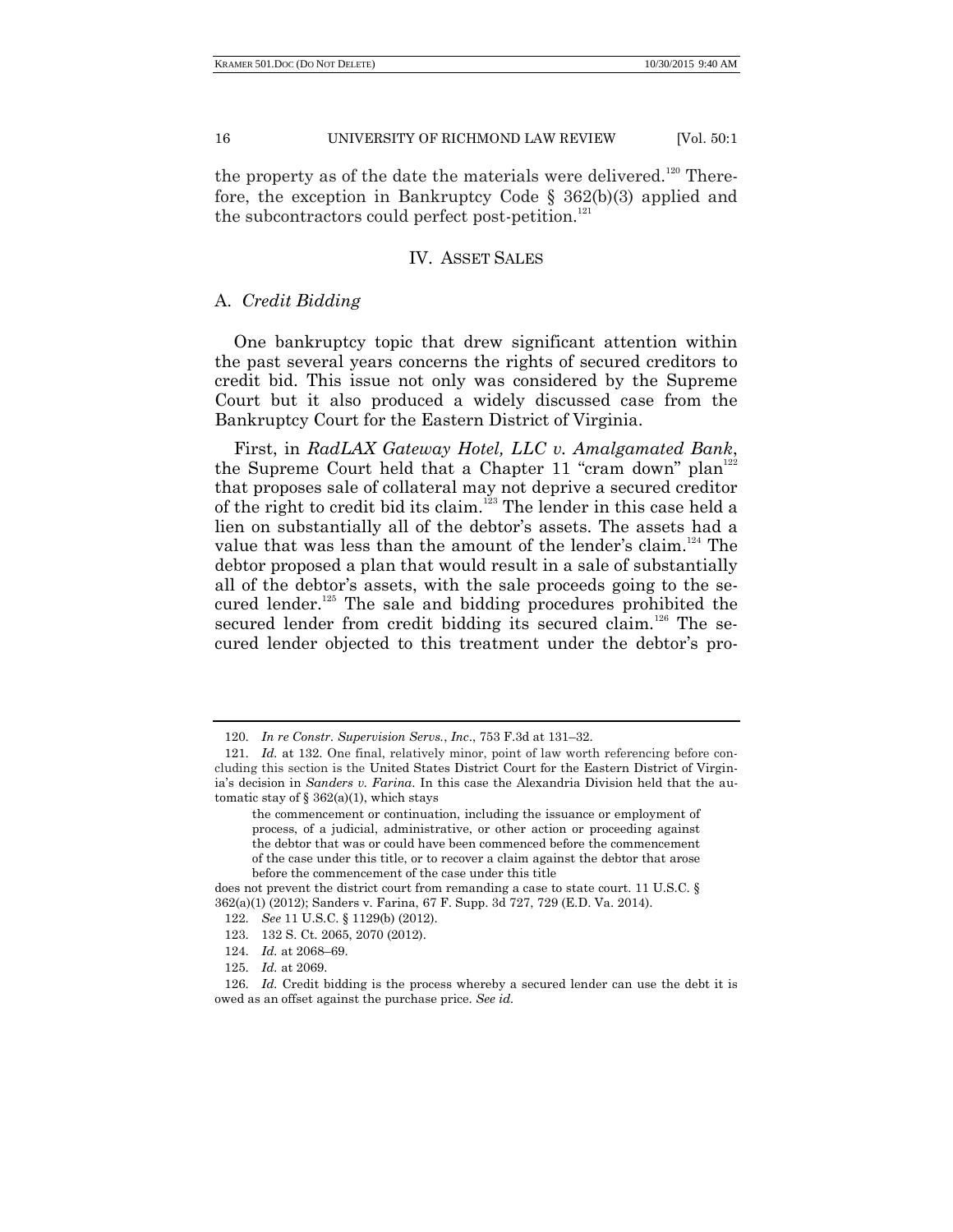posed plan, the bankruptcy court denied the debtor's sale and bidding procedures, and the Seventh Circuit affirmed.<sup>127</sup>

The Supreme Court affirmed.<sup>128</sup> Section 1129(a) generally provides that a court may confirm a Chapter 11 plan only if each class of affected creditors accepts the plan.<sup>129</sup> However, the court may also confirm a plan if it does not discriminate against and is fair and equitable to each impaired, non-consenting class.<sup>130</sup> Under  $\S$  1129(b)(2)(A), a plan is fair and equitable to a class of secured claims if it provides:

 $(i)(I)$  that the holders of such claims retain the liens securing such claims, whether the property subject to such liens is retained by the debtor or transferred to another entity, to the extent of the allowed amount of such claims; and (II) that each holder of a claim of such class receive on account of such claim deferred cash payments totaling at least the allowed amount of such claim, of a value, as of the effective date of the plan, of at least the value of such holder's interest in the estate's interest in such property;

(ii) for the sale, subject to section 363(k) of this title, of any property that is subject to the liens securing such claims, free and clear of such liens, with such liens to attach to the proceeds of such sale, and the treatment of such liens on proceeds under clause (i) or (iii) of this subparagraph; or

(iii) for the realization by such holders of the indubitable equivalent of such claims.<sup>1</sup>

Section 363(k) authorizes the holder of a secured claim to credit bid the amount of its claim unless the court, for cause, orders otherwise.<sup>132</sup> Relying on the statutory interpretation maxim that the specific governs the general, the Court held that subsection  $1129(b)(2)(A)(iii)$  could not apply to a matter that is specifically governed by subsection  $1129(b)(2)(A)(ii)$ .<sup>133</sup> Therefore, even if the

<sup>127.</sup> *Id.*

<sup>128.</sup> *Id*. at 2073.

<sup>129. 11</sup> U.S.C.  $\S$  1129(a)(8) (2012) ("The court shall confirm a plan only if all of the following requirements are met: . . . (8) With respect to each class of claims or interests—(A) such class has accepted the plan; or (B) such class is not impaired under the plan."); *see also RadLAX*, 132 S. Ct. at 2069–70.

<sup>130.</sup> 11 U.S.C. § 1129(b)(1) (2012); *see also RadLAX*, 132 S. Ct. at 2069.

<sup>131.</sup> 11 U.S.C. § 1129(b)(2)(A) (2012).

<sup>132.</sup> *Id.* § 363(k) (2012) ("At a sale under subsection (b) of this section of property that is subject to a lien that secures an allowed claim, unless the court for cause orders otherwise the holder of such claim may bid at such sale, and, if the holder of such claim purchases such property, such holder may offset such claim against the purchase price of such property.").

<sup>133.</sup> *RadLAX*, 132 S. Ct. at 2070–71.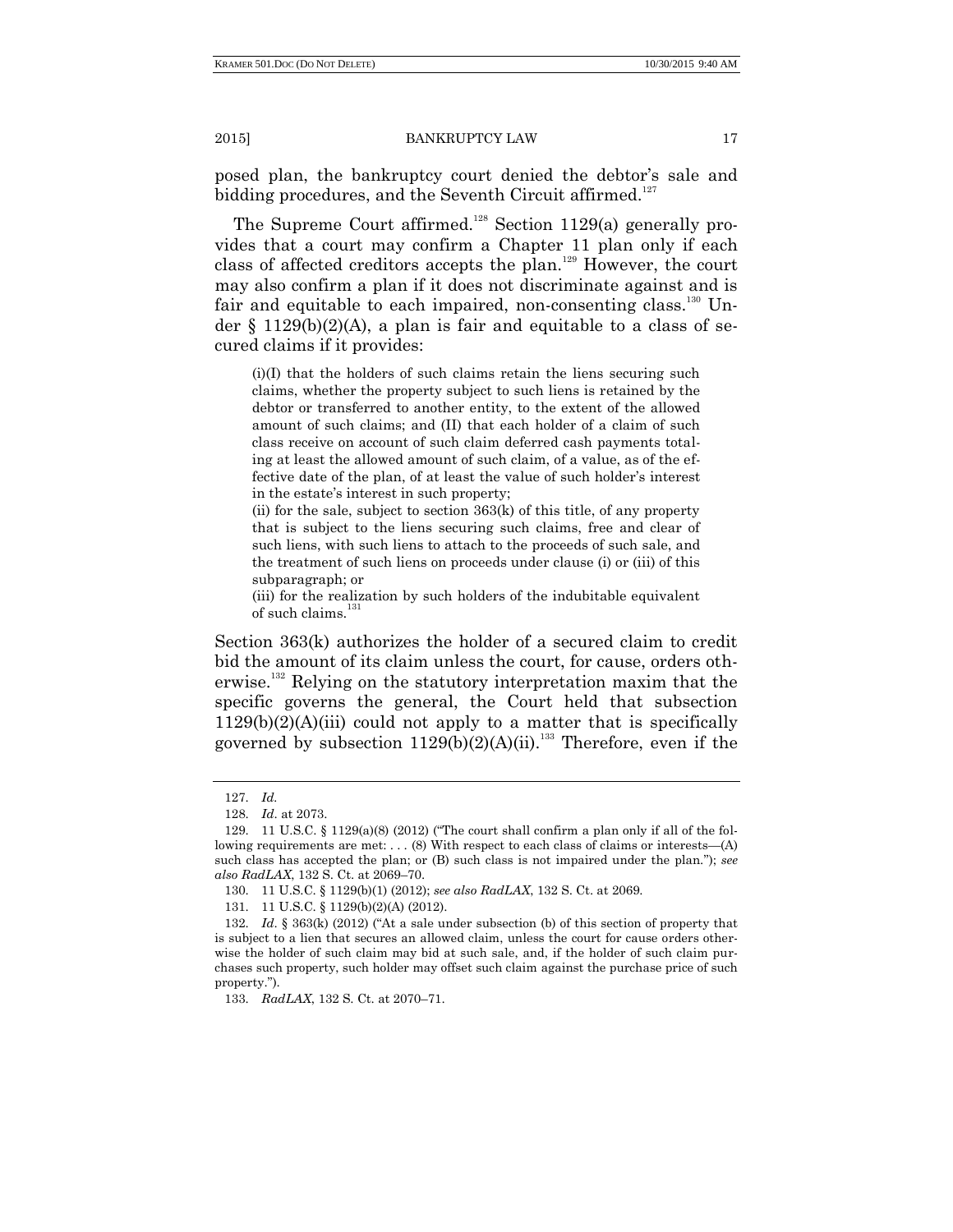resulting sale would provide the secured lender with the indubitable equivalent of its claim, the plan still must satisfy subsection (b)(2)(A)(ii) by allowing the lender to credit bid, unless the court orders otherwise for cause.<sup>134</sup> As the debtor could not identify any such "cause" in this case, the Court could not confirm the plan.<sup>135</sup>

In *In re The Free Lance-Star Publishing Co. of Fredericksburg*, the United States Bankruptcy Court for Eastern District of Virginia found sufficient cause to limit the credit bidding rights of a secured debt purchaser.<sup>136</sup> In January 2014, the Free Lance-Star Publishing Company of Fredericksburg and a property development company filed a voluntary petition under Chapter  $11.^{137}$  Prior to the petition date, the debtors borrowed funds from Branch Banking and Trust ("BB&T") in the amount of \$50.8 million.<sup>138</sup> As security for this loan, the debtors granted BB&T liens and security interests on various pieces of the debtors' personal and real property.<sup>139</sup> Notably, BB&T did not obtain a lien on certain assets associated with the debtors' radio broadcasting activities, including the leases and rents derived therefrom, FCC licenses, rolling stock, insurance policies, bank accounts, or any proceeds that may be derived from the disposition of any of these assets (collectively, the "Unencumbered Assets").<sup>140</sup>

DSP Acquisition, LLC ("DSP") purchased BB&T's loan and immediately began negotiation with the debtors for a bankruptcy sale whereby DSP would be able to credit bid to acquire all of the debtors' assets.<sup>141</sup> After its purchase of the loan and without informing the debtor, DSP attempted to obtain liens on the Unencumbered Assets.<sup>142</sup> DSP and the debtors continued negotiations, during which DSP demanded that the advertisement period for the sale of the debtors' assets be shortened, and any related advertising materials include a disclosure that any sale would be subject to DSP's right to credit bid.<sup>143</sup> The debtors refused this

- 136. 512 B.R. 798, 808 (Bankr. E.D. Va. 2014).
- 137. *Id*. at 799.
- 138. *Id.* at 802.
- 139. *Id.*
- 140. *Id.* at 802, 805–06.
- 141. *Id.* at 802–03 & n.5.

143. *Id.* at 806.

<sup>134.</sup> *Id.* at 2072.

<sup>135.</sup> *Id.* at 2070 n.3.

<sup>142.</sup> *Id.* at 803.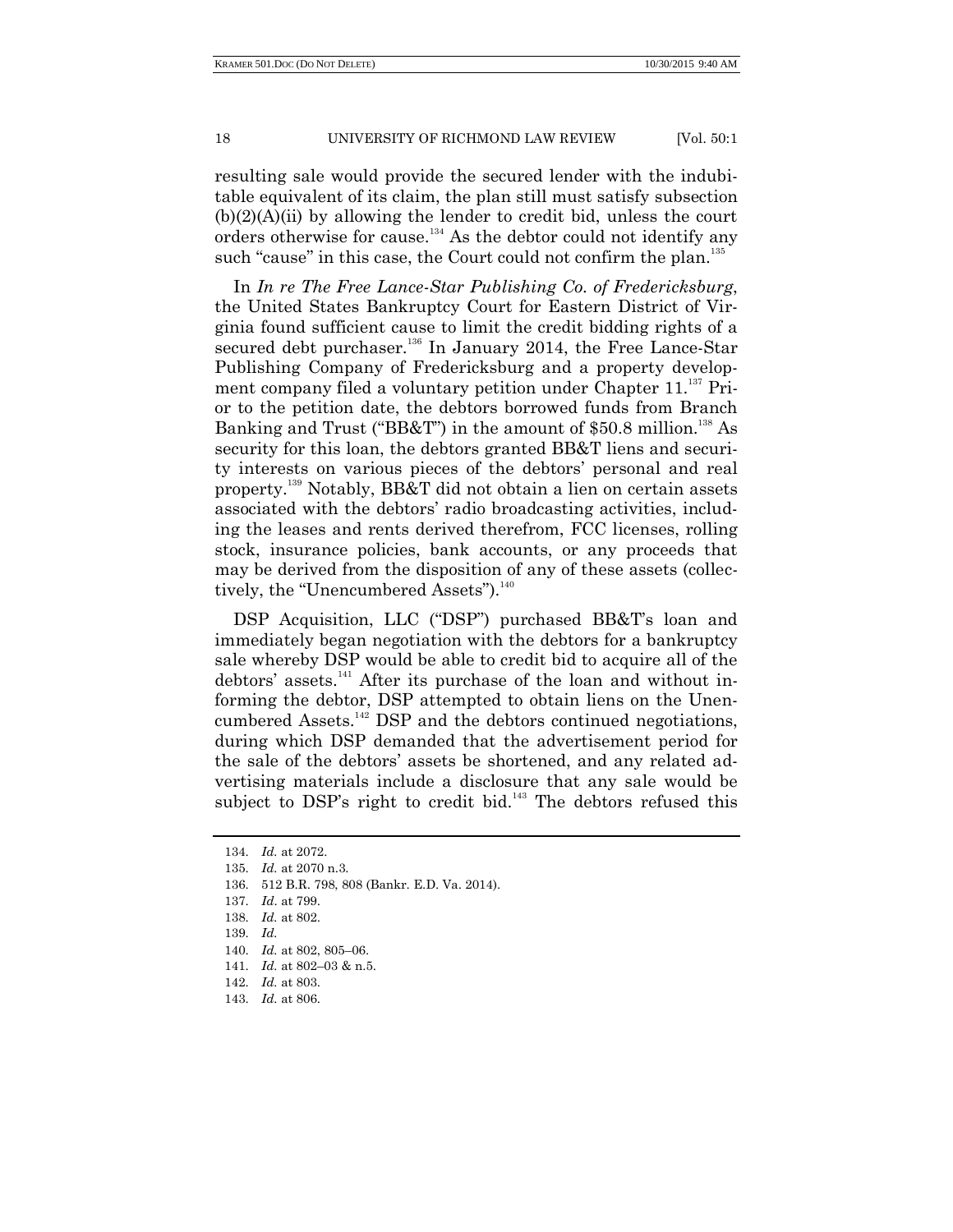proposal and filed for Chapter 11 bankruptcy without an agreement with DSP.<sup>144</sup>

After filing, the debtors sought to sell substantially all of their assets.<sup>145</sup> The approved bidding procedures provided that DSP had the right to credit bid its valid liens "as either (i) agreed to by the Debtors, DSP, and the Official Committee of Unsecured Creditors ... or (ii) as determined by the Court at a hearing  $\ldots$ ."<sup>146</sup> The parties failed to reach an agreement, and the court conducted a hearing to determine the validity of DSP's liens and its right to credit bid.<sup>147</sup>

The court held that DSP did not have a valid, perfected security interest in the Unencumbered Assets and limited the right of  $\overline{DSP}$  to credit bid in this case.<sup>148</sup> As stated above, Bankruptcy Code § 363(k) allows the court to prohibit a secured creditor from credit bidding its claim for cause.<sup>149</sup> While credit bidding is intended to protect against undervaluation, when a credit bid of a purchased claim has the potential to depress the market—as was the case here due to DSP's aggressive loan-to-own strategy—its intended purpose is thwarted.<sup>150</sup> Because credit bidding is not an absolute right, the court limited DSP's right to credit bid as a result of DSP's inequitable conduct.<sup>151</sup> Here, DSP did not have a lien on all assets, engaged in an aggressive negotiating strategy, and unilaterally filed financing statements.<sup>152</sup> All of these actions had an adverse effect, depressing enthusiasm for the sale in the market and limiting participation in the auction process.<sup>153</sup> Thus, the court found it necessary to limit DSP's right to credit bid to attract new interest in the auction process and increase the overall value of the debtor's assets.<sup>154</sup>

146. *Id.* at 800.

- 148. *Id*. at 807–08.
- 149. 11 U.S.C. § 363(k) (2012).
- 150. *In re Free Lance-Star*, 512 B.R. at 806.
- 151. *Id.* at 805–06.
- 152. *Id.* at 807–08.
- 153. *Id.* at 806–07.

154. *Id.* at 807–08. DSP sought an emergency interlocutory appeal of the bankruptcy court's decision, which the district court denied, finding that DSP had no risk of irreparable harm if the appealed issues were not resolved prior to the auction and that the ap-

<sup>144.</sup> *Id.* at 803–04.

<sup>145.</sup> *Id.* at 799–800.

<sup>147.</sup> *Id.*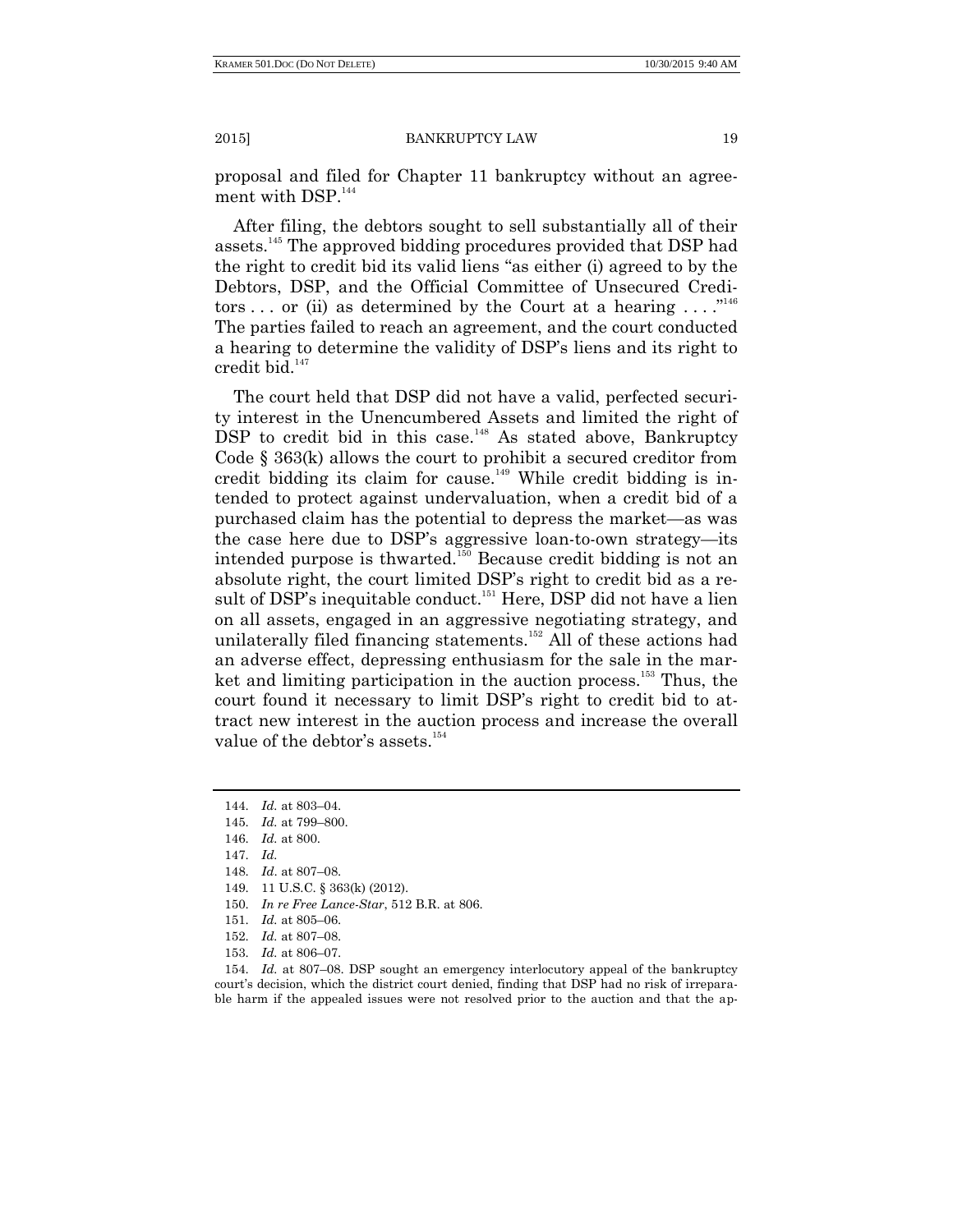Another noteworthy post-*RadLAX* decision is *In re Fisker Automotive Holdings, Inc*. <sup>155</sup> In *Fisker*, the United States Bankruptcy Court for the District of Delaware similarly limited a secured lender's right to credit bid, finding that bidding would be "frozen" without a credit bid cap.<sup>156</sup> The United States Bankruptcy Court for the Western District of Tennessee recently departed from *Free Lance-Star* and *Fisker*, noting "that the mere 'chilling' of third party bids is [not] sufficient cause to justify modifying or denying a secured creditor's rights [to credit bid]."<sup>157</sup>

These decisions following *RadLAX* have presented a number of interesting issues regarding when the "for cause" exception in  $\S$ 363(k) is appropriate. While credit bidding is undoubtedly an important protection for secured creditors, it is not a limitless protection and remains subject to court supervision. As the issues presented by the "for cause" exception to credit bidding are highly fact-specific, it will be interesting to see how this line of cases continues to develop over the coming years.

# B. *General Asset Sale Issues*

In *In re Zota Petroleums, LLC*, the bankruptcy court considered the issue of whether a sublessee whose sublease was rejected by the debtor was entitled to remain in possession of the property following the debtor's sale of its leasehold interest in the property free and clear of all interests.<sup>158</sup> The debtor in the case was the lessee of a gas station, who leased its own interest in the property to a sublessee.<sup>159</sup> The appointed Chapter 11 trustee filed a motion seeking authorization to sell substantially all of the debtor's assets and to assume and assign the debtor's leases.<sup>160</sup> The trustee

155. 510 B.R. 55 (Bankr. D. Del. 2014).

- 157. *In re* RML Dev., Inc., 528 B.R. 150, 155 n.11 (Bankr. W.D. Tenn. 2014).
- 158. 482 B.R. 154, 156–57 (Bankr. E.D. Va. 2012).

proval of an interlocutory appeal was not appropriate because granting the appeal "is more likely to impede, rather than hasten, resolution of the cases by delaying, for instance, the Bankruptcy Court's ability to resolve the issues remaining." DSP Acquisition, LLC v. Free Lance-Star Publ'g Co., 512 B.R. 808, 811, 814 (E.D. Va. 2014) (quoting Hybrid Tech Holdings, LLC v. Official Comm. of Unsecured Creditors of Fisker Auto. Holdings, Inc. (*In re* Fisker Auto. Holdings), No. 14-CV99 (GMS), 2014 U.S. Dist. LEXIS 15497, at \*18 (D. Del. Feb. 7, 2014)).

<sup>156.</sup> *Id.* at 60.

<sup>159.</sup> *Id.* at 156.

<sup>160.</sup> *Id.*; *see also* 11 U.S.C. § 365 (2012) (detailing the law regarding executory contracts and unexpired leases).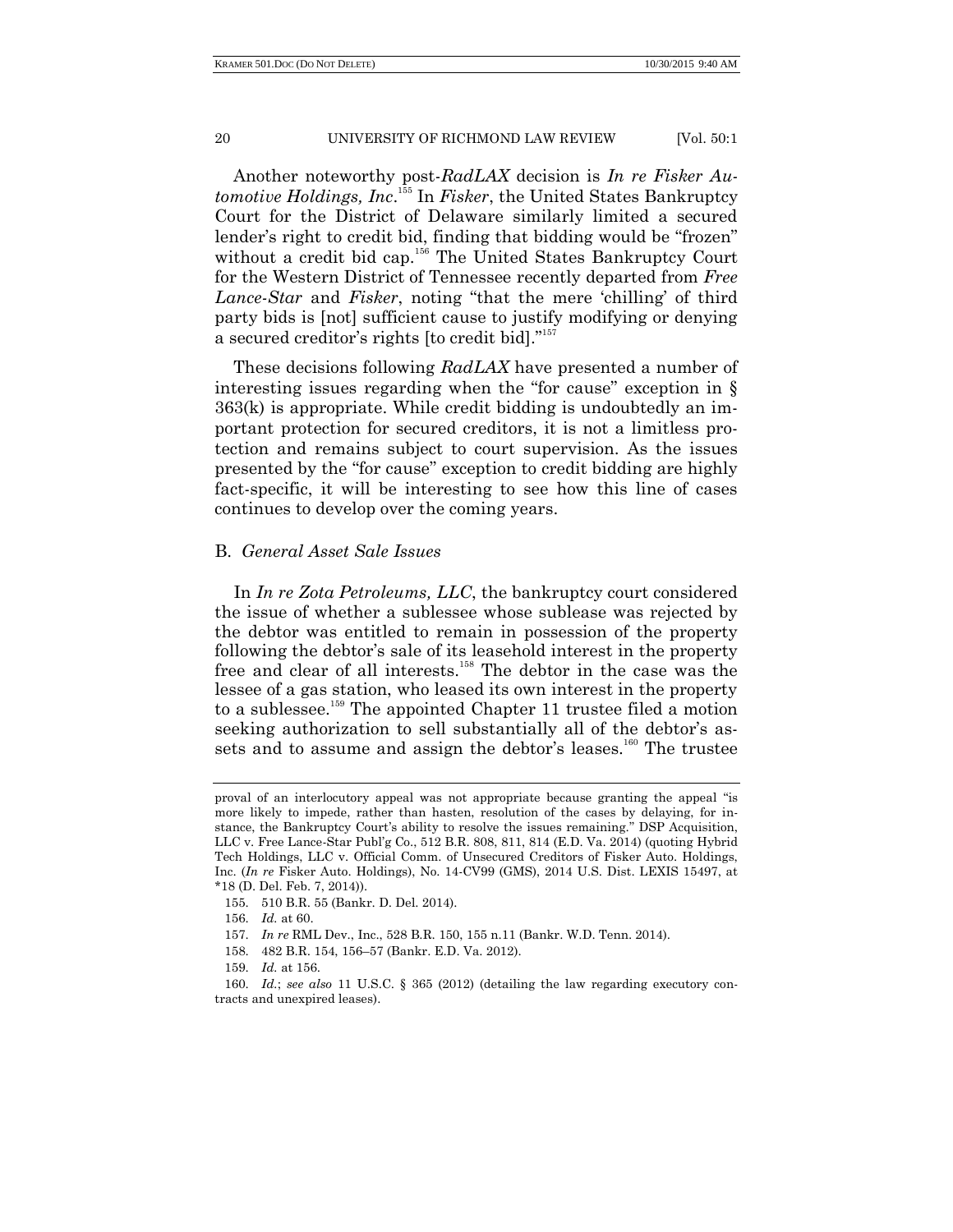subsequently sought to reject the lease between the debtor and the sublessee.<sup>161</sup> The debtor sold its interest in the lease at auction, and the court order approving the sale provided that the buyer was to receive the purchased assets free and clear of all  $clains.<sup>162</sup>$ 

The sublessee then filed a motion seeking a determination that Bankruptcy Code §  $365(h)(1)(A)$  allowed it to retain its rights under the rejected sublease and remain in possession of the property.<sup>163</sup> The buyer responded by contending that the sublessee lost all right to possess the property following the court's prior order approving the sale. $^{164}$ 

The court first identified that a split in authority exists regarding whether a sale under § 363(f) extinguishes any right held under § 365(h).<sup>165</sup> The Seventh Circuit is the highest court to address the issue. In *Precision Industries, Inc. v. Qualitech Steel SBQ, LLC*, the court held that a sale under § 363(f) extinguished any possessory interest that a sublessee may have held prior to the sale.<sup>166</sup> Rather than following the Seventh Circuit, the court instead found the reasoning of the United States Bankruptcy Court for the District of Massachusetts in *In re Haskell L.P.* more persuasive.<sup>167</sup> In *Haskell*, the court held that a sale free and clear does not extinguish a sublessee's right to possession.<sup>168</sup> Because  $\S$ 365(h)(1)(A) allows a lessee to retain its rights under the lease following rejection for the term of the lease so long as the lease is enforceable under non-bankruptcy law, the court held that the transaction that took place had a dual nature: (1) a sale free and clear, and  $(2)$  an assumption and assignment.<sup>169</sup> The parties were on notice that § 365 applied to the sale because the asset sale agreement contained a list of the leases to be assumed and assigned, and the lease at issue was explicitly rejected under §  $365<sup>170</sup>$  The court concluded by noting that even if the facts were different and the transaction was solely a § 363 sale, the result

164. *In re Zota Petroleums, LLC*, 482 B.R. at 158.

<sup>161.</sup> *In re Zota Petroleums, LLC*, 482 B.R. at 156.

<sup>162.</sup> *Id.* at 156–57.

<sup>163.</sup> *Id.* at 158; *see also* 11 U.S.C. § 365(h)(1)(A) (2012).

<sup>165.</sup> *Id.* at 160.

<sup>166.</sup> 327 F.3d 537, 540 (7th Cir. 2003).

<sup>167.</sup> *In re Zota Petroleums, LLC*, 482 B.R. at 160–63.

<sup>168.</sup> 321 B.R. 1, 9–10 (Bankr. D. Mass. 2005).

<sup>169.</sup> 11 U.S.C. § 365(h)(1)(A) (2012); *In re Zota Petroleums, LLC*, 482 B.R. at 163.

<sup>170.</sup> *In re Zota Petroleums, LLC*, 482 B.R. at 163.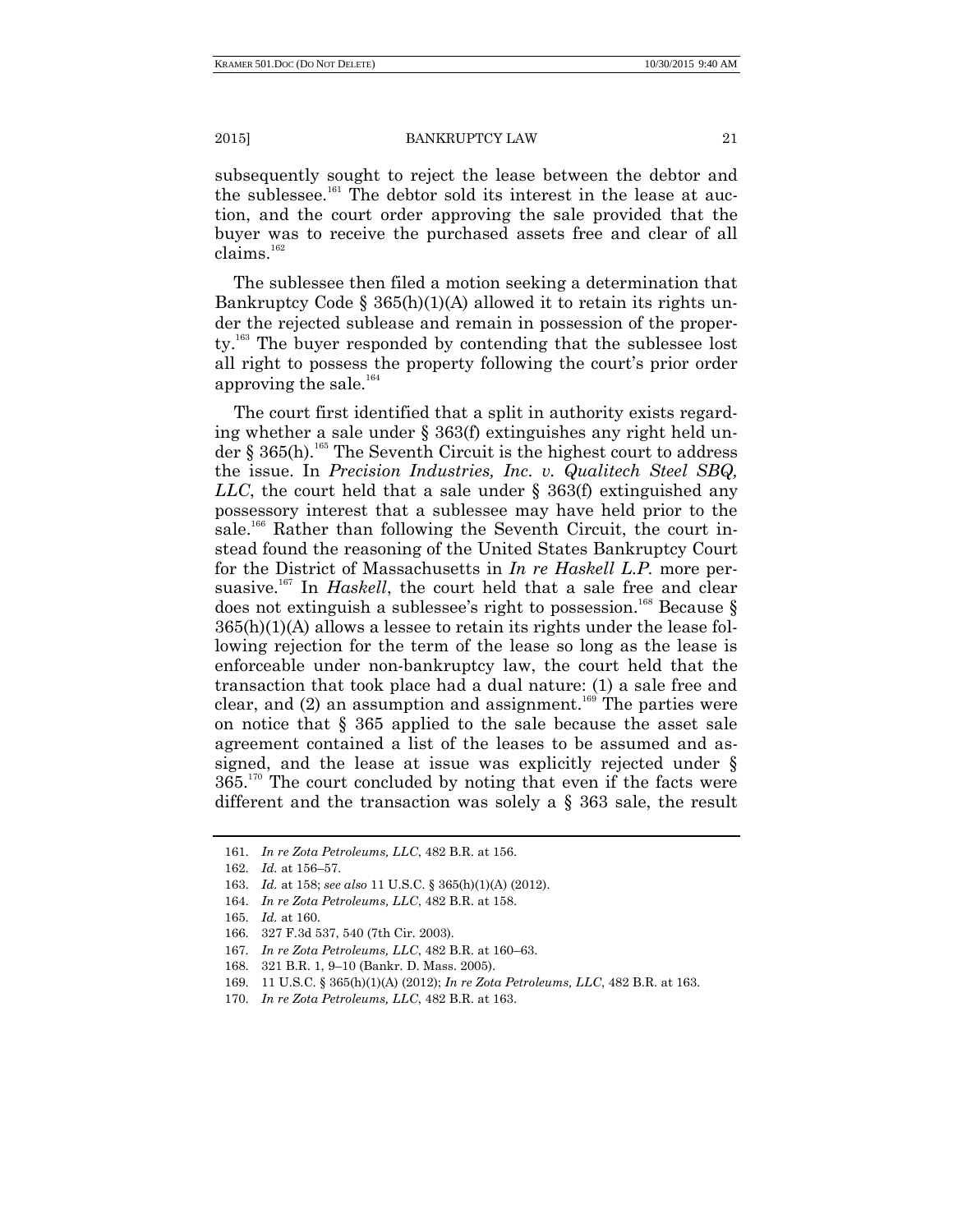would be identical, as "[t]he rights of the tenant may not be extinguished by a § 363 sale; to hold to the contrary would give open license to debtors to dispossess tenants by utilizing the § 363 sale mechanism."171

The Fourth Circuit has also decided a case dealing with asset sales. In *Reeves v. Callaway*, the Chapter 7 trustee sought to sell the debtor's residence free and clear under  $\S 363$ .<sup>172</sup> The parties stipulated to the fact that the property had a fair market value of \$325,000, but the property was encumbered by a first mortgage and federal tax lien totaling more than  $$575,000$ .<sup>173</sup> The debtors objected to the trustee's sale on the grounds that the value of their interest in the property did not exceed the aggregate interest the debtors claimed as exempt under North Carolina law, namely  $$60,000$ <sup>174</sup>. The debtors reasoned that their right to claim the property entirely exempt under  $\S$  522 removed the property from the bankruptcy estate.<sup>175</sup> Therefore, they argued, the court lacked any authority to permit a sale under § 363.<sup>176</sup>

The Fourth Circuit held that the allowance of an exemption only affected the debtors' interest in the property of the bankruptcy estate and not the actual property itself.<sup>177</sup> While the debtors were allowed to exempt a \$60,000 aggregate interest in the property subordinate to the mortgage and tax lien, the "[d]ebtors' argument that the Trustee lacks the statutory authority to sell Debtors' Residence because such asset is no longer property of the bankruptcy estate is without merit." $178$ 

# V. DISCHARGE

Courts have not been especially active in deciding issues related to discharge, but a few cases warrant discussion. First, the Supreme Court's decision in *Bullock v. BankChampaign, N.A.* settled the standard of proof needed to prevail on a claim brought

<sup>171.</sup> *Id.*

<sup>172.</sup> 546 F. App'x 235, 238 (4th Cir. 2013) (per curiam); *see also* 11 U.S.C. § 363(f) (2012).

<sup>173.</sup> *Reeves*, 546 F. App'x at 237.

<sup>174.</sup> *Id.* at 239; *see also* N.C. GEN. STAT. § 1C-1601(a)(1) (2014).

<sup>175.</sup> *Reeves*, 546 F. App'x at 239.

<sup>176.</sup> *Id.* 

<sup>177.</sup> *Id.* at 240–41.

<sup>178.</sup> *Id.* at 241–42.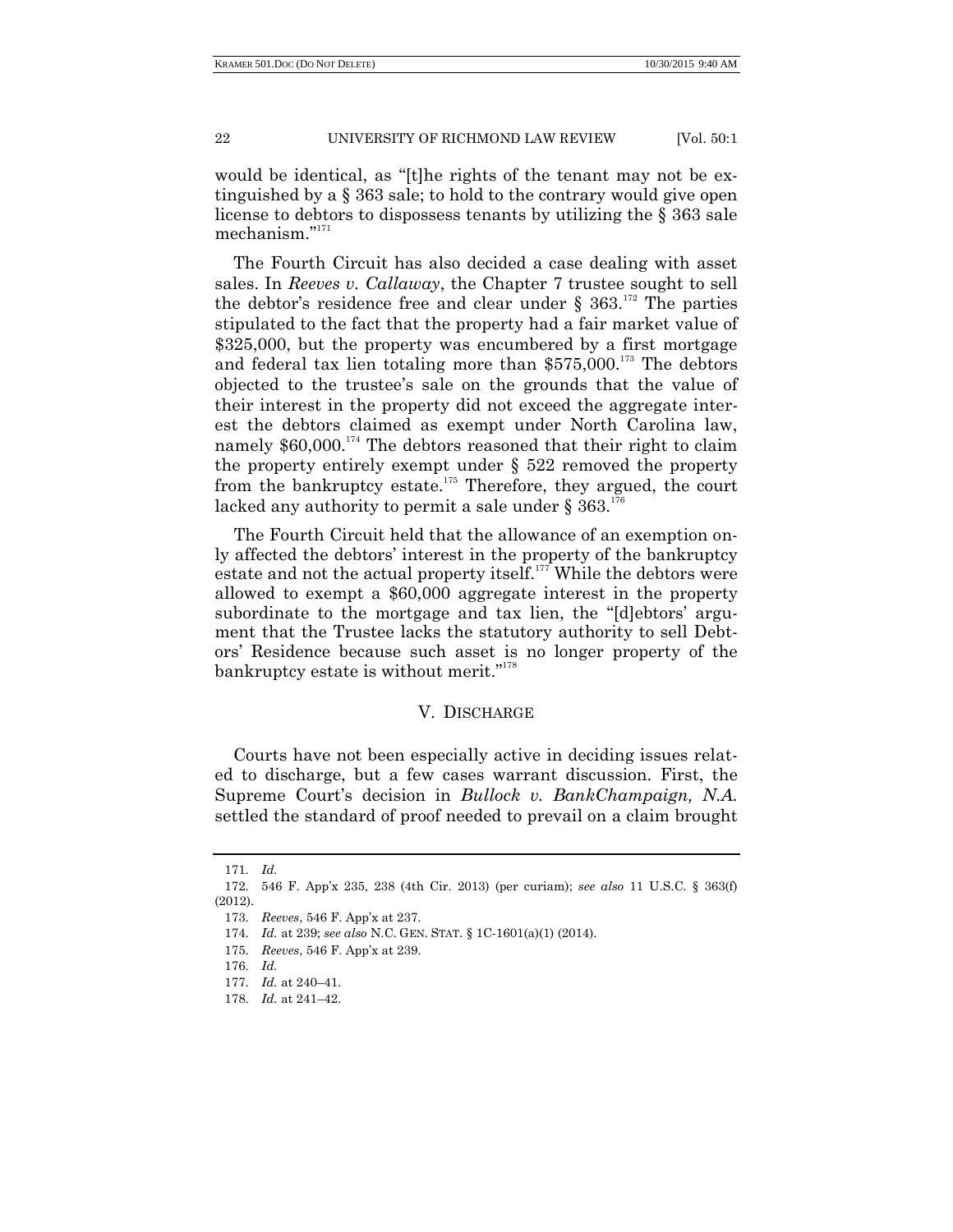under Bankruptcy Code §  $523(a)(4)$ .<sup>179</sup> Bankruptcy Code § 523  $(a)(4)$  provides that a debt incurred "for fraud or defalcation while acting in a fiduciary capacity, embezzlement, or larceny" is nondischargeable.<sup>180</sup>

Prior to *Bullock*, disagreement existed among lower courts as to whether the word "defalcation" in  $\S$  523(a)(4) included a scienter requirement, and, if so, what evidence was required to meet that burden.<sup>181</sup> For example, in the Fourth Circuit, "negligence or even an innocent mistake which results in misappropriation or failure to account is sufficient" to prove defalcation.<sup>182</sup> In contrast, other circuits required a finding of objective or extreme recklessness. <sup>183</sup> Settling this circuit split, the Supreme Court ultimately held that if "bad faith, moral turpitude, or other immoral conduct" is not present, there must be a finding of intent, which includes not only intentional wrongdoing but also reckless conduct.<sup>184</sup>

The United States Bankruptcy Court for the Eastern District of Virginia recently had the opportunity to apply the new *Bullock* standard. In *Figuers v. Roberson* (*In re Roberson*), the current trustee of a trust filed suit against the former trustee, alleging a breach of fiduciary duty.<sup>185</sup> The current trustee based his claim on allegations that the former trustee charged excessive hourly fees, made loans that harmed the trust, failed to identify and prevent an employee from embezzling nearly \$200,000, used trust funds to pay personal debts, and charged an unauthorized commission on the sale of trust property.<sup>186</sup> The former trustee subsequently

<sup>179.</sup> 133 S. Ct. 1754, 1757 (2013).

<sup>180.</sup> 11 U.S.C. § 523(a)(4) (2012).

<sup>181.</sup> *Bullock*, 133 S. Ct. at 1758.

<sup>182.</sup> Republic of Rwanda v. Uwimana (*In re* Uwimana), 274 F.3d 806, 811 (4th Cir. 2001); *see also* Sherman v. SEC (*In re* Sherman), 658 F.3d 1009, 1017 (9th Cir. 2011) (stating that even innocent acts can result in a finding of defalcation and that no intent to defraud is required).

<sup>183.</sup> *See, e.g*., Bullock v. BankChampaign, N.A. (*In re* Bullock), 670 F.3d 1160, 1165–66 (11th Cir. 2012); Rutanen v. Baylis (*In re* Baylis), 313 F.3d 9, 20 (1st Cir. 2002).

<sup>184.</sup> *Bullock*, 133 S. Ct. at 1759. When defining reckless conduct, the Supreme Court looked to the Model Penal Code; thus, "[w]here actual knowledge of wrongdoing is lacking, [the court will] consider conduct as equivalent if the fiduciary ‗consciously disregards' (or is willfully blind to) ‗a substantial and unjustifiable risk' that his conduct will turn out to violate a fiduciary duty.‖ *Id.* (citing MODEL PENAL CODE § 2.02 (2)(c) (AM. LAW INST. 1985)).

<sup>185.</sup> No. 13–11103–BFK, 2014 WL 1876340, at \*2 (Bankr. E.D. Va. May 8, 2014). 186. *Id.* at \*1–8.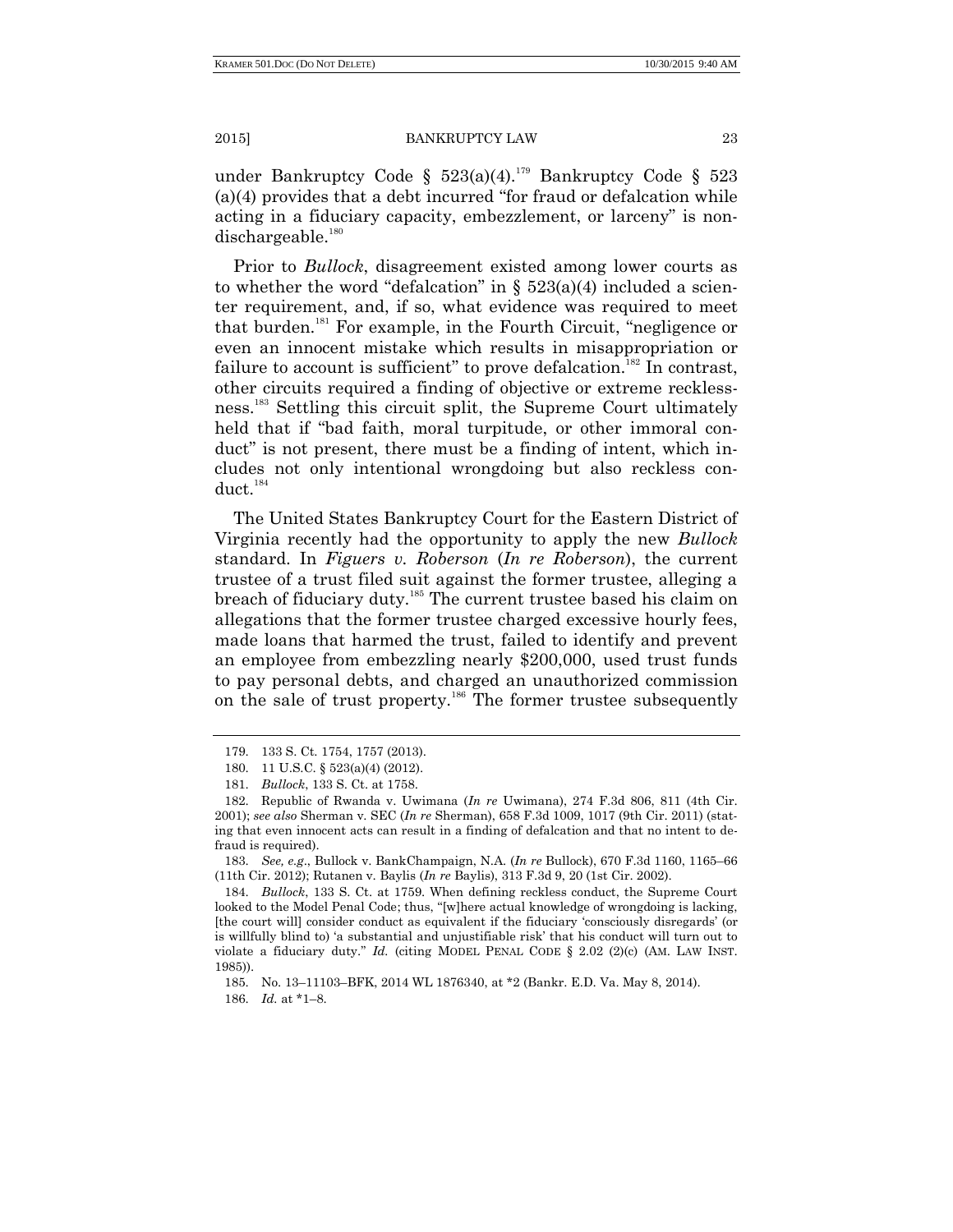filed for Chapter 7 bankruptcy, which precipitated the filing of a complaint under  $\S$  523(a)(4) objecting to the dischargeability of the claim held by the current trustee.<sup>187</sup>

Under *Bullock*, the court determined that the former trustee's hourly fees and imprudent loans did not equate to defalcation.<sup>188</sup> The fees were not excessively unreasonable and the loans did not rise to the level of reckless disregard of the trustee's fiduciary duty.<sup>189</sup> Notably, the court held that while the trustee's "actions here could be described as a breach of his fiduciary duties under State law, the Court [found] that his actions [did] not rise to the level of willfulness or a reckless disregard of a known duty under *Bull* $ock$ ," and thus, the debts were dischargeable.<sup>190</sup>

Despite these findings, however, the court determined that the trustee's failure to supervise the employee embezzling funds and reconcile bank records that would have revealed this misconduct did rise to the level of "a conscious disregard of his known duties as a fiduciary within the meaning of *Bullock*."<sup>191</sup> Additionally, taking an unauthorized commission on the disposition of trust assets and using trust assets to pay personal debts both amounted to knowing violations of a fiduciary duty, making these debts nondischargeable.<sup>192</sup> While application of the new *Bullock* standard will be highly fact dependent, *In re Roberson* represents the first application of this standard by a court within the Eastern District of Virginia.

The next noteworthy case dealing with dischargeability is *Lewis v. Long* (*In re Long*). The debtor, Mr. Long, was involved in a sexual relationship with a minor, Ms. Lewis, at various times between 1999 and  $2000$ .<sup>193</sup> The debtor and Ms. Lewis ultimately conceived a child.<sup>194</sup> As a result of this relationship, the debtor pled guilty to two counts of carnal knowledge under Virginia Code section 18.2-63.<sup>195</sup> Following the debtor's conviction, Ms. Lewis ob-

<sup>187.</sup> *Id.* at \*2.

<sup>188.</sup> *Id.* at \*9–11.

<sup>189.</sup> *Id.*

<sup>190.</sup> *Id.* at \*12.

<sup>191.</sup> *Id.*

<sup>192.</sup> *Id.* at \*12–13.

<sup>193.</sup> Lewis v. Long (*In re* Long), 504 B.R. 424, 427 (Bankr. W.D. Va. 2014).

<sup>194.</sup> *Id.*

<sup>195.</sup> *Id.*; *see* VA. CODE ANN. § 18.2-63 (Repl. Vol. 2014 & Supp. 2015).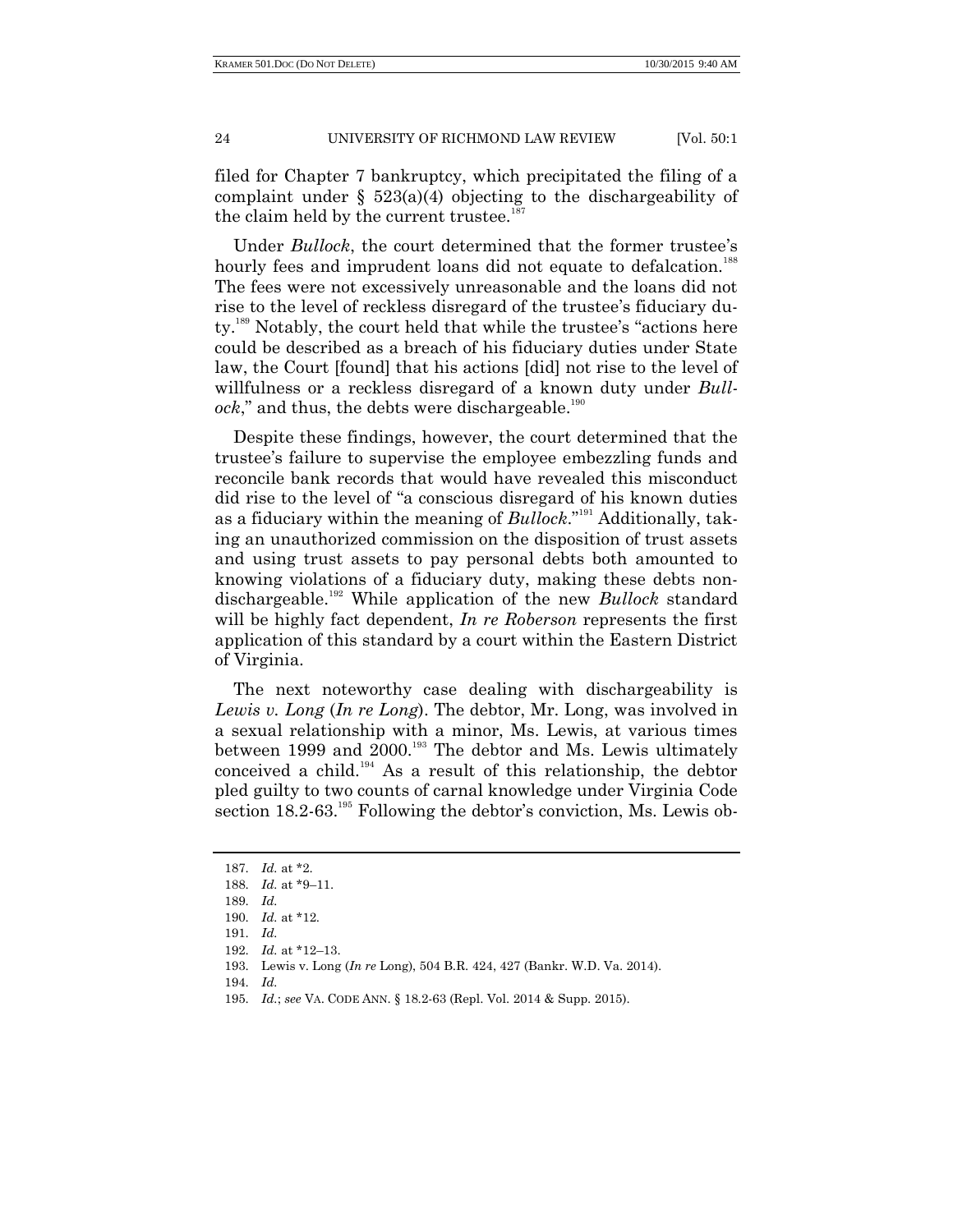tained a default civil judgment against the debtor for intentional infliction of emotional distress and sexual assault and battery.<sup>196</sup> The debtor did not make any appearance in the civil case prior to appearing pro se at the default judgment hearing.<sup>197</sup>

Turning to the bankruptcy adversary proceeding, Ms. Lewis filed a nondischargeability suit against the debtor, alleging that the judgment obtained in state court could not be discharged under §  $523(a)(6)$ .<sup>198</sup> At the conclusion of Ms. Lewis's case in chief, the debtor argued that she failed to present evidence sufficient to establish intent, as the only evidence Ms. Lewis presented at trial was information pertaining to the parties' relationship, and that she obtained a default judgment against the debtor in state court.<sup>199</sup> Ms. Lewis argued that she did not need to prove intent in the adversary proceeding because the state court default judgment had a collateral estoppel effect.<sup>200</sup>

The court held that Ms. Lewis failed to carry her evidentiary burden.<sup>201</sup> The state court judgment did not have any collateral estoppel effect because the bankruptcy court was unable to determine which issues were actually litigated in state court and the court had no evidence before it that the state court made any finding regarding the debtor's intent.<sup>202</sup> For an issue to be subject to collateral estoppel, it must have actually been previously litigated.<sup>203</sup> While the debtor was present at the default judgment hearing, such presence, on its own, did not prove the issue was actually litigated.<sup>204</sup>

One final issue in the case dealt with a waiver of dischargeability provision included in a note signed by the debtor in favor of Ms. Lewis, which the parties entered into prior to the petition date.<sup>205</sup> The court found the provision unenforceable because the

<sup>196.</sup> *In re Long*, 504 B.R. at 427.

<sup>197.</sup> *Id.*

<sup>198.</sup> *Id.*; *see* 11 U.S.C. § 523(a)(6) (2012) (excepting from discharge debts incurred "for willful and malicious injury by the debtor to another entity or to the property of another entity").

<sup>199.</sup> *In re Lon*g, 504 B.R. at 428–29.

<sup>200.</sup> *Id.* at 429.

<sup>201.</sup> *Id*. at 436.

<sup>202.</sup> *Id.* at 434–35.

<sup>203.</sup> *Id.* at 429–30.

<sup>204.</sup> *Id.* at 433.

<sup>205.</sup> *Id.* at 427–28.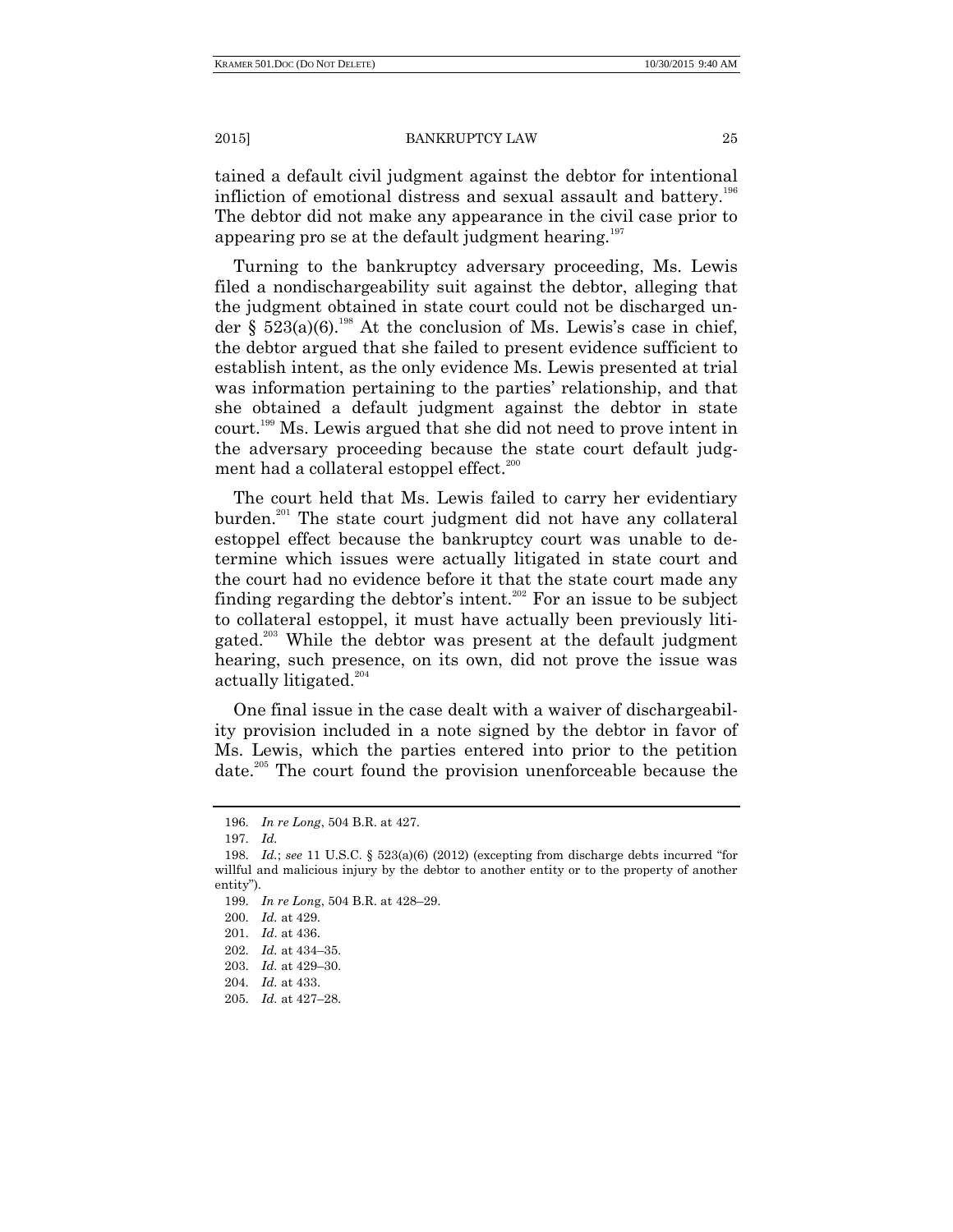debtor did not reaffirm the debt under Bankruptcy Code §  $524(c)$ <sup>206</sup> Therefore, the bankruptcy court held that the default judgment did not have a collateral estoppel effect, Ms. Lewis failed to prove that her injury was the result of willful and malicious conduct as required by the statute, and the waiver of dischargeability provision signed by the debtor was unenforceable.<sup>207</sup> Ms. Lewis subsequently appealed the bankruptcy court's decision, which the district court later affirmed. 208

Before leaving this section, perhaps the largest issue looming within the realm of dischargeability is the treatment of student loans. While this topic has garnered a significant amount of scholarly attention,<sup>209</sup> cases within the Fourth Circuit have remained consistent in disallowing the discharge of student loan debts following the adoption of the *Brunner* test in 2005.<sup>210</sup>

# VI. AVOIDANCE ACTIONS

The Fourth Circuit has been quite active in the area of avoidance actions recently, issuing several decisions since 2013. The first case is *Grayson Consulting, Inc. v. Wachovia Securities, LLC*  (*In re Derivium Capital LLC*), where the debtor filed for Chapter 11 bankruptcy after its alleged Ponzi scheme collapsed.<sup>211</sup> Essentially, the debtor directed customers to deposit securities directly into a bank account in exchange for loans worth 90% of the stock's current market value.<sup>212</sup> When these loans reached ma-

<sup>206.</sup> *Id.* at 437–38.

<sup>207.</sup> *Id.* at 438–39.

<sup>208.</sup> Lewis v. Long, 521 B.R. 745, 753–54 (W.D. Va. 2014).

<sup>209.</sup> *See, e.g.*, Jason Iuliano, *An Empirical Assessment of Student Loan Discharges and the Undue Hardship Standard*, 86 AM. BANKR. L.J. 495 (2012); Richard B. Keeton, *Guaranteed to Work or It's Free!: The Evolution of Student Loan Discharge in Bankruptcy and the Ninth Circuit's Ruling in* Hedlund v. Educational Resources Institute Inc., 89 AM. BANKR. L.J. 65 (2015).

<sup>210.</sup> Educ. Credit Mgmt. Corp. v. Frushour (*In re* Frushour), 433 F.3d 393, 400 (4th Cir. 2005) (adopting the *Brunner* test for determining dischargeability of student loans); *see* Brunner v. New York State Higher Educ. Servs. Corp., 831 F.2d 395, 396 (2d Cir. 1987) (per curiam). One of the more noteworthy cases decided in Virginia in the past several years dealing with the dischargeability of student loans is *Erbschloe v. Department of Education* (*In re Erbschloe*), where the court held that the debt remaining after the debtor's completion of an income-based repayment plan represents the portion of student loan debt that imposes an undue hardship. 502 B.R. 470, 483 (Bankr. W.D. Va. 2013).

<sup>211.</sup> 716 F.3d 355, 358 (4th Cir. 2013).

<sup>212.</sup> *Id.* at 359.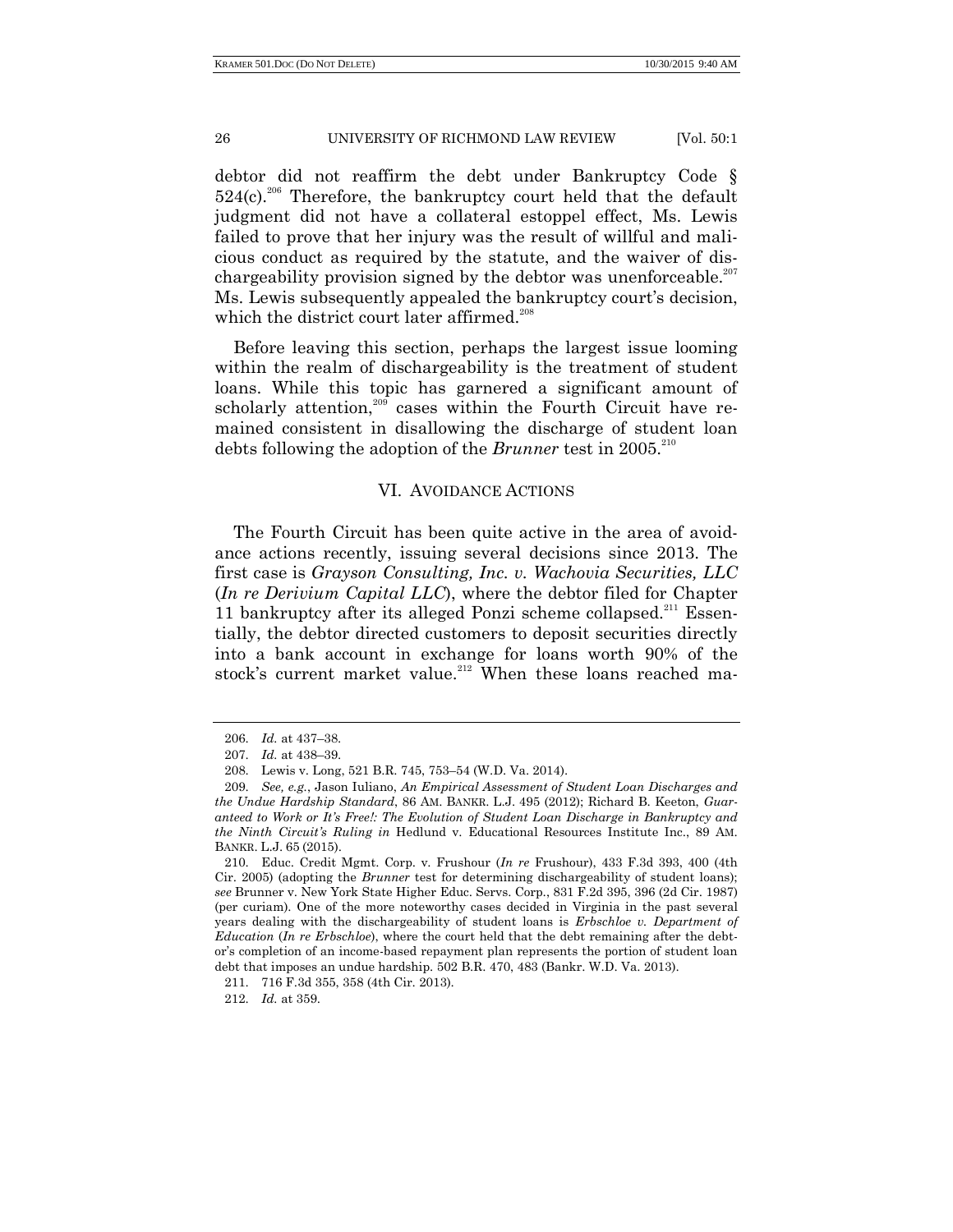turity, the debtor gave borrowers the option to repay the principal, plus interest, and regain their stock, surrender the stock, or refinance the terms of the loan.<sup>213</sup> The debtor promised customers that it would hedge their collateral, but instead the debtor directed the bank to immediately transfer the stocks into different accounts and liquidate them. $214$  The court eventually converted the case to Chapter 7, and the trustee filed nine tort claims against the bank and two claims under Bankruptcy Code §§ 544 and 548.<sup>215</sup> The trustee later assigned these claims to Grayson Consulting. $216$ 

The Fourth Circuit held that the transfers were not "an interest of the debtor in property or any obligation incurred by the debtor," and therefore Grayson Consulting could not prevail on the claims brought under §§ 544 and 548.<sup>217</sup> Next, the court held that the bank was not the "initial transferee" under  $\S$  550, and therefore could not recover any fraudulently transferred property.<sup>218</sup> Third, under § 546(e), a trustee cannot avoid a transfer, except in some very limited situations, of an interest of the debtor in property that is a "settlement payment" to a stockbroker.<sup>219</sup> A settlement payment is generally defined to include "preliminary settlement payment, a partial settlement payment, an interim settlement payment, a settlement payment on account, a final settlement payment, or any other similar payment commonly used in the securities trade."<sup>220</sup> The court determined that the commissions paid to the bank in this case were reasonable and customary, and therefore fell under the defense of  $\S 546(e)^{221}$  Finally, the Fourth Circuit determined that as the assignee of the trustee, the doctrine of *in pari delicto* barred Grayson Consulting

<sup>213.</sup> *Id.*

<sup>214.</sup> *Id.*

<sup>215.</sup> *Id.*; *see also* 11 U.S.C. § 544 (2012) (providing the trustee with the power to avoid certain pre-bankruptcy transfers made by the debtor that could have been avoided by a judgment lienholder or a bona fide purchaser); 11 U.S.C. § 548 (2012) (allowing the trustee to avoid fraudulent transfers made by the debtor prior to the commencement of the bankruptcy case).

<sup>216.</sup> *In re Derivium Capital, LLC*, 716 F.3d at 359.

<sup>217.</sup> *Id.* at 361; *see also* 11 U.S.C. §§ 544(b)(1), 548(a) (2012).

<sup>218.</sup> *In re Derivium Capital, LLC*, 716 F.3d at 362; *see also* 11 U.S.C. § 550(a) (2012).

<sup>219.</sup> *In re Derivium Capital, LLC*, 716 F.3d at 361; *see also* 11 U.S.C. § 546(e) (2012).

<sup>220.</sup> 11 U.S.C. § 741(8) (2012).

<sup>221.</sup> *In re Derivium Capital, LLC*, 716 F.3d at 364–65.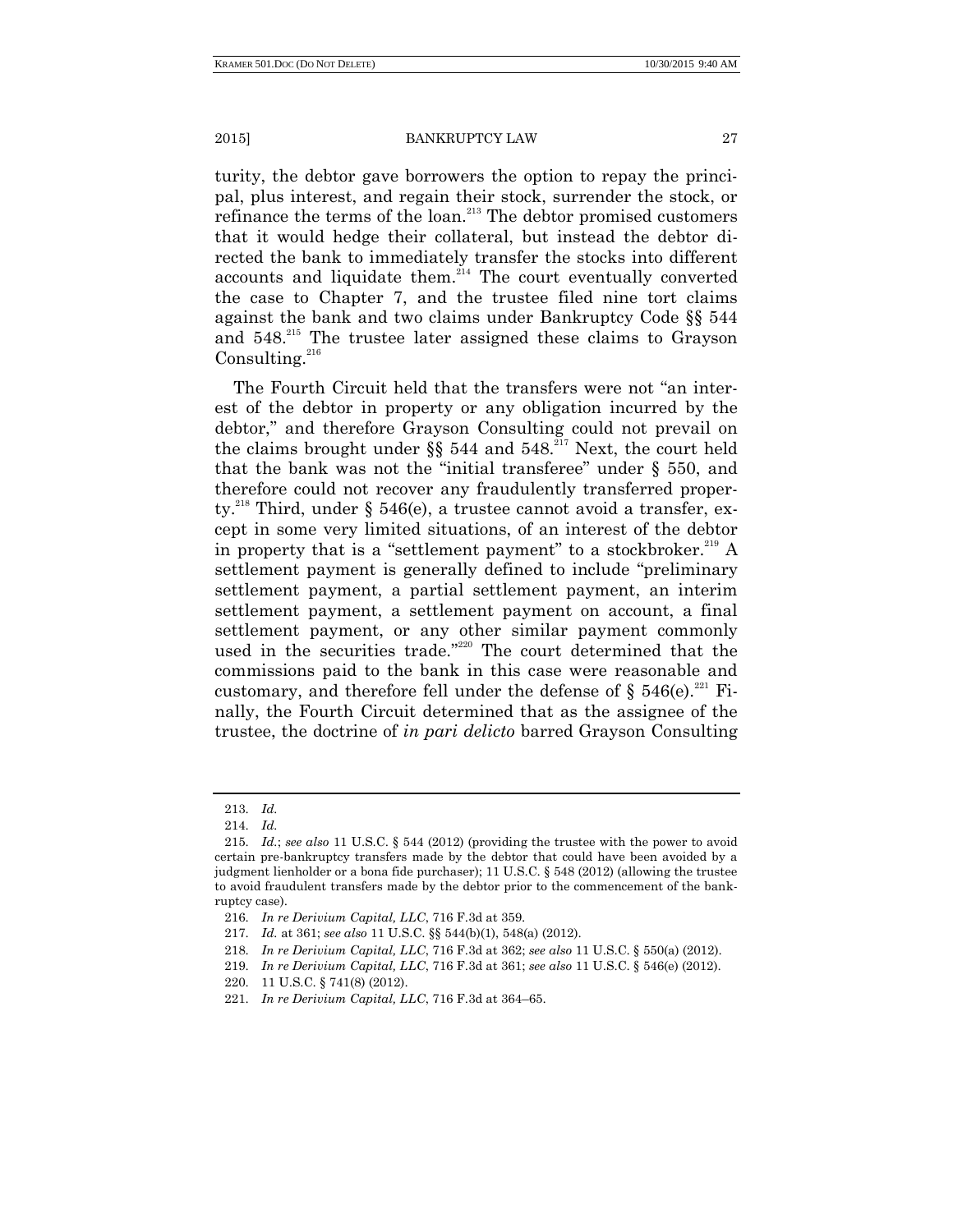from suing on the alleged torts because the debtor engaged in the alleged torts. $222$ 

The second Fourth Circuit case is *Guttman v. Construction Program Group* (*In re Railworks Corp.*). In this case, the debtor, Railworks, purchased insurance through an insurance agent.<sup>223</sup> Construction Program Group ("CPG") served as the general underwriter for the debtor's insurance company and it collected all premiums for the insurance company.<sup>224</sup> The litigation trustee brought an action to avoid and recover premiums transferred by the debtor to CPG.<sup>225</sup> The debtor made a number of payments to CPG within the ninety days before the petition date.<sup>226</sup> CPG later transferred the payments it had collected to the insurance com- $\mathsf{pany.}^{227}$ 

Bankruptcy Code §  $550(a)(1)$  allows a trustee to recover a transfer for the benefit of the estate from "the initial transferee of such transfer or the entity for whose benefit such transfer was made."<sup>228</sup> Because CPG was not the initial transferee, the trustee made the argument that CPG was "the entity for whose benefit such transfer was made."229

The court held that CPG, as underwriter, did not qualify as an "entity for whose benefit" the debtor's premium payments were made.<sup>230</sup> CPG served as a mere conduit for the party with the relationship with the debtor. $231$  Thus, the trustee was not permitted to recover the premium payments. $^{232}$ 

The final Fourth Circuit case in the topic area that this article will cover is *Gold v. First Tennessee Bank N.A.* (*In re Taneja*). <sup>233</sup> In this case, a bank opened a credit line to a mortgage originator,

<sup>222.</sup> *Id.* at 366–69.

<sup>223.</sup> Guttman v. Constr. Program Grp. (*In re* Railworks Corp.), 760 F.3d 398, 400 (4th Cir. 2014).

<sup>224.</sup> *Id.* at 401.

<sup>225.</sup> *Id.* at 400.

<sup>226.</sup> *Id.* at 402.

<sup>227.</sup> *Id.* at 400.

<sup>228.</sup> 11 U.S.C. § 550(a)(1) (2012).

<sup>229.</sup> *Id.*; *In re Railworks Corp*., 760 F.3d at 404.

<sup>230.</sup> *In re Railworks Corp*., 760 F.3d at 404.

<sup>231.</sup> *Id.*

<sup>232.</sup> *Id.* at 405.

<sup>233.</sup> 743 F.3d 423 (4th Cir. 2014).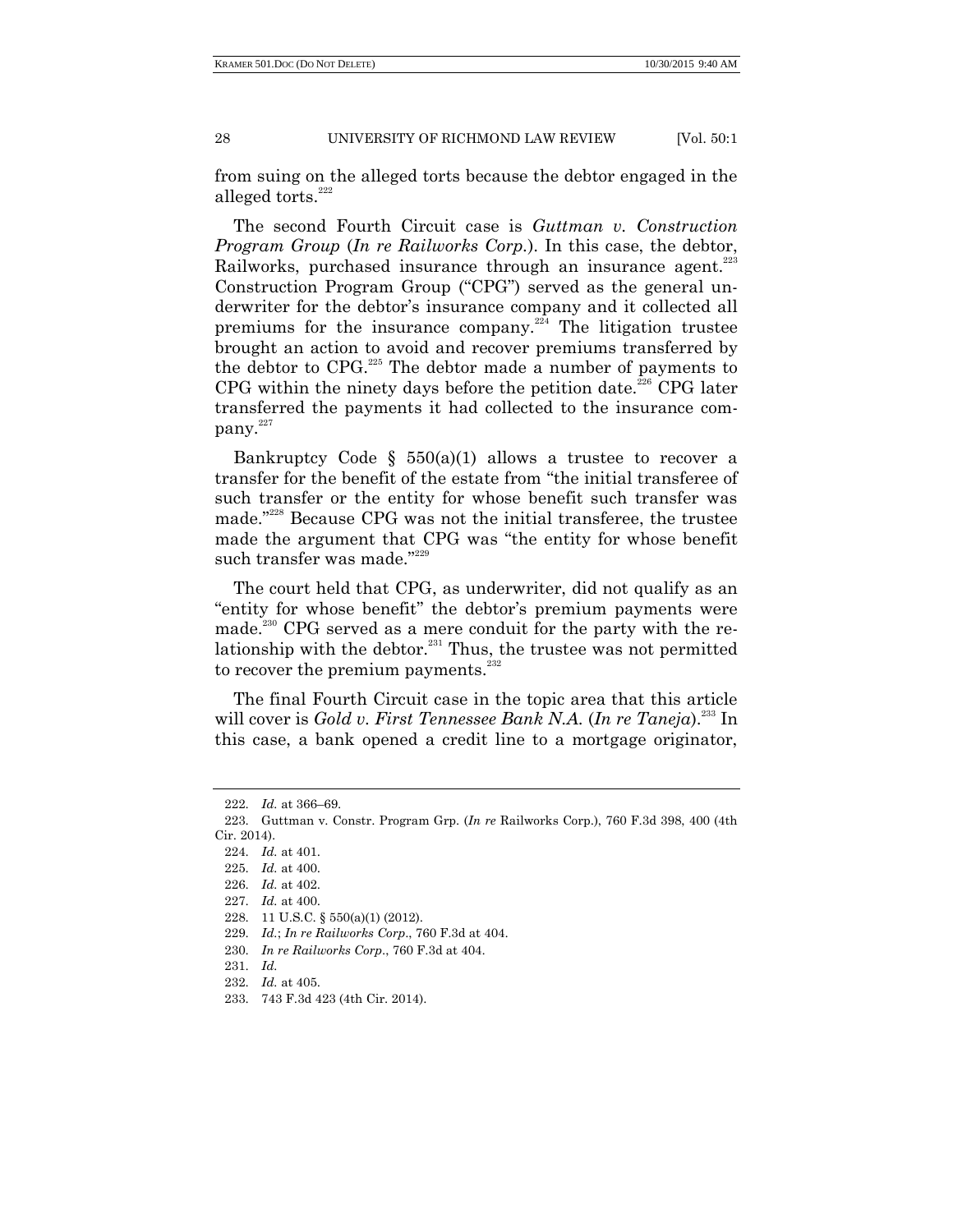unaware that the mortgage originator had been creating fraudulent mortgages.<sup>234</sup> During the economic downturn, the mortgage originator began to have difficulty selling mortgages on the secondary market and was unable to pay the bank on time.<sup>235</sup> The bank ultimately pressured the originator for repayment, at which point the originator repaid a large portion of the credit line prior to filing for bankruptcy.<sup>236</sup> The trustee sought to recover payments from the defendant bank based on the premise that they were fraudulent transfers, arguing that the bank knew, or should have known that the debtor acted with the intent to hinder, delay, or defraud over the course of its operations.<sup>237</sup>

A fraudulent transferee is not liable to the extent value was taken in good faith.<sup>238</sup> This good faith requirement contains both an objective and subjective element.<sup>239</sup> Subjective good faith requires honesty in fact and an innocent state of mind, while objective good faith requires that the party act in a commercially reasonable manner, abiding by routine business practices.<sup>240</sup> Here, the court found that the bank's conduct was standard in the banking industry, and that the bank sought and reasonably received assurances that the originator was not issuing fraudulent mortgages.<sup>241</sup> The court took the economic downturn into consideration, to which the bank reasonably could have attributed the originator's problems.<sup>242</sup> Therefore, the bank acted reasonably in good faith. $^{243}$ 

# VII. STANDING, CONFIRMATION, AND RES JUDICATA

This topic area of standing, confirmation, and res judicata is divided into two subsections. First, this section addresses case developments dealing with standing itself. Next, this section turns attention toward confirmation and res judicata issues, a

<sup>234.</sup> *Id.* at 425.

<sup>235.</sup> *Id.* at 426.

<sup>236.</sup> *Id.* at 426–27.

<sup>237.</sup> *Id.* at 427.

<sup>238.</sup> *See* 11 U.S.C. § 548(c) (2012).

<sup>239.</sup> *In re Taneja*, 743 F.3d at 430.

<sup>240.</sup> *Id.*

<sup>241.</sup> *Id.* at 430–31.

<sup>242.</sup> *See id.* at 434.

<sup>243.</sup> *Id.*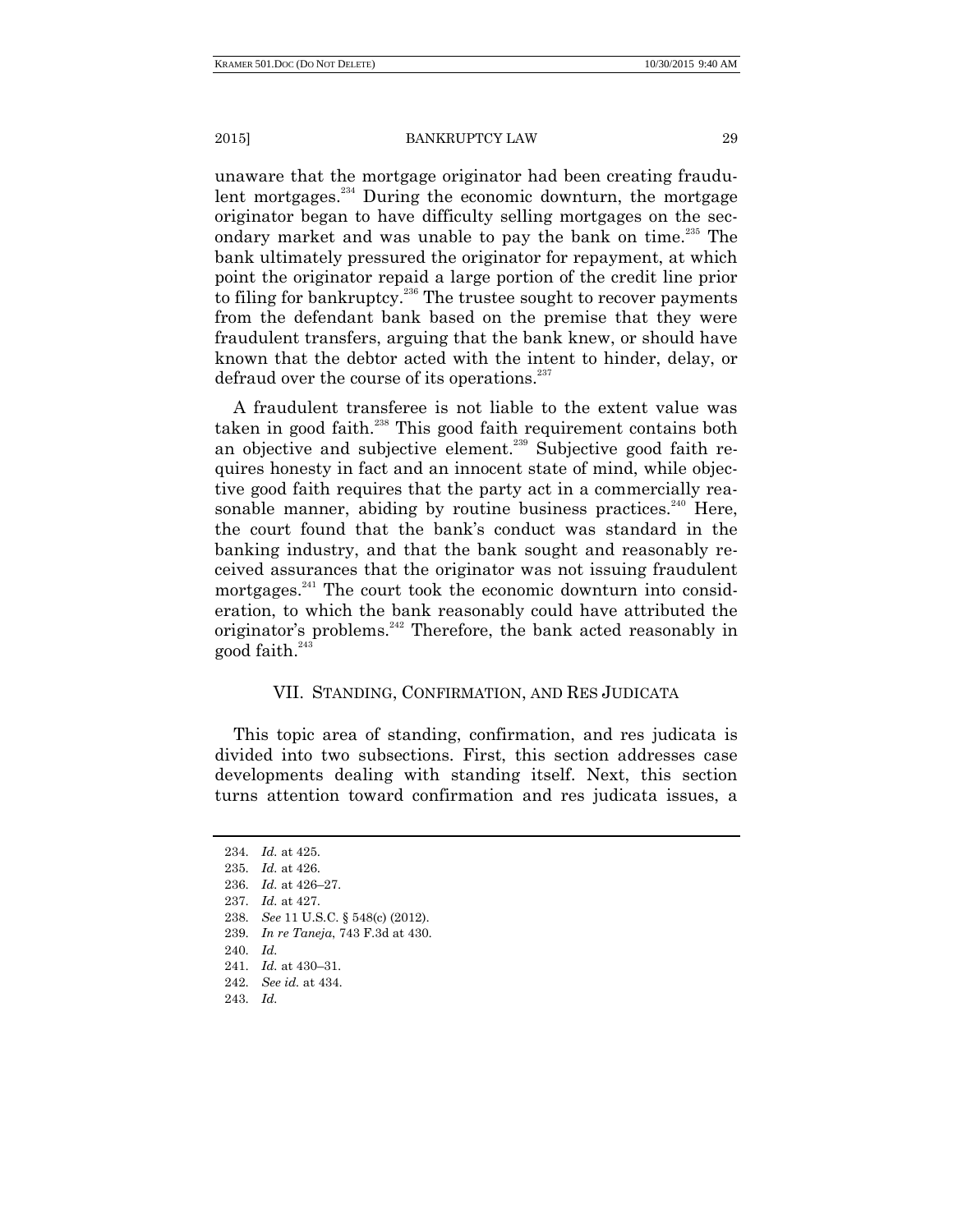topic which has produced a number of noteworthy and interesting decisions recently.

# A. *Standing*

In *Wilson v. Dollar General Corp*., the Fourth Circuit considered the issue of whether a Chapter 13 debtor retains standing to file a cause of action under the Americans with Disabilities Act of 1990 ("ADA").<sup>244</sup> The Fourth Circuit began by noting that in the Chapter 7 context, the court has recognized "[i]f a cause of action is part of the estate of the bankrupt then the trustee alone has standing to bring that claim."<sup>245</sup> While the court had made this determination in Chapter 7, it had not "considered to what extent the Chapter 13 debtor—who, unlike the Chapter 7 debtor, retains possession of the bankruptcy estate—may also possess standing to assert a cause of action, either exclusive of, or concurrent with, the authority vested in the trustee." 246

While this was an open question in the Fourth Circuit, all other circuits that addressed the question determined that Chapter 13 debtors retain standing to bring a cause of action on their own behalf for the benefit of the estate.<sup>247</sup> Following these other circuit decisions, the Fourth Circuit concluded that unlike a Chapter 7 debtor, a Chapter 13 debtor may maintain non-bankruptcy causes of action concurrent with the trustee. $248$ 

In *SunTrust Bank v. Matson* (*In re CHN Construction, LLC*), the United States Bankruptcy Court for the Eastern District of Virginia examined the rights of a secured creditor in Chapter 7 to pursue avoidance actions on behalf of the Chapter 7 trustee.<sup>249</sup> In this case, the Chapter 7 trustee and the principal secured creditor disagreed whether a cash collateral order had specifically authorized a number of post-petition payments made by the debtor-in-

<sup>244.</sup> 717 F.3d 337, 342 (4th Cir. 2013).

<sup>245.</sup> *Id.* (quoting Nat'l Am. Ins. Co. v. Ruppert Landscaping Co., 187 F.3d 439, 441 (4th Cir. 1999)) (alteration in original).

<sup>246.</sup> *Id.* at 343.

<sup>247.</sup> *See* Smith v. Rockett, 522 F.3d 1080, 1082 (10th Cir. 2008); Crosby v. Monroe Cty., 394 F.3d 1328, 1331 n.2 (11th Cir. 2004); Cable v. Ivy Tech State Coll., 200 F.3d 467, 472– 74 (7th Cir. 1999); Olick v. Parker & Parsley Petroleum Co., 145 F.3d 513, 515–16 (2d Cir. 1998); Mar. Elec. Co. v. United Jersey Bank, 959 F.2d 1194, 1209 n.2 (3d Cir. 1991).

<sup>248.</sup> *Wilson*, 717 F.3d at 343.

<sup>249.</sup> 531 B.R. 126, 127 (Bankr. E.D. Va. 2015).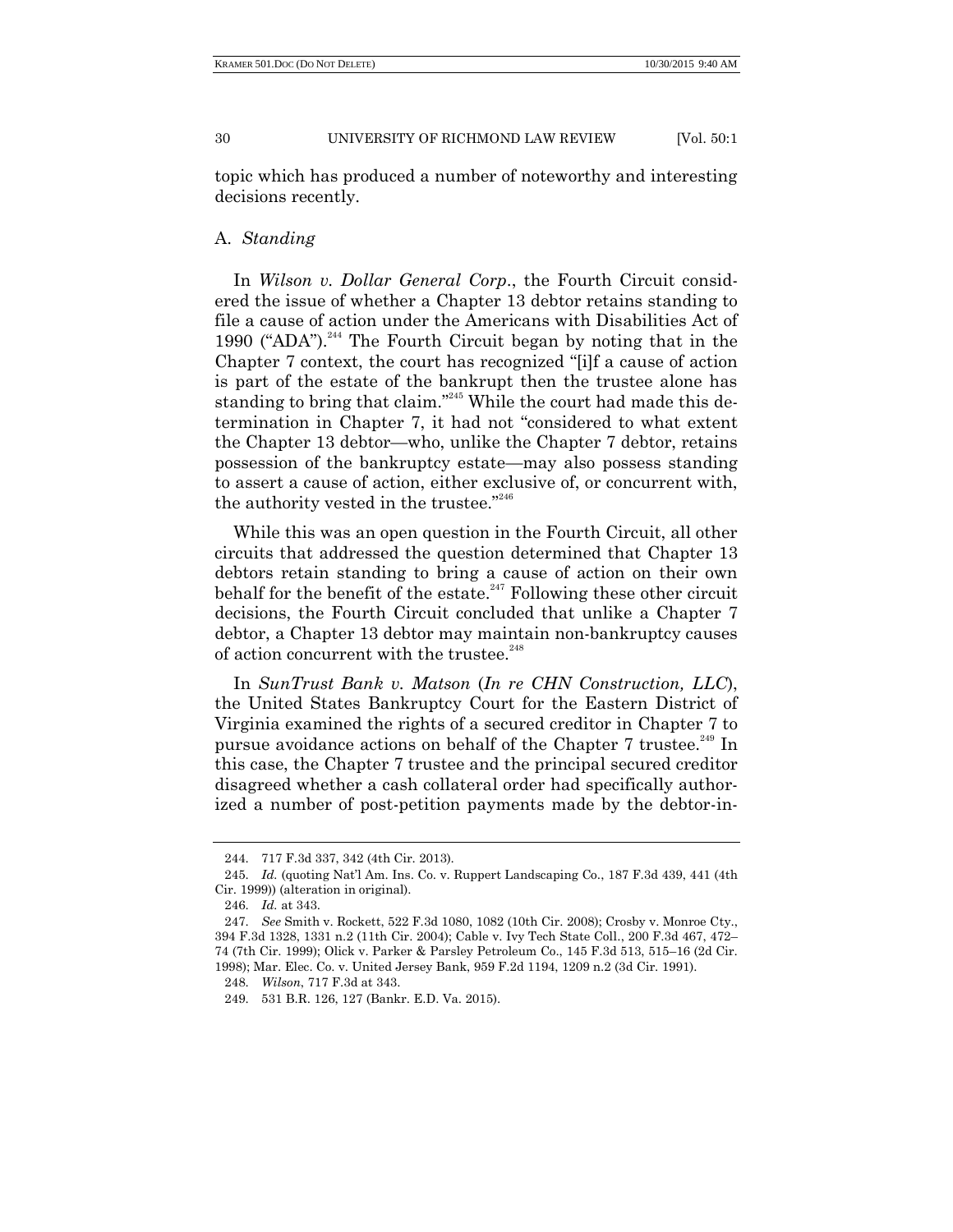possession to a number of third parties who did business with the debtor while the case was in Chapter  $11.^{250}$  The trustee ultimately decided not to pursue any avoidance actions against the third parties under Bankruptcy Code §  $549.^{251}$  The creditor sought to establish derivative standing so that it could pursue these actions on the trustee's behalf.<sup>252</sup>

The court recognized that despite the general rule that only trustees and debtors-in-possession can pursue avoidance actions, there are two limited situations where creditors are permitted to pursue avoidance actions on behalf of the estate: (1) when the trustee or debtor-in-possession unreasonably refuses to bring suit on its own; and (2) where the trustee or debtor-in-possession grants consent.<sup>253</sup> Both of these exceptions, however, are only applicable in the context of Chapter 11, and are not applicable in Chapter 7, where an independent fiduciary acting as an officer of the court is specifically charged with deciding whether to bring these actions.<sup>254</sup> The court noted that the Chapter 7 trustee is provided with a substantial degree of discretion, and the court would be hesitant to substitute its own business judgment for that of the trustee.<sup>255</sup> Therefore, the court determined that the trustee acted reasonably and the creditor was not permitted to pursue the avoidance actions. $256$ 

# B. *Confirmation and Res Judicata*

This has perhaps been one of the most active areas of bankruptcy litigation within the Fourth Circuit recently. A number of cases have been decided at the appellate level, including one recent decision by the Supreme Court.

In *Bullard v. Blue Hills Bank*, the Supreme Court resolved a large circuit split by holding that the denial of confirmation of a Chapter 13 plan is not a final, appealable decision.<sup>257</sup> While the

<sup>250.</sup> *Id.* at 128–29.

<sup>251.</sup> *Id*. at 129.

<sup>252.</sup> *Id.* at 127.

<sup>253.</sup> *Id.* at 131.

<sup>254.</sup> *Id.* at 131, 133.

<sup>255.</sup> *Id.* at 133.

<sup>256.</sup> *Id.* at 134.

<sup>257.</sup> 135 S. Ct. 1686, 1692 (2015). The Fourth Circuit previously held in *Mort Ranta v.*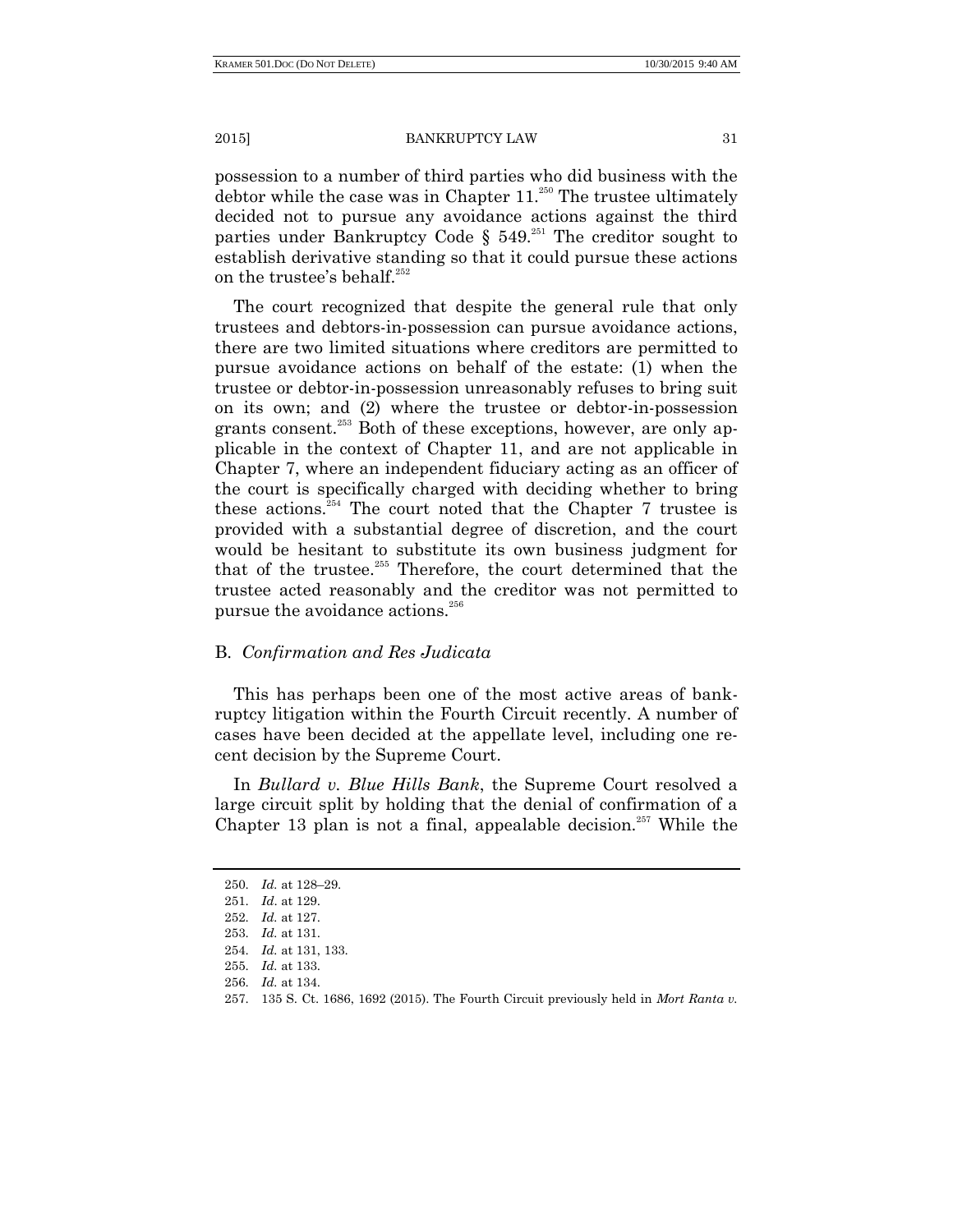decision arises in the context of a Chapter 13 case, it may also have repercussions for Chapter 11 cases. In *Bullard*, a Massachusetts bankruptcy court denied confirmation of the debtor's plan, and the Bankruptcy Appellate Panel for the First Circuit determined that it had discretionary authority to hear the debtor's appeal under 28 U.S.C. §  $158(a)(3).^{258}$ 

The Supreme Court began by noting, "bankruptcy cases may be immediately appealed if they finally dispose of discrete disputes within the larger case.<sup> $259$ </sup> The creditor in the case argued that ―[a]n order denying confirmation is not final, so long as it leaves the debtor free to propose another plan."<sup>260</sup> The Supreme Court ultimately agreed with the creditor, reasoning that only confirmation and dismissal "fixes the rights and obligations of the parties."<sup>261</sup> While a debtor is permitted to submit a new plan after the denial of confirmation, the automatic stay remains in effect. $262$ The Court also noted that the interlocutory appeal process for review of the denial of a plan remained in place; as such, appeals could still be taken when, for example, a pure question of law was at issue.<sup>263</sup> Thus, in the larger scheme of things, the *Bullard* decision will likely change little, given the ability of courts to still hear interlocutory appeals.

One of the most interesting, and potentially problematic, decisions in this arena came from the Fourth Circuit. In *Covert v. LVNV Funding, LLC, creditor LVNV Funding, LLC ("LVNV")* acquired a defaulted debt against each of the separate plaintiffs in the case.<sup>264</sup> The separate plaintiffs each filed Chapter 13 bankruptcy cases and LVNV filed an unsecured proof of claim in each of the plaintiffs' bankruptcy cases.<sup>265</sup> After the Chapter 13 cases had concluded, the plaintiffs filed suit in federal district court, al-

*Gorman* that an order denying confirmation of a Chapter 13 plan is, in fact, final and appealable. 721 F.3d 241, 248 (4th Cir. 2013). Thus, *Bullard* overruled the Fourth Circuit's *Mort Ranta* decision.

<sup>258.</sup> *Bullard*, 135 S. Ct. at 1690–91; *see also* 28 U.S.C. § 158(a)(3) (2012).

<sup>259.</sup> *Bullard*, 135 S. Ct. at 1692 (quoting Howard Delivery Serv., Inc. v. Zurich Am. Ins. Co., 547 U.S. 651, 657 n.3 (2006)).

<sup>260.</sup> *Id.*

<sup>261.</sup> *Id*.

<sup>262.</sup> *Id.*

<sup>263.</sup> *Id.* at 1695–96.

<sup>264.</sup> 779 F.3d 242, 244 (4th Cir. 2015).

<sup>265.</sup> *Id.* at 244.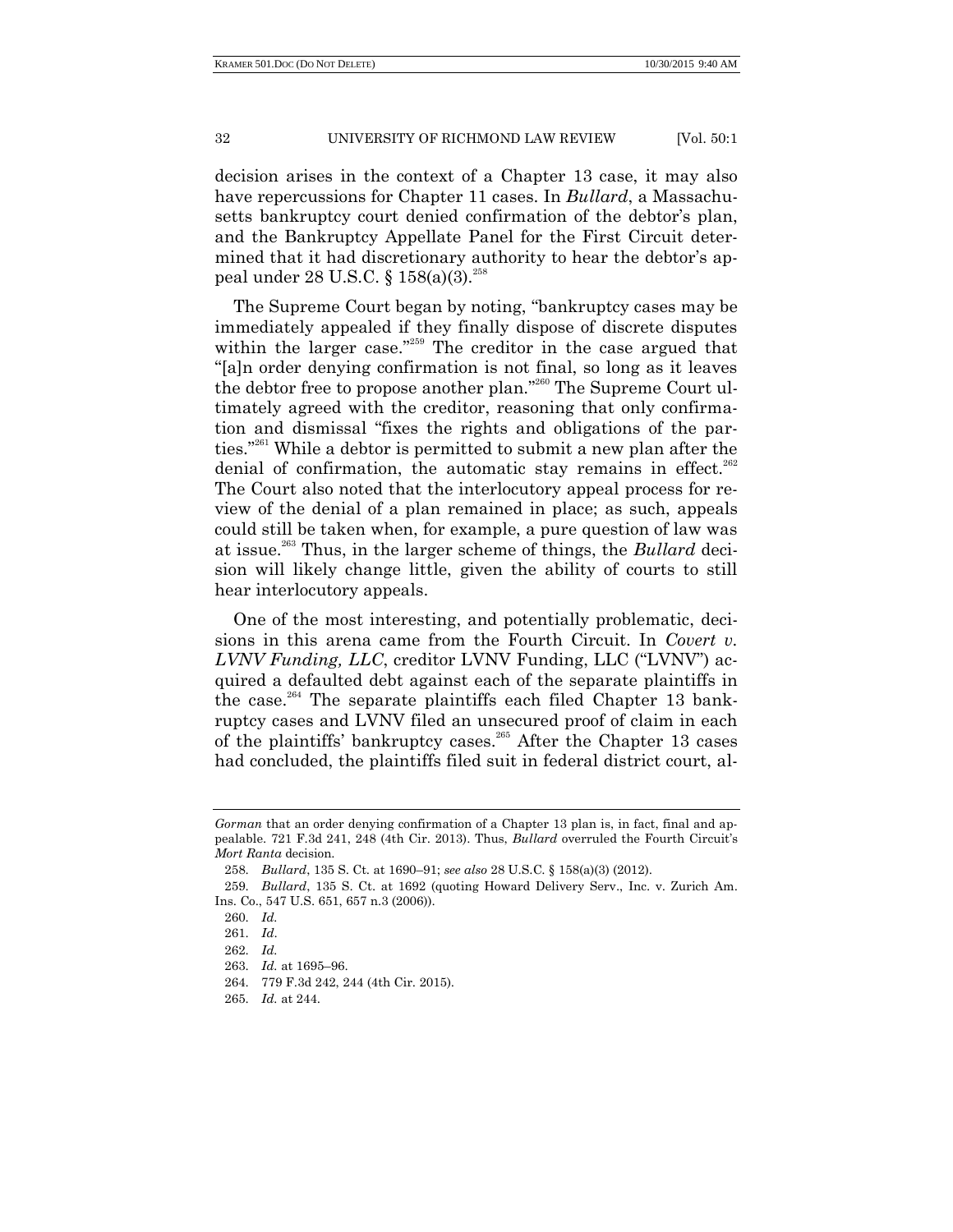leging that LVNV had violated the Fair Debt Collection Practices Act along with other Maryland debt collection licensing laws.<sup>266</sup> LVNV moved to dismiss, arguing that the plaintiffs' state and common law claims were barred by res judicata, as the prior confirmation of the debtors' Chapter 13 plans under which LVNV had participated as an unsecured creditor based upon its filed proofs of claims constituted a final judgment.<sup>267</sup>

The court began by outlining the elements of res judicata.<sup>268</sup> The court proceeded to hold that confirmation of the debtors' plans constituted a final judgment on the merits, the parties to both proceedings were the same, and the claims "arsosel out of the same transaction or series of transactions, or the same core of operative facts."<sup>269</sup> Thus, the court concluded that all of the claims were barred by res judicata.<sup>270</sup> The appellants could have raised their Fair Debt Collection Practices Act claims during the bankruptcy proceeding, but chose not to do so.<sup>271</sup> Allowing the debtors to raise these claims at this point would frustrate one of the fundamental tenants of bankruptcy, providing a final and binding  $plan.<sup>272</sup>$ 

The decision is problematic because plan confirmation in Chapter 13 cases often occurs before the claims bar date. Situations arise where a creditor files a proof of claim on the eve of (or even after) the confirmation hearing, at which point the confirmed plan would be res judicata to the claim, per *Covert*. Both the Eastern and Western District of Virginia Bankruptcy Courts are considering the adoption of a new local rule to address this issue that *Covert* has created for Chapter 13 debtor attorneys.

There are two other Fourth Circuit decisions in this area that warrant highlighting. First, in *Morris v. Quigley* (*In re Quigley*), the court ruled that the projected disposable income of an abovemedian Chapter 13 debtor had to include the debtor's intention to surrender two all-terrain vehicles on which the debtor had been

<sup>266.</sup> *Id.* at 245.

<sup>267.</sup> *Id*.

<sup>268.</sup> *Id.* at 246 (quoting First Union Commercial Corp. v. Nelson (*In re* Varat Enters., Inc.), 81 F.3d 1310, 1315 (4th Cir. 1996)) (alteration in original).

<sup>269.</sup> *Id.* at 246–47 (quoting *In re Varat Enters., Inc.*, 81 F.3d at 1316 (citation omitted)).

<sup>270.</sup> *Id*. at 247.

<sup>271.</sup> *Id*. at 248.

<sup>272.</sup> *See id.* at 248.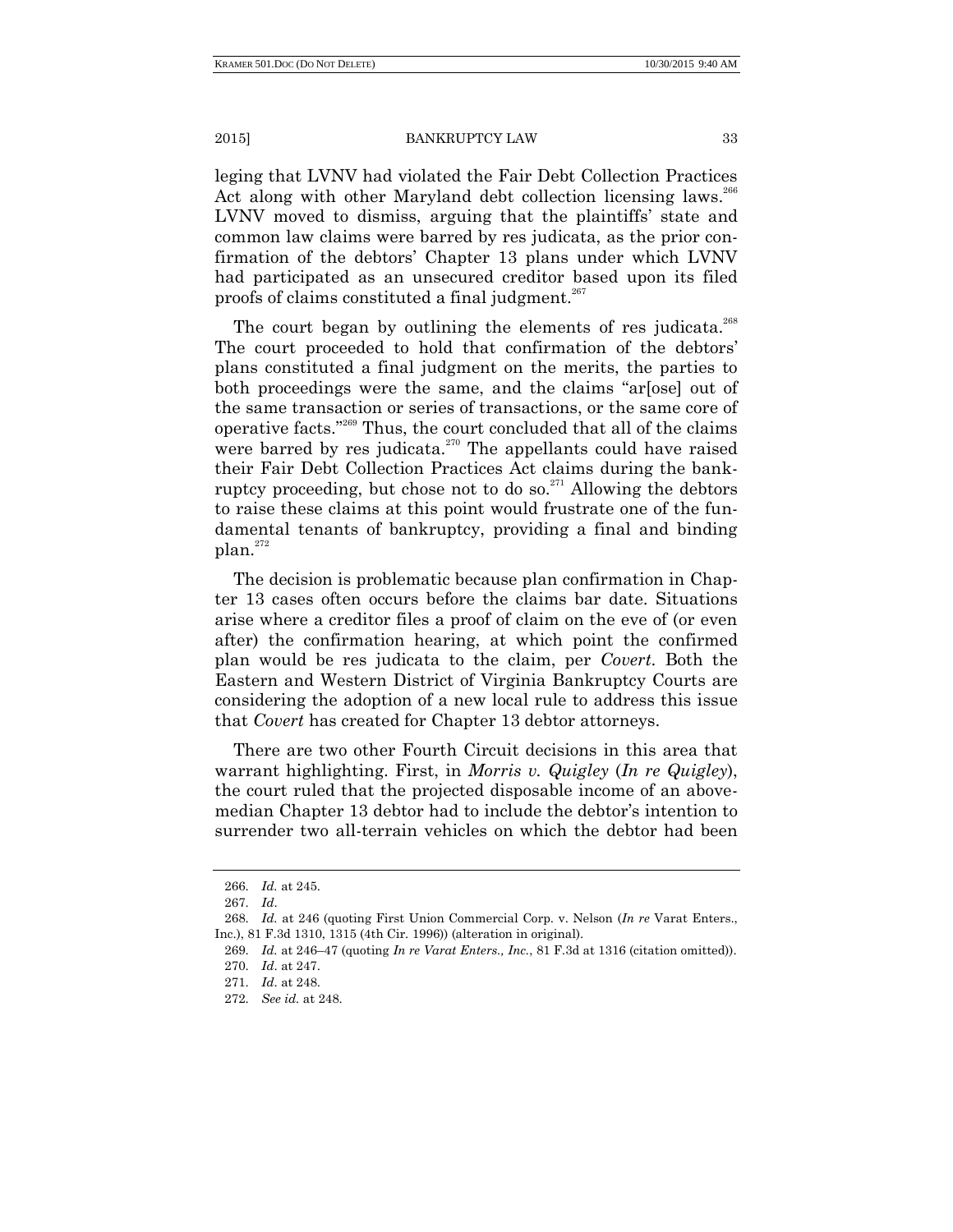making payments to the secured creditors.<sup> $273$ </sup> The issue the court faced was "whether a debtor's 'projected disposable income' must be equal to the debtor's 'disposable income' for purposes of satisfying § 1325(b)(1)(B), or whether the projected disposable income should reflect changes that have occurred or that will occur and that are known as of the date of plan confirmation."<sup>274</sup> The court answered this question by turning to the Supreme Court's recent decision in *Hamilton v. Lanning*. In *Hamilton*, the Supreme Court held that when calculating a debtor's projected disposable income, the court can take into consideration changes in the debtor's income or expenses that are known or virtually certain at confirmation.<sup>275</sup> Applying this decision, the Fourth Circuit determined that the debt at issue was significant relative to the bankruptcy case "and removing that deduction would increase the Debtor's projected disposable income by almost two-thirds." $276$ 

Next, in *Pliler v. Stearns*, the above-median debtor proposed a plan with early termination language that could require him to make monthly payments for fifty-five months, rather than sixty. $277$ Bankruptcy Code § 1325(b)(1) provides that the court may not approve a plan unless "the plan provides that all of the debtor's projected disposable income to be received in the applicable commitment period beginning on the date that the first payment is due under the plan will be applied to make payments to unsecured creditors under the plan."<sup>278</sup> The debtor believed that this provision was satisfied because he did not have any projected disposable income, and therefore would be devoting all projected disposable income for the commitment period of the plan.<sup> $279$ </sup> The court disagreed, reading the "applicable commitment period" language as a strict time requirement and noting that allowing debtors to terminate early like this could potentially result in windfalls, such as in cases where inheritances come into play.<sup>280</sup>

279. *Pliler*, 747 F.3d at 265.

<sup>273.</sup> 673 F.3d 269, 272–74 (4th Cir. 2012).

<sup>274.</sup> *Id.* at 272; *see also* 11 U.S.C. § 1325(b)(1)(B) (2012).

<sup>275.</sup> Hamilton v. Lanning, 560 U.S. 505, 513 (2010).

<sup>276.</sup> *In re Quigley*, 673 F.3d at 274.

<sup>277.</sup> 747 F.3d 260, 262 (4th Cir. 2014).

<sup>278.</sup> 11 U.S.C. § 1325(b)(1)(B) (2012).

<sup>280.</sup> *Id.* at 264–65. Before moving past this section, two other cases warrant mention. First, in *Johnson v. Zimmer*, the Fourth Circuit held that when determining the debtor's household size, it was proper to take a fractional economic unit approach. 686 F.3d. 224, 225 (4th Cir. 2012). Second, in *In re McPhee*, the United States Bankruptcy Court for the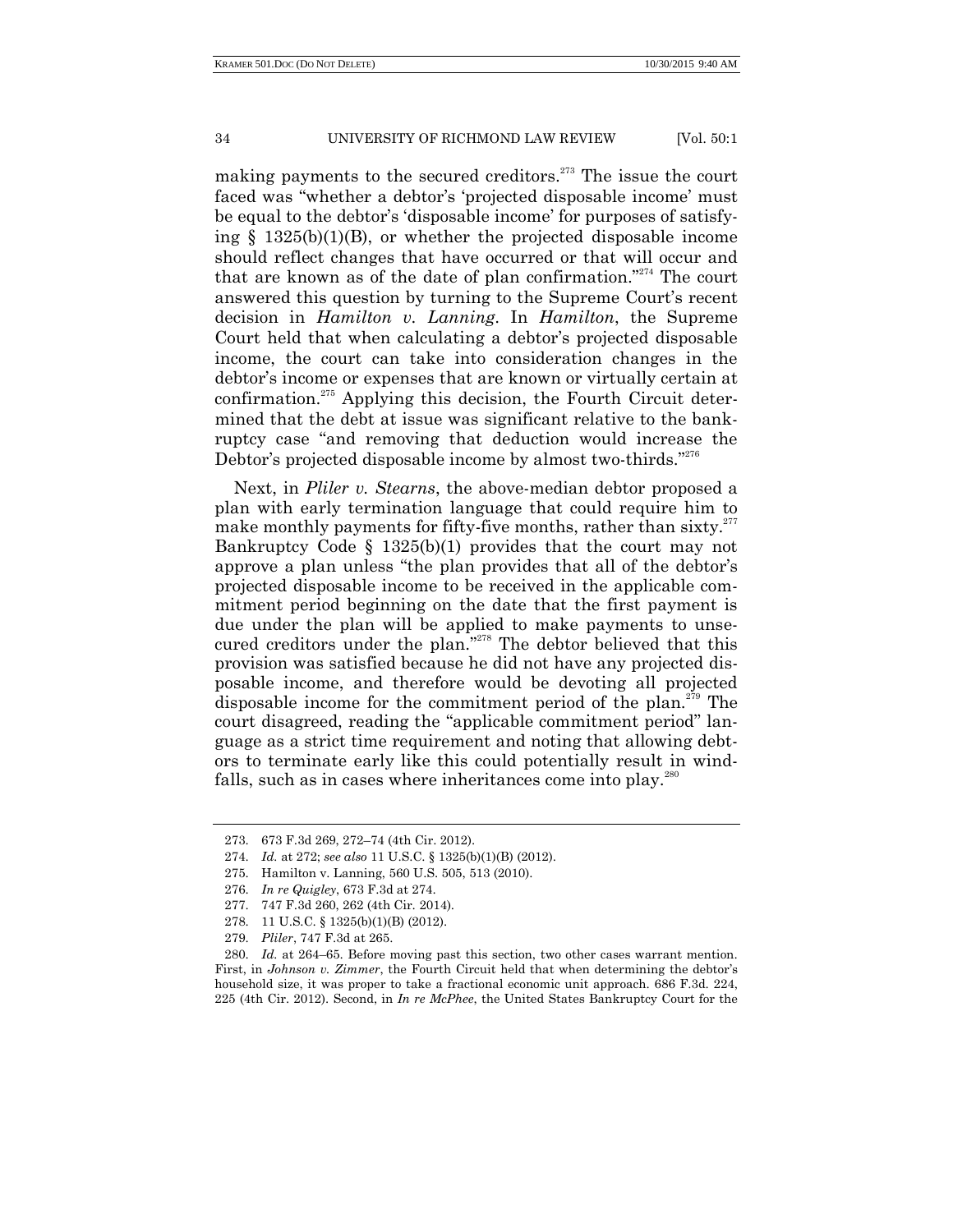The final case dealing with confirmation issues is something of an outlier to these prior cases. In *In re Lemus*, the United States Bankruptcy Court for the Eastern District of Virginia addressed whether Bankruptcy Code § 1127 prevents an individual debtor from commencing a new Chapter 13 case after substantial consummation of her prior Chapter 11 plan.<sup>281</sup> The court held that the new Chapter 13 filing did not constitute a "modification" of the debtor's confirmed Chapter 11 plan, but rather was an entirely new case.<sup>282</sup> Nothing in the Bankruptcy Code prevents a debtor from filing a Chapter 13 after a Chapter 11, provided the subsequent Chapter  $13$  was filed in good faith.<sup>283</sup> The Court ultimately found "that the Debtor has experienced a substantial and unanticipated change in her financial condition and that she is proceeding in her Chapter 13 Bankruptcy Case with a good faith effort to repay her creditors." $284$ 

# VIII. LIEN STRIPPING

In early Summer 2015, many anticipated change to this area of the law. However, following the Supreme Court's decision in *Bank of America, N.A. v. Caulkett*, bankruptcy law related to stripping a totally unsecured second mortgage remains largely the same as it has been for the last twenty-three years.<sup>285</sup> The issue in *Caulkett* was whether a Chapter 7 debtor can avoid a second lien on a piece of property when the value of property is less than the amount of the first lien on the property.<sup>286</sup> The Supreme Court's 1992 decision in *Dewsnup v. Timm* held that Chapter 7 debtors could not strip-down the value of a partially secured creditor's claim to the value of the collateral securing the claim.<sup>287</sup> When the Supreme Court granted certiorari in *Caulkett*, some believed that *Dewsnup* would be overturned. However, in *Caulkett*, the Court unanimously affirmed *Dewsnup* and found that under

Eastern District of Virginia held that Canadian Old Age Security Benefits do not constitute income, as a result of a treaty in effect between the United States and Canada that ―mandates reciprocal treatment of government retirement benefits between the two countries.‖ No. 13–36046–KRH, 2014 WL 4211068, at \*1 (Bankr. E.D. Va. Aug. 26, 2014).

<sup>281.</sup> 516 B.R. 333, 336 (Bankr. E.D. Va. 2014); *see also* 11 U.S.C. § 1127(e) (2012).

<sup>282.</sup> *In re Lemus*, 516 B.R. at 338.

<sup>283.</sup> *Id.*

<sup>284.</sup> *Id.* at 340.

<sup>285.</sup> 135 S. Ct. 1995, 2001 (2015).

<sup>286.</sup> *Id.* at 1998.

<sup>287.</sup> 502 U.S. 410, 419–20 (1992).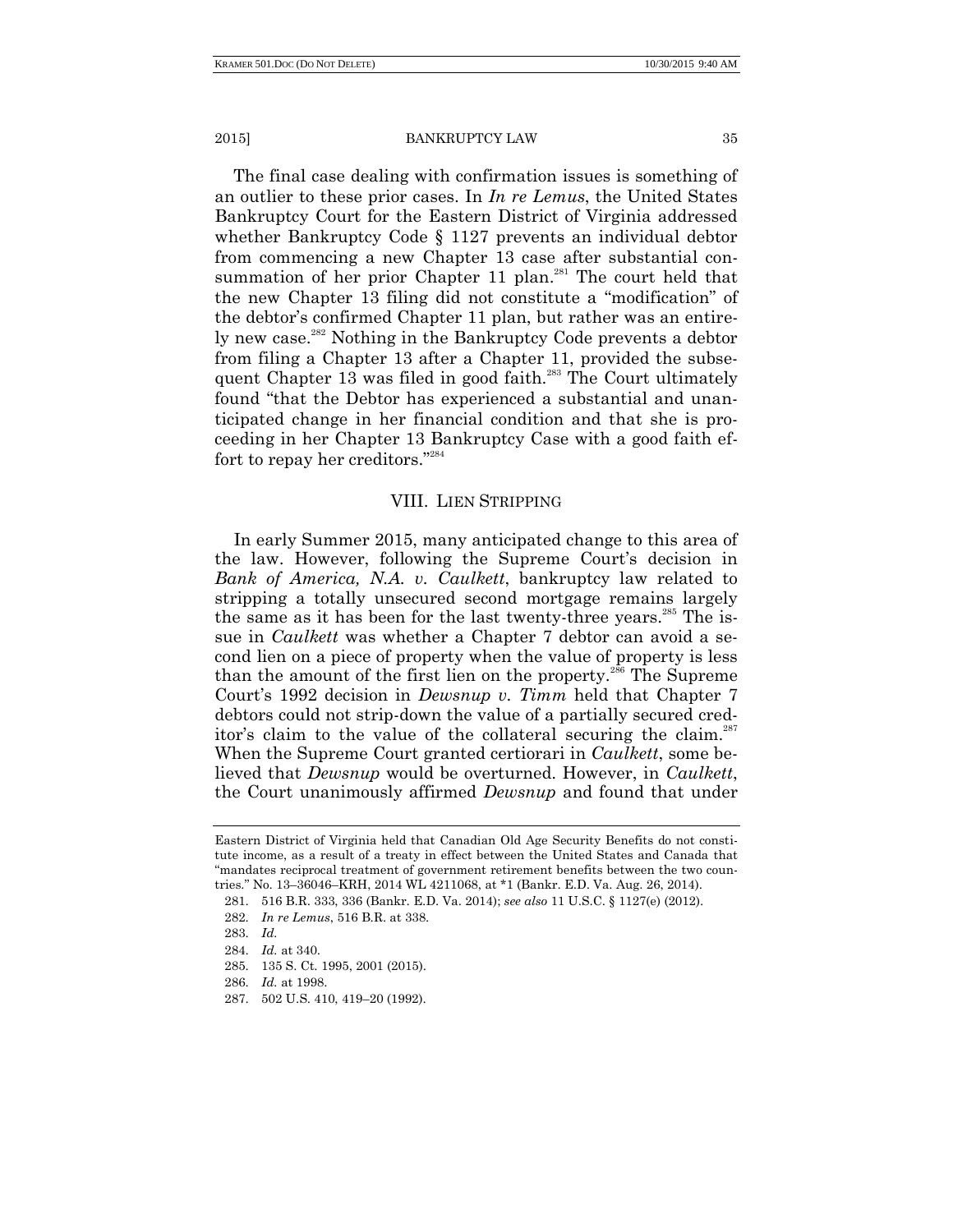Bankruptcy Code § 506(d), a lien that secures a claim against the debtor that is not an "allowed secured claim" is void.<sup>288</sup> Perhaps the most important part of the opinion is the sole (unnumbered) footnote, which reads as follows:

From its inception, *Dewsnup v. Timm*, 502 U.S. 410, 112 S. Ct. 773, 116 L.Ed.2d 903 (1992), has been the target of criticism. *See, e.g.*, *id.*, at 420–436, 112 S. Ct. 773 (SCALIA, J., dissenting); *In re Woolsey*, 696 F.3d 1266, 1273–1274, 1278 (C.A.10 2012); *In re Dever*, 164 B.R. 132, 138, 145 (Bkrtcy. Ct. C.D. Cal. 1994); Carlson, Bifurcation of Undersecured Claims in Bankruptcy, 70 AM. BANKR. L.J. 1, 12–20 (1996); Ponoroff & Knippenberg, *The Immovable Object Versus the Irresistible Force: Rethinking the Relationship Between Secured Credit and Bankruptcy Policy*, 95 MICH. L. REV. 2234, 2305–2307 (1997); *see also Bank of America Nat. Trust and Sav. Assn. v. 203 North LaSalle Street Partnership*, 526 U.S. 434, 463, and n.3, 119 S. Ct. 1411, 143 L.Ed.2d 607 (1999) (THOMAS, J., concurring in judgment) (collecting cases and observing that "[t]he methodological confusion created by *Dewsnup* has enshrouded both the Courts of Appeals and ... Bankruptcy Courts"). Despite this criticism, the debtors have repeatedly insisted that they are not asking us to over-289 rule *Dewsnup*.

Thus, while *Dewsnup* lives on, this footnote begs the question: for how much longer?

The Fourth Circuit has also recently decided two lien strip cases. The first is *Alvarez v. HSBC Bank, USA, N.A.* (*In re Alvarez*), where the debtor filed for Chapter 13, and his wife did not join his petition.<sup>290</sup> The debtor sought to strip off a lien on the marital residence, which was owned as tenants by the entirety. $291$  The court held that the debtor could not strip off the lien because the wife's interest in the property was not part of the bankruptcy estate. $292$ As filing does not sever the unity of tenants by the entirety property under Maryland law, the only asset to become part of the bankruptcy estate was the debtor's undivided interest in the whole property. $293$ 

Finally, in *Branigan v. Davi*s (*In re Davis*), the Chapter 13 trustee challenged several confirmation orders entered by the

<sup>288.</sup> *Caulkett*, 135 S. Ct. at 1999–2001.

<sup>289.</sup> *Id.* at n. †, 135 S. Ct. at 2000 n. †.

<sup>290.</sup> 733 F.3d 136, 139 (4th Cir. 2013).

<sup>291.</sup> *Id.* at 139–40.

<sup>292.</sup> *Id.* at 140–41.

<sup>293.</sup> *Id.*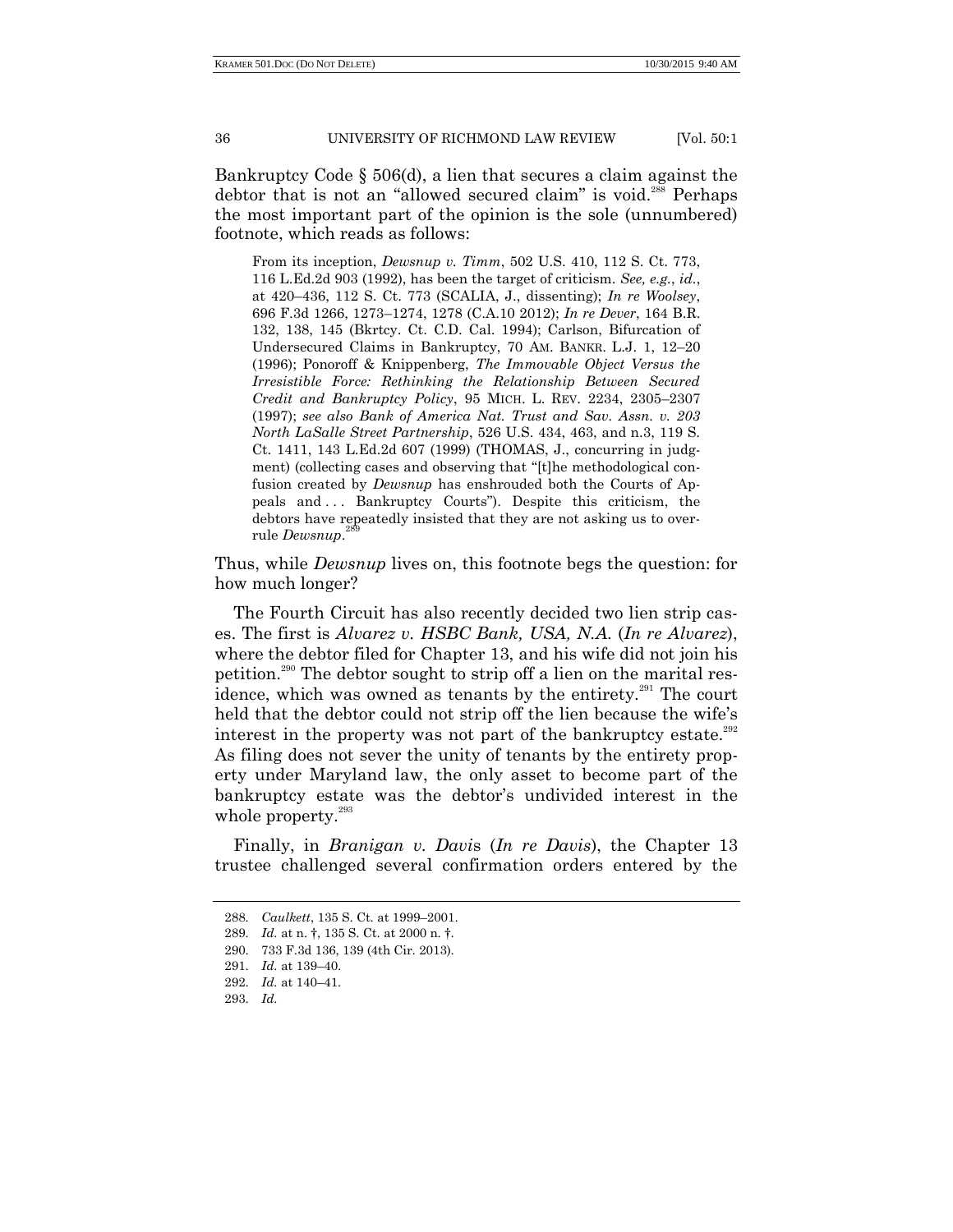bankruptcy court, which stripped off junior liens against the various debtors' residences in these "Chapter 20" cases.<sup>294</sup> The trustee argued that the BAPCPA established a per se rule against lien stripping in Chapter 20 cases.<sup>295</sup>

The Fourth Circuit recognized that in light of the Bankruptcy Code's four-year prohibition on Chapter 13 discharges for debtors that have received a Chapter 7 discharge,<sup>296</sup> courts have "split on whether a debtor may strip off liens in a Chapter 20 case."<sup>297</sup> The court ultimately determined, looking to its prior decision in *Branigan v. Bateman* (*In re Bateman*), which held that despite the discharge bar imposed by BAPCPA, debtors can "still take advantage of the protections offered by Chapter 13 short of a discharge."<sup>298</sup> Following this precedent, the Fourth Circuit affirmed the lower courts and allowed the Chapter 20 debtors to strip off valueless junior liens against their residences.<sup>299</sup>

# **CONCLUSION**

The Supreme Court has been uncharacteristically busy in the past three years within the realm of bankruptcy law. However, following the *Wellness* decision, the largest looming jurisdictional questions have been resolved. It will be interesting to watch future Supreme Court terms to see if the Court's interest in granting certiorari for bankruptcy petitions continues. While this article has focused exclusively on case law developments, there have also been growing comments by bankruptcy experts that the Bankruptcy Code is in need of reform. The American Bankruptcy Institute recently published its Final Report and Recommendations from its Commission to Study the Reform of Chapter 11, which was formed in early  $2012$ <sup>300</sup> That report provides a large number of recommended changes to Chapter 11 of the Bankrupt-

<sup>294. 716</sup> F.3d 331, 332 (4th Cir. 2013). "'Chapter 20' is a colloquial reference to a Chapter 13 bankruptcy filed within four years of a Chapter 7 bankruptcy that concluded with a discharge." *Id.* at 332 n.1.

<sup>295.</sup> *Id.* at 332.

<sup>296.</sup> *See* 11 U.S.C. § 1328(f)(1) (2012).

<sup>297.</sup> *In re Davis*, 716 F.3d at 336.

<sup>298.</sup> *Id*.; 515 F.3d 272, 283 (4th Cir. 2008).

<sup>299.</sup> *In re Davis*, 716 F.3d at 339.

<sup>300.</sup> AM. BANKR. INST., COMMISSION TO STUDY THE REFORM OF CHAPTER 11: FINAL REPORT & RECOMMENDATIONS 13 (2014).